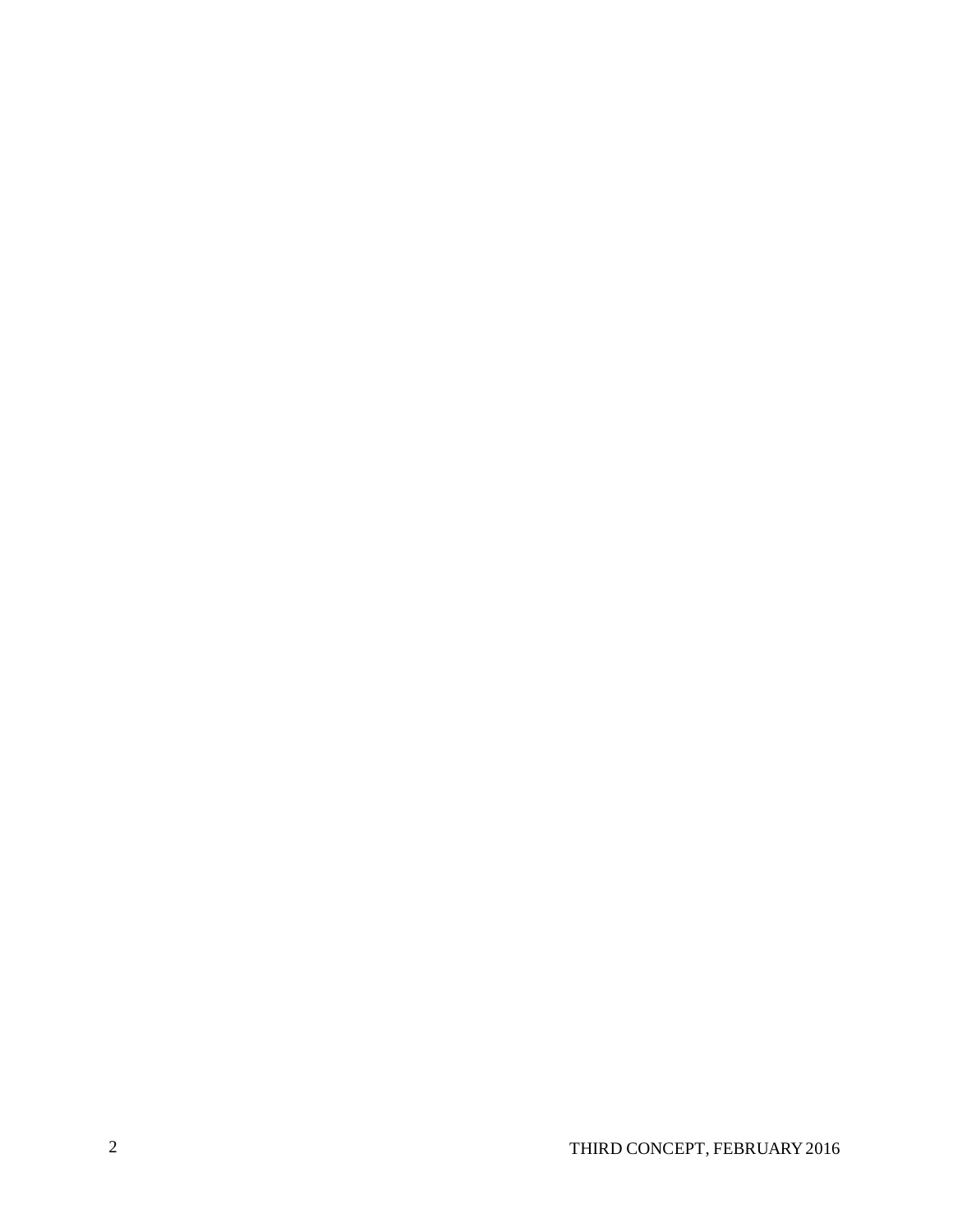

# **An International Journal of Ideas**

## **Vol. 29 No. 348 FEBRUARY 2016 Rs. 20. 00**

**Third Concept** aims at providing a platform where a meaningful exchange of ideas can take place among the people of the Third World. The attempt will be to communicate, debate and disseminate information, ideas and alternatives for the resolution of the common problems facing humankind. We welcome contributions from academics, journalists and even from those who may never have published anything before. The only requirement is a concern for and desire to understand and take the issue of our time. Contributions may be descriptive, analytical or theoretical. They may be in the form of original articles, reactions to previous contributions, or even a comment on a prevailing situation. All contributions, neatly typed in double space, may be addressed to:

| Editor<br><b>Babuddin Khan</b> | Consulting Editor<br>M. L. Sharma |
|--------------------------------|-----------------------------------|
| Managing Editor                | Art Director                      |
| R. Prudhvi Raju                | Purba Roy                         |
| <b>Business Executive</b>      | Chief of Production               |
| <b>R.S.Rawat</b>               | N. P. Agarwal                     |

While the Editor accepts responsibility for the selection of materials to be published, individual authors are responsible for the facts, figures, and views in their articles. However, the Editor reserves the right to edit the articles for reasons of space and clarity.

> **Published, Printed and Owned by** Babuddin Khan Third Concept LB - 39, Prakash Deep Building, 7, Tolstoy Marg, New Delhi-110 001. Phones : 23711092, 23712249 Fax No: 23711092. E-mail : [third.concept@rediffmail.com](mailto:third.concept@rediffmail.com) Website: [www.thirdconceptjournal.co.in](http://www.thirdconceptjournal.co.in)

**Designed by**: **Pt. Tejpal**

# **INSIDE**

Editorial

| Financing the SDGs?<br>B.K                                              | 5  |
|-------------------------------------------------------------------------|----|
| India and Bangladesh: From<br>conflict to cooperation<br>Rohidas Mundhe | 7  |
|                                                                         |    |
| Indo – French Defence Relations                                         | 11 |
| Dr. Sachinkumar M. Kattimani                                            |    |
| Changing Contours of Modi's<br>Pakistan Policy                          | 18 |
| Zainab Akhter                                                           |    |
| ICT & Rural Development in India                                        | 21 |
| Dr. Shruti Tandon                                                       |    |
| Rural- Urban Disparities in India                                       | 24 |
| Dr. Vishwa Anand                                                        |    |
| Women Entrepreneurship in Rural Areas                                   | 29 |
| V.Pattammal & S.Yasotha Margaret                                        |    |
| Can Disaster Influence Foreign Policy?                                  | 35 |
| Jayanta Debnath                                                         |    |
| Changing livelihood practices<br>in central Assam                       | 40 |
| Sarmistha Das                                                           |    |
| Development of Health Sector in Karnataka 44                            |    |
| Suresha R & Dr. M. H. Prahalladappa                                     |    |
| Work Participation of Weaker<br>Sections in Karnataka                   | 50 |
| Dr. Mukund M.Mundarg                                                    |    |
| <b>Utilization of Cooperative Banks</b>                                 | 54 |
| Chandrakant H & Dr. B. Siddappa                                         |    |
| Saansad Adrash Gram Yojana:<br>An Appraisal                             | 57 |
| Naveed A. Lone                                                          |    |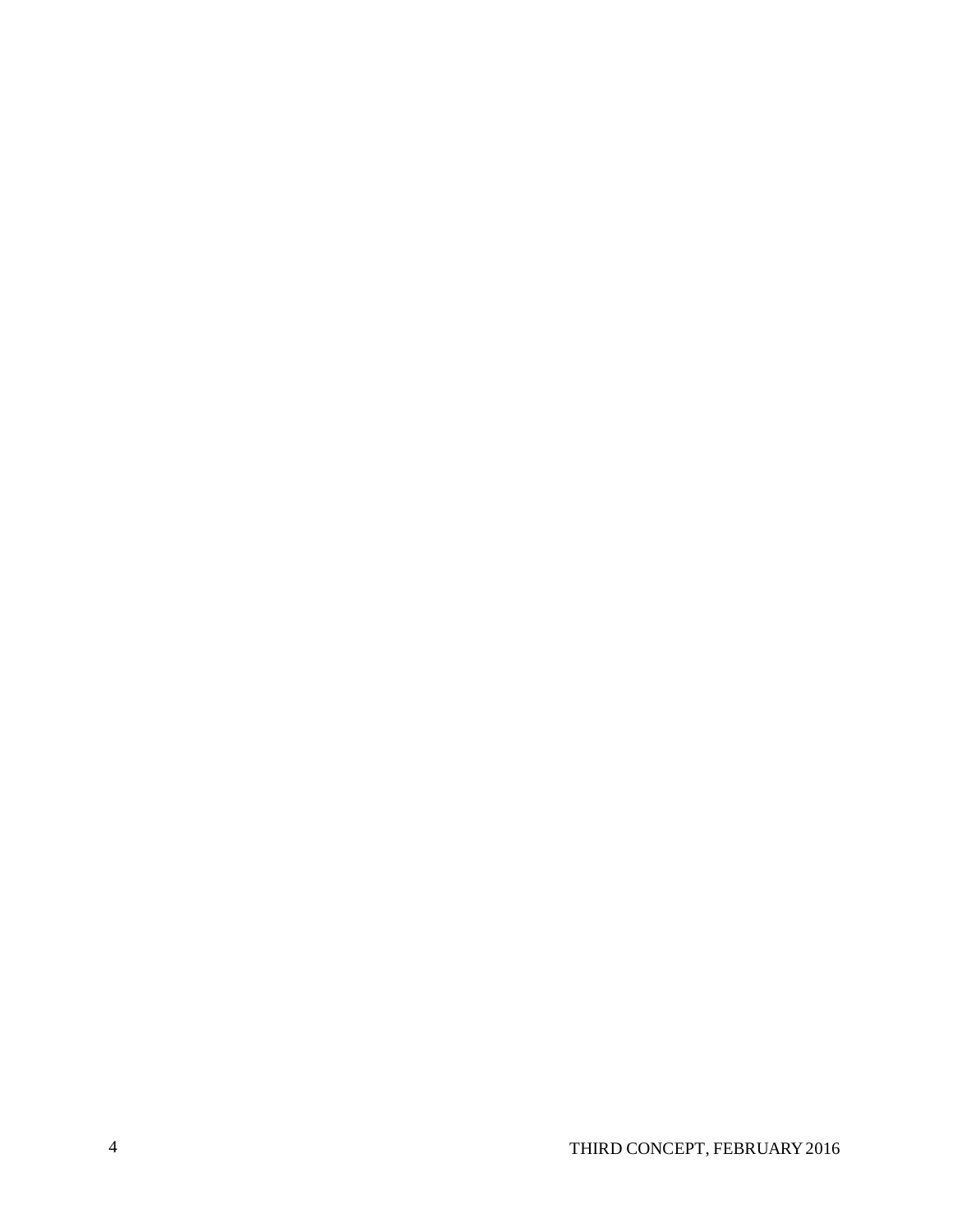# *Editorial*

# **Financing the SDGs?**

W the inauguration of the process of implementation of the 17 SDGs along with its 169 targe since January 2016 having been set in motion, the big question that is puzzling minds, especially developing countries, is the sig The inauguration of the process of implementation of the  $17$  SDGs along with its 169 targets since January 2016 having been set in motion, the big question that is puzzling minds, especially in developing countries, is the significant ramp-up in resources required to achieve these ambitious

A whopping amount not in \$ billions but in \$ trillions is required to achieve the SDGs - which include 'end poverty in all its forms everywhere'. There are varied estimates pertaining to the cost involved in implementing the SDGs. One estimate asserts that the implementation of the agenda could cost a staggering 3.5 trillion to 5.0 trillion dollars per year. This looks like 'an astronomical figure', compared with the hundreds of billions of dollars – not trillions – the United Nations has been traditionally seeking for development aid. One expert has opined that fiscal resources for implementing the agenda could come mostly from domestic resources, both public and private and all countries have to rise to the occasion and at the same time, it is also imperative for the business sector to get on board. The U.N. Under-Secretary-General for Economic and Social Affairs Wu Hongbo of China struck a more cautious note when he told reporters that it would be very difficult to give specific figures, but hoped that all 193 member states, party to the Development Agenda, were expected to mobilise domestic sources to help attain the 17 Sustainable Development Goals (SDGs).

The SDGs, which are a successor to the eight Millennium Development Goals (MDGs), cover a wide range of political and socio-economic issues, including poverty, hunger, gender equality, industrialisation, sustainable development, full employment, human rights, quality education, climate change and sustainable energy for all. The Agenda addresses the raising inequalities within and among countries and the enormous disparities of opportunities, wealth and power. Some experts feel that the implementation of the SDGs will require fundamental changes in fiscal policy, regulation and global governance. However, it is pointed out that the new Agenda is vague and by far not sufficient to trigger the proclaimed transformational change. But goals without sufficient means are meaningless. The SDGs are indeed significantly more ambitious than the MDGs, but that much of this money is going to come from two key sources.

One, private money, through the "multi-stakeholder partnerships" that the U.N. has enshrined in the SDG Goal 17 as well as through various other processes, such as the Sustainable Energy for All initiative or the Global Financing Facility. And second, from domestic money straight from developing country coffers, as no new international money is being committed. Some observers lament at the glaring absence of any intergovernmental process or model of governance over these proliferating multi-stakeholder partnerships renders them void of accountability and transparency, much less rigorous due diligence practices such as exante and independent assessments, monitoring and oversight and third-party evaluation processes. It's going to take a significant amount of hard work to turn these aspirations into reality. It's going to take national blueprints for delivery that will improve the lives of the poorest people and the poorest countries, he cautioned. In the wake of the existing challenges along with economic slowdown hitting most of the developing countries, the question arises as to where is the money coming to come from? While the role of the private sector has been controversial, many analysts argue that attaining the necessary financial muscle can't be done without diversifying the funding framework.

One cannot expect developing countries alone to meet the challenge and it will require capital markets and global investors to play crucial role in realizing these targets. Business in general and finance in particular, has a critical role in ensuring that the goals are met within a stipulated period. The SDGs have great aspirations for the roughly \$150 billion worth of official development assistance (ODA). However, it is opined that more needs to be done to harness the huge capital resources in the global markets in a way that will help to achieve these goals. How India meets this challenge of raising fiscal resources to attain the SDGs is yet not clear as the government and experts are divided in their estimates.

-BK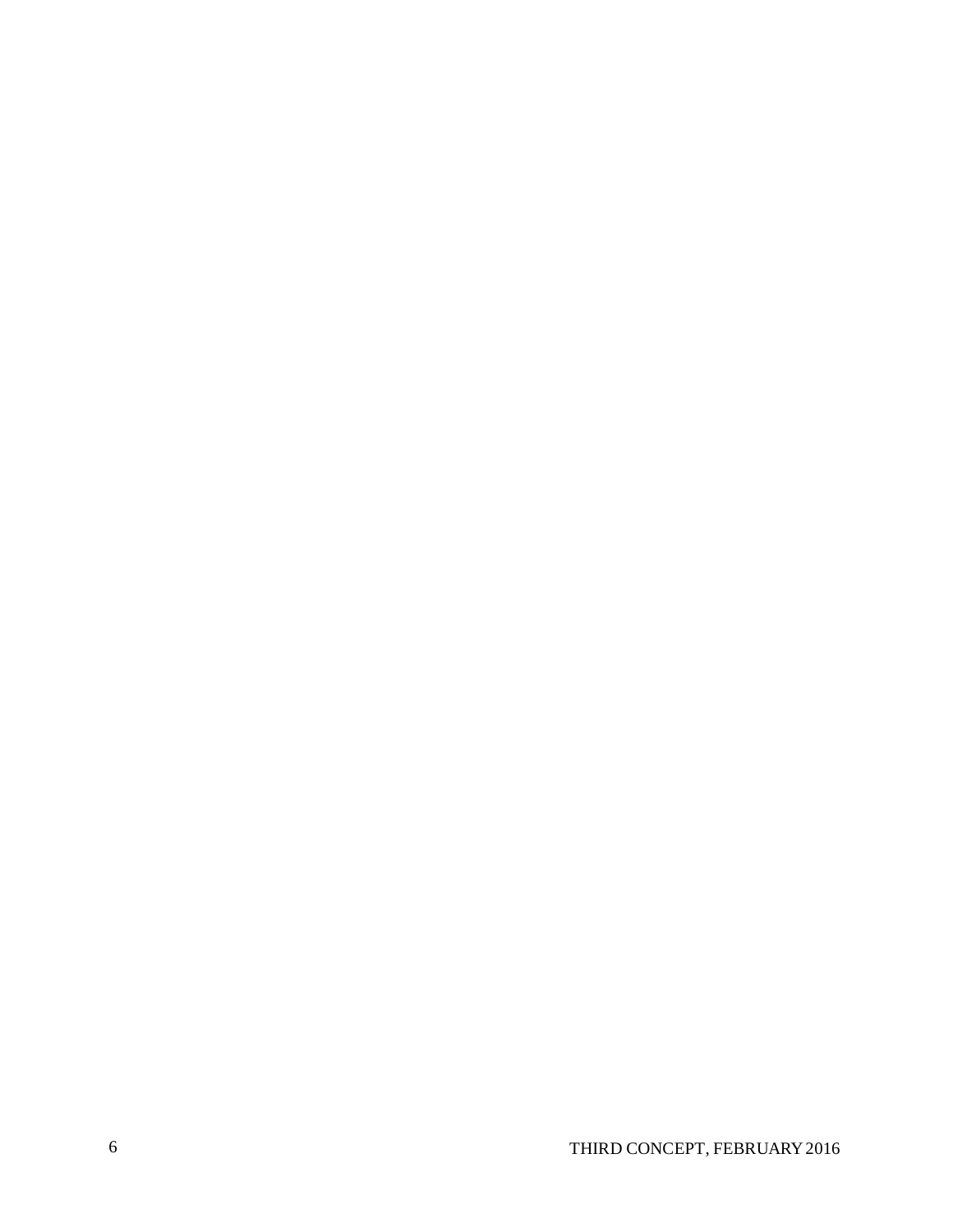# **India and Bangladesh: From conflict to cooperation**

Rohidas Mundhe\*

*[The recent visit of Prime Minister Narendra Modi to Bangladesh is one step forward in the direction of starting new chapter in India-Bangladesh relations. The twenty-two agreements concluded during his visit cannot be seen only from the economic perspective but this will have far reaching positive consequences as far as bilateral relations are concerned. Particularly, the agreement in respect of exchange of "Enclaves" (piece of land surrounded by foreign territory) is reflection of mature and mutual understanding. Through this agreement, both countries have sent a message to other neighbouring countries that whatever be the complex issue it can be solved through debate, discussion and mutual understanding.]*

The decision to approve the Constitution(119th<br>Amendment Bill), 2013, on the land boundary<br>agreement (LBA) was taken at a cabinet<br>meeting. The bill includes exchange of territories in **h**e decision to approve the Constitution(119th Amendment Bill), 2013, on the land boundary agreement (LBA) was taken at a cabinet Assam, West Bengal, Tripura and Meghalaya (F. India 2015).The issue of enclaves was pending for the past forty years between the two countries. India's relations with Bangladesh had already taken a distinctly positive course since Sheikh Hasina's visit to New Delhi.

The LBA's unanimous endorsement is seen in Bangladesh as an affirmation of the general attitude of friendliness towards it in India. It has created a positive image for India in Bangladesh. It reflects the resolve of India's leadership to be fair towards a country that has demonstrated goodwill for India by taking action against insurgent leaders sheltering within its territory, as also its readiness to partner India on mutually supportive connectivity and infrastructure initiatives (Jayant 2015).

With the land transfer agreement, thousands of people living in these enclaves must be enjoying and have a feeling of being permanent citizens of either of the country. The joint survey of the population conducted by India and Bangladesh in these enclaves from July 14 to July 17, 2011, showed the registered total number of population living in these enclaves as 51,549. Out of this 37,334 are Bangladeshi people living in the enclaves surrounded by Indian territory and 14,215 Indians living in the enclaves surrounded by Bangladesh territory (Ministry of External Affairs 2015).

Since last forty years, these people were not part of the development because of lack of direct access to the authorities due to the geographical locations. On paper, these people may be the citizens of either India or Bangladesh but the location of their inhabitance falls under the control of foreign country. Therefore, these enclaves were only part of political debates, discourse and academic exercise but the people living in these enclaves were never part of the development discourse. Hence, they were deprived from the basic rights such as health, education, employment, sanitation participation in decision making and so forth.

Out of the total enclaves, some enclaves are so small in size that people easily cross the boundary. If someone goes for toilet in the morning he/she crosses the boundary. And this used to become the issue of illegally crossing the boundary between India and Bangladesh. Not only this, the officers on duty also used to take small amount of money to let the people cross the border from both the sides, which often led to growth of corruption.

The demarcation and partition could not stop people from crossing into the other side of the border. In 1971, when the Pakistan Army started its operation in its Eastern part, millions of people crossed into the Indian side of border. After the liberation of Bangladesh, India and Bangladesh signed a treaty to settle down their border disputes and address the fate of refugees/migrants (Amit 2015). Today, in the aftermath of this Land Border Agreement people feel free from this suppression and for them it has opened the doors of development too.

Actually, this question should have been solved in 1974 when Indian Prime Minister Indira Gandhi and

<sup>\*</sup> Asst Prof., Dept of Civics and Politics, University of Mumbai, Mumbai.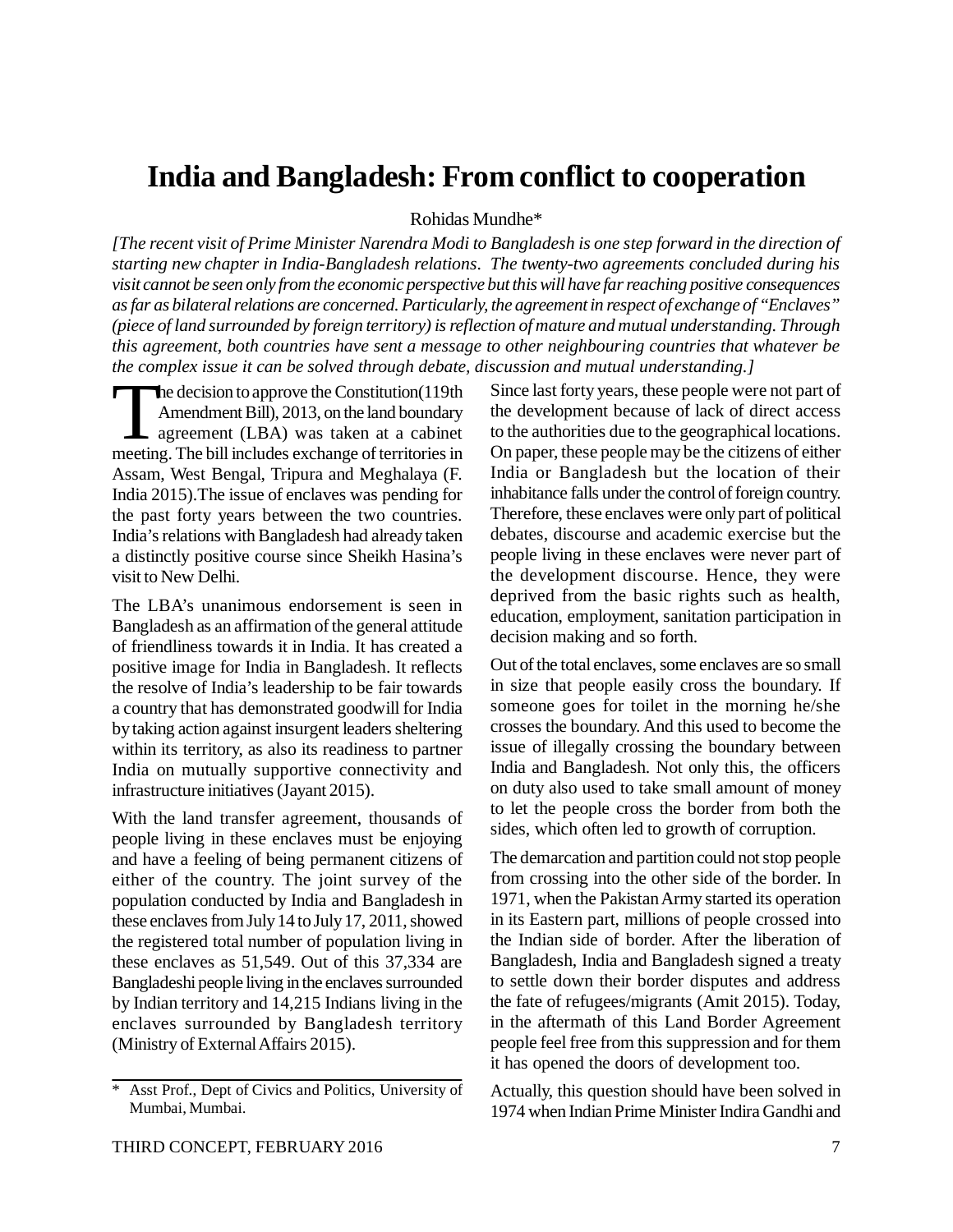Prime Minister of Bangladesh Sheikh Mujibur Rahman signed land border agreement. But India did not ratify some of the issues and these remained left over for more than forty years. The issues were: un-demarcated 6.1 km of land border in the region of Daikhata of West Bengal, Belonia region of Tripura through which Muhuri River flows and Lathitila-Humabari region of Assam. Along with this, the issue of enclaves under the controlled territory of each other, Prime Minister Narendra Modi and Prime Minister Sheikh Hasina agreed upon the transfer of 111 enclaves to Bangladesh surrounded by Indian Territory and 51 to India surrounded by Bangladesh territory.

While the loss of lands through the transfer of enclaves is notional, India stands to actually gain land in settling the adverse possessions issue (Radha Kumar 2013) Looking at the Land Border Agreement from the perspective of area to be transferred to each other, the 17,160 acre land to be given to Bangladesh and 7,110 acre land to be given to India.

On paper it seems that Bangladesh is getting more land than India but ground realities are different. These enclaves are so deep inside in each other's territories and no authority or political leadership is able to visit these areas without the prior permission of the government of other side, even if visit is intended for development purpose or humanitarian. This has been ended by concluding the enclave exchange agreement.

Another one important feature of the agreement is that no one is going to be displaced. The people who are inhabitants of that particular area will be given the citizenship of that country to which the enclave is given. Not only this, this also agreement accepts that if anyone wants to settle in other country on his/her own he/she will have that right of it. So this agreement has taken into account the feelings of the love attached to particular territory or country.

Article 3 of the agreement says that the Governments of Bangladesh and India agree that when areas are transferred, the people in these areas shall be given the right of staying on where they are, as national of the State to which the areas are transferred. Pending demarcation of the boundary and exchange of territory by mutual agreement, there should be no disturbance of the status quo and peaceful conditions shall be maintained in the border regions.

Necessary instructions in this regard shall be issued to the local authorities on the border by the two countries(Bangladesh Gazette1974*).*

When we look at the map of India, the geographical connectivity and integrity of the North East region always remains the topic of discussion and concern. This North East region is always termed as chicken neck due to its shape and vulnerability to be blocked by secessionists or insurgents backed by foreign forces. It is very easy to do so because of very narrow geographical structure with hilly area and again only single national highway passing through the area to connect the North East region with rest of the country.

We can see at Bangladesh as an alternative to connect our North East geographically. We have already constructed some road links which go through Bangladesh such as the Kolkata-Dhaka Bus (1999) and the Dhaka–Agartala Bus (2001) are the primary road links between the two countries; a direct Kolkata-Agartala running through Dhaka, the capital of Bangladesh is being developed by both countries., but can't we think of constructing parallel rail tracts to connect the region?

Due to poor regional connectivity between Bangladesh and the neighbouring countries of India, Nepal and Bhutan, all the countries and their territories have been losing a great deal in many fronts. For example, a container usually takes 20- 25 days and occasionally even up to 60 days to move from New Delhi to Dhaka, as the maritime route is via Bombay and Singapore/ Colombo to Chittagong Port and then by rail to Dhaka. But the same container could have been moved to Dhaka within 3-4 days, if direct rail connectivity and operation were there between New Delhi and Dhaka (M. Rahmatulla 2009). The shipment of Assam tea to Europe is required to travel 1400 km to reach Kolkata port through the "Chicken neck", since no agreement exists for India to use the traditional route through Chittagong port which could have been shorter by more than 50%, in terms of distance (*ibid*).

For this, both countries need to sit down and work out the mutual benefits from such project. For India, it will become so easy and quick to reach in the North East region and for Bangladesh this kind of project will attract huge foreign invest, generate skilled and unskilled jobs and moreover it will be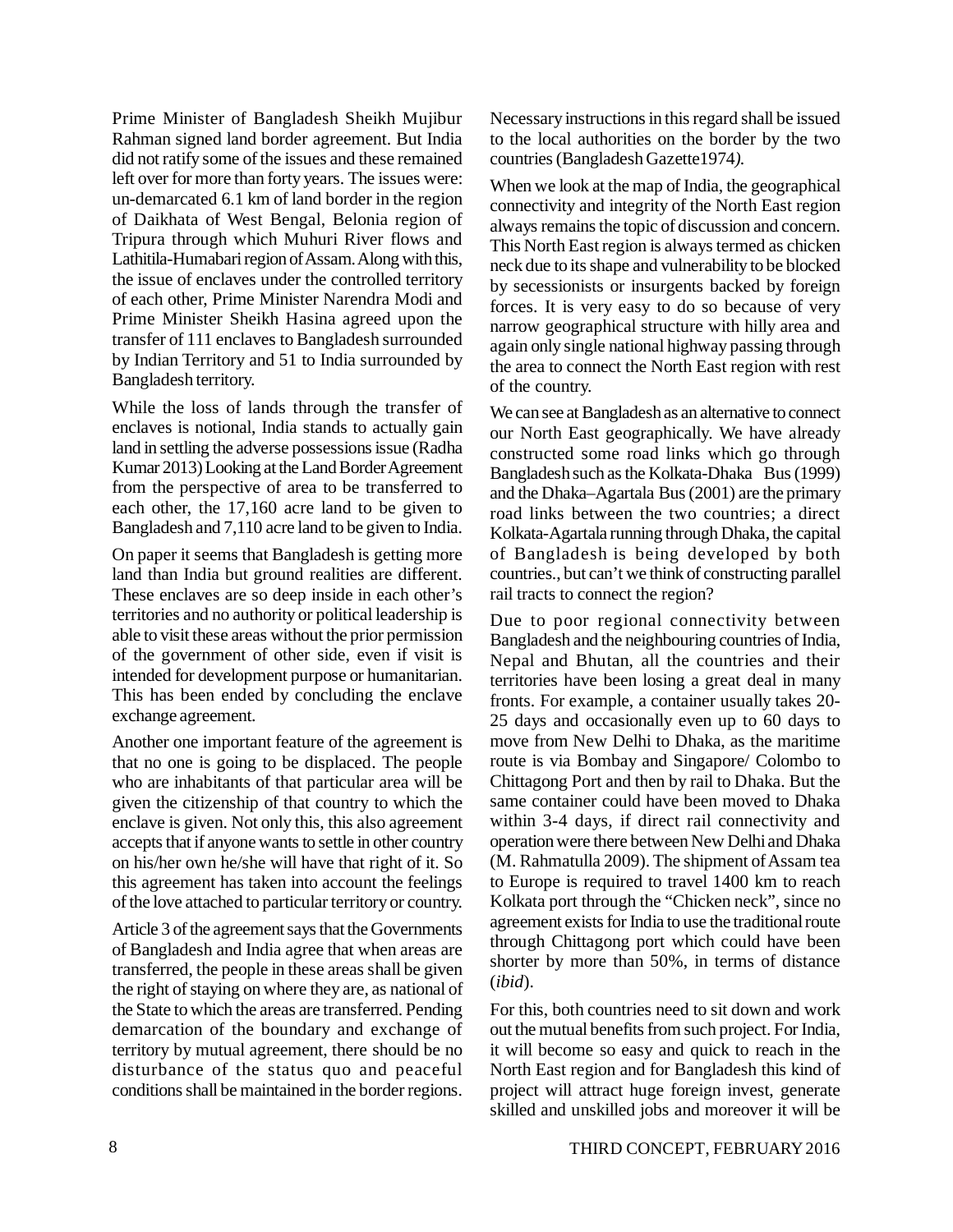getting permanent transit fee. The key factor in this respect is trust. And both the governments have taken one step forward in this direction with concluding enclave exchange agreement. Giving more land to Bangladesh India has once again shown that it is neither playing the role of big power in the region nor the role of big brother but elder brother.

While clarifying India's role *vis-à-vis* Nepal, India's External Affairs Minister Sushma Swaraj said in the Rajya Sabha, "Instead (of Big Brother), we are adopting an elder brother's approach, a caring and sharing approach," she said, adding, "Like elder brother, our attitude is that of caring and sharing and not of showing arrogance, which is what a big brother does." At one point in her speech, an irritated Swaraj asked, "some are accusing us of interfering in Nepal, others want us to intervene more forcefully. We are blamed either way!" She went to say that Nepal is a sovereign country and "we respect its sovereignty. We are not prescriptive but only give advice" (Sushma Swaraj, 2015)

 When we see this agreement from this perspective, it is a living example of what Sushma Swaraj said in Parliament. And it will not be an exaggeration in the context of Bangladesh if I go one step ahead and say that India has played the role of father during liberation war and now also. When we take into account the importance of Bangladesh *vis-à-vis* the development of North Eastern states, India is equally important in respect of the overall development of Bangladesh. If the development of our North Eastern states is dependent on Bangladesh, then Bangladesh is also largely dependent on India for export and import. Bangladesh is land-locked by India from three sides and only in southern side it has direct access to go out of the region. This is a natural reality and neither side can deny it nor can it be changed.

There is a huge potential of trade with Bangladesh. World Bank statistics on India's trade status with Bangladesh point out the following interesting facts:

- Over 15% of Bangladeshi imports come from India.
- Bangladeshi exports to India receive tariff concessions (under South Asia Free Trade Area).
- Illegal trade between the two countries amounts to three-fourth of the regular trade.

Tripura, Meghalaya, Mizoram and Assam share an 1880-km long border with Bangladesh, and a large number of people reside right beside the border. Bangladesh needs the North East Indian market to sell its products. Importing goods from Bangladesh will also be cheaper than products brought in to the region from other parts of the country (FCCI 2014). Therefore, both countries should realise the geographical importance of each and cooperate for mutual benefits. Politics can be worshiped if it is aimed at development which will result in the welfare of the people at the end. Otherwise it can be abused if it is destructive and not constructive.

There is another subject which is constantly discussed and debated between India and Bangladesh that is, distribution of water. South Asia is one of the most densely populated regions of the world, and also one of the most water stressed. With access to only 8.3 percent of the world's water resources, the region supports more than 21 percent of the world's population (The Asian Foundation 2013).

West Bengal Chief Minister Mamata Banerjee travelled to Bangladesh along with Prime Minister Narendra Modi and assured the Bangladesh government that issue of water sharing will be solved soon. The West Bengal government has some reservations on the Tista river water upon which no agreement had been concluded in 2011 when the then Prime Minister Dr. Manmohan Singh paid visit to Bangladesh as well as in this visit in 2015.

It is speculated that had the agreement been signed, the political repercussions in northern areas of West Bengal, which stood to lose its share of lean season flow to Bangladesh, would not have been positive for the incumbent West Bengal government. When the survey was done, the78 percent of the Indian respondents of the residents in the basin felt that the state government should be doing more to protect their interests (James C. 1998). We must be extra careful in delaying the water sharing problem because this is going to be more serious if it is not solved in time bound programme.

There are 54 rivers flowing from India to Bangladesh and we could do agreement only on one river, there is no agreement or any understanding on rest of the rivers. And if we take into consideration all fifty four rivers how much time it will take to work out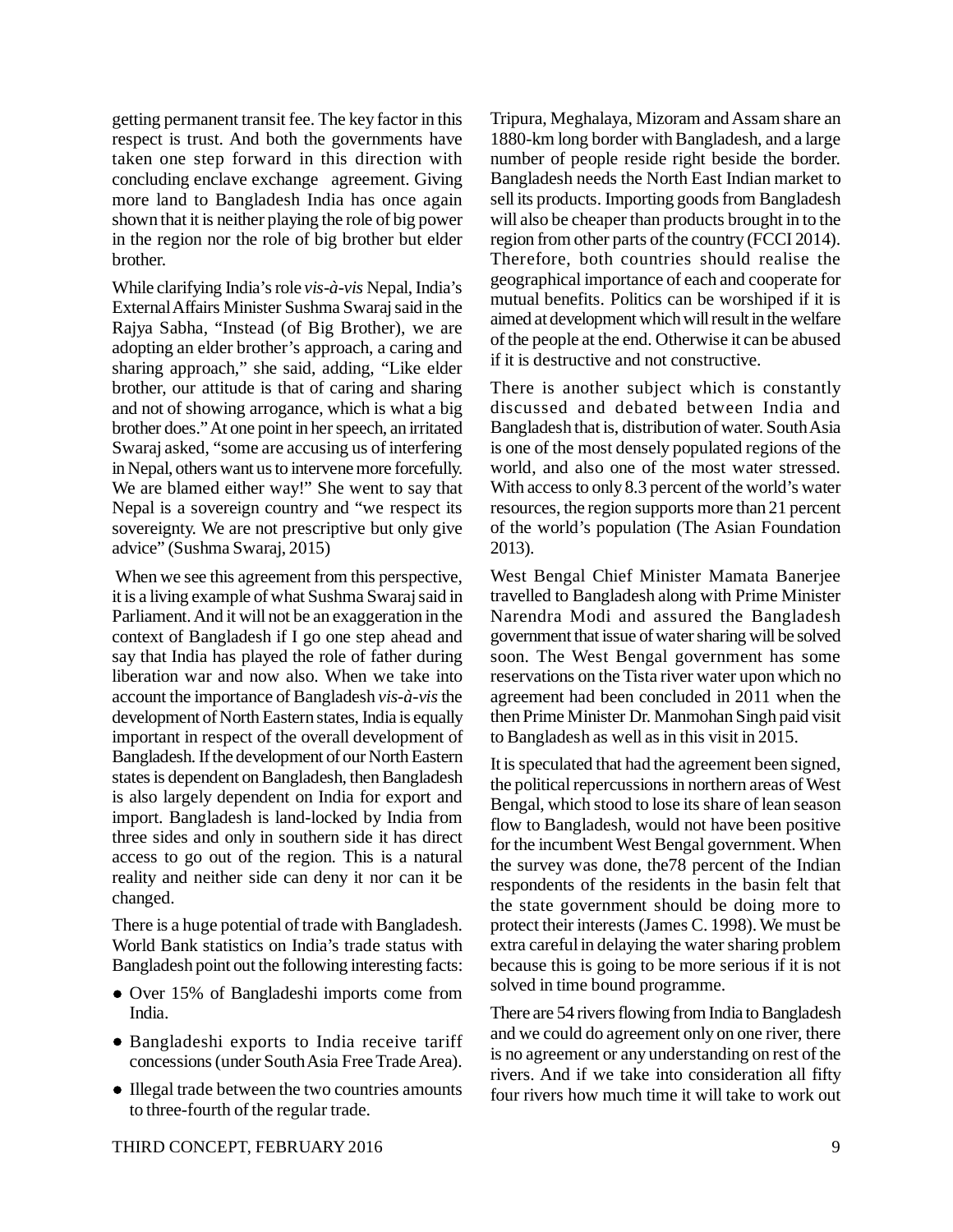policy programme to conclude an agreement? We ignored water sharing of Brahmaputra River for long period of time and when China started constructing Zamung dam on it we suddenly got wake up and understood the seriousness of it. Now things have gone out of hands and it has become matter of concern.

Therefore, this issue must be solved on priority basis before it becomes serious. Both countries need to be careful for the simple reason that no force or factor should have any negative consequences on the bilateral relations in particular and prosperity of the region in general. From Bangladesh perspective, water sharing is very important issue primarily because hundreds of thousands of people depend upon fishing profession.

The Teesta issue generates immense nationalistic fervor in Bangladesh, which negotiates from the weaker position of a lower riparian state, compounded by asymmetric power relations between the two countries. And they have feeling that if the issue is not solved on the time then it will have impact on their livelihood. So it is said that the life of the Bangladeshi people is not emerged from water but it revolves around the water (Ahmed and Imtiaz 2012).

Another important thing which took place during this visit is worth to mention, that is, \$ 2 billion line of credit to Bangladesh, which will certainly help to boost the trade between India and Bangladesh as well as this could help to find increased areas of cooperation in the field of exploration of natural gas in Bangladesh which could meet some requirement of India.

### **Conclusion**

The Indian subcontinent is severely affected by insurgency, terrorism, extremism, religious fundamentalism etc. For the satisfactory solution of these problems and to root out them from the region, no single force or country can do this. Collective, committed and sincere efforts are required to achieve the goal. This we have seen in recent operation by Indian army in Myanmar. India could do this only because of the kind cooperation of Myanmar government.

If all states in this subcontinent decide that they will not let the use of their land for any type of insurgency or terrorism across the border and within the territory, then it will not take so much time to

solve these problems. Before this, Bhutan government too acted with iron hand against the terrorists who had taken shelter in that country and sent a message that they would not let their land to be used by any anti-social group or entity.

### **References**

- 1. Ministry of External Affairs (2015), India and Bangladesh: Land Boundary Agreement, New Delhi.
- 2. Amit Ranjan (2015), India-Bangladesh Border: The Post LBA Tension, Indian Council of World Affairs, New Delhi.
- 3. Bangladesh Gazette (1974), The Bangladesh Gazette, Registered No.1,Nov. 28, 1974.
- 4. Jayant Prasad (2015), "Breakthrough in India Bangladesh Ties", The Hindu, May 11, 2015
- 5. Radha Kumar (2013), Failing Bangladesh: Legislatures Against the National Interests, DPG, New Delhi.
- 6. Sushma Swaraj 2015, "India Playing Elder Bro, Not Big Brother to Nepal" Indian Express, December 8, 2015.
- 7. F. India (2015) Assam included in India-Bangladesh land swap agreement: All you need to know about the deal, <http://> [www.firstpost.com/india/assam-included-in](http://www.firstpost.com/india/assam-included-in-)india-bangladesh-land-swap-agreement-all-youneed-to-know-about-the-deal-1830365.html
- 8. FICCI (2014), Gateway to the ASEAN: India's North East Frontier, New Delhi: FICCI, 27 November, 2014.
- 9. M. Rahmatulla (2009), "Regional Connectivity: Opportunities for Bangladesh to be a Transport Hub", Journal of Bangladesh Institute of Planners, Vol. 2, December 2009.
- 10. The Asia Foundation (2013), Political Economy Analysis of the Teesta River Basin, The Asia Foundation, New Delhi, 2013.
- 11. James C. (1998), Seeing Like a State: How Certain Schemes to Improve the Human Condition Have Failed. The Institution for Social and Policy Studies, New Haven: Yale University Press.
- 12. Ahmed, Imtiaz (2012) "Teesta Tipaimukhand River Linking: Danger to Bangladesh India Relations." Economic and Political Weekly, Vol.XLVII, No.16.April21.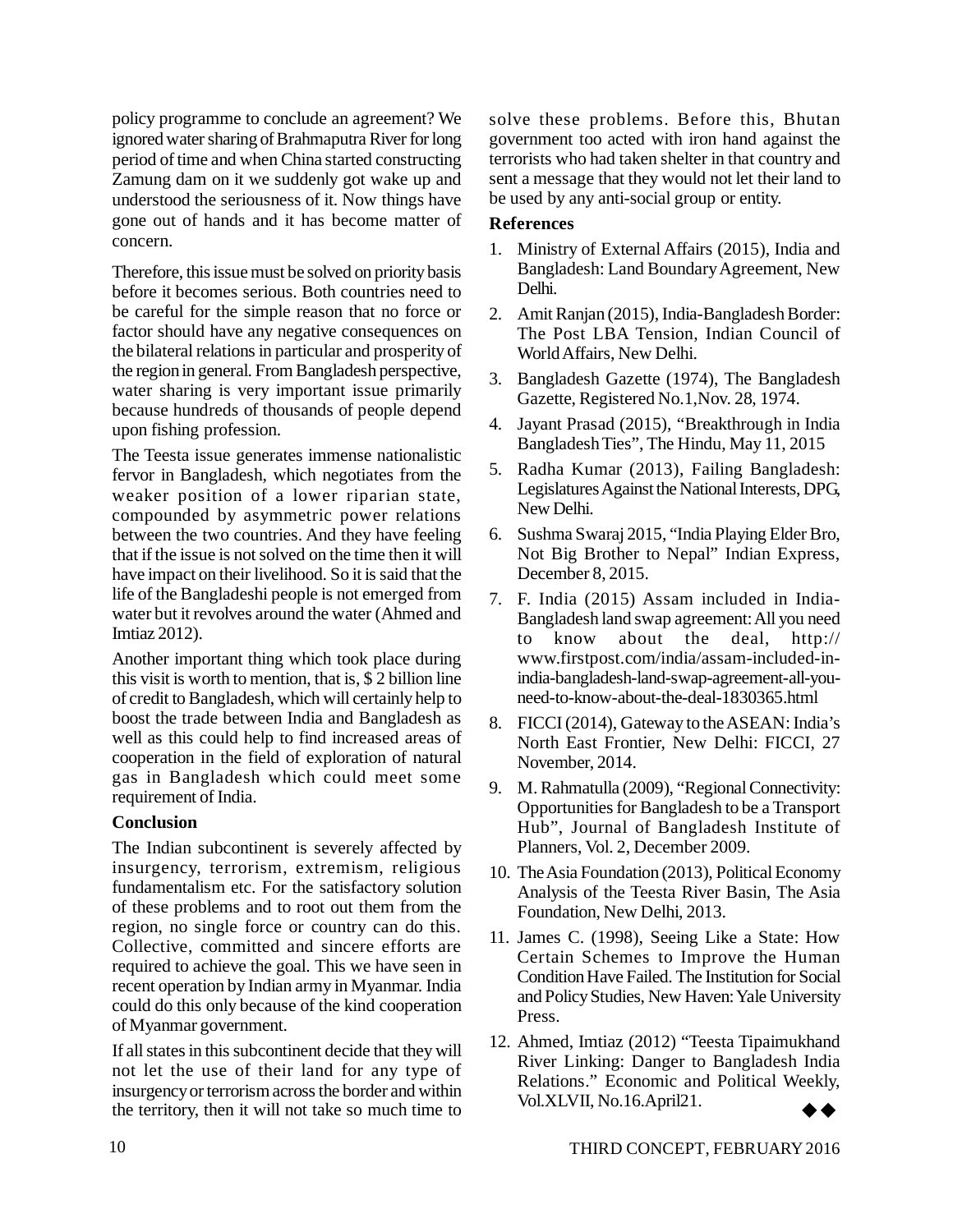# **Indo – French Defence Relations**

Dr. Sachinkumar. M. Kattimani\*

*[The establishment of the strategic dialogue in 1998 took Indo-French defence ties much further, and since then both countries have been continuously working to make it become a real multilevel cooperation. While this process has taken a few years to be implemented, the results and successes are notable.]*

This paper aims at understanding the<br>
reasons behind the institutionalization of<br>
Indo-French defence cooperation after<br>
1998, and at assessing the future prospects for his paper aims at understanding the reasons behind the institutionalization of Indo-French defence cooperation after this collaboration. By retracing its history since 1947 and comprehending the motivations that led each country to get closer together in 1998, it will be easier to grasp the various dynamics that define Indo-French defence cooperation. In such an evolving context, in which France does not seem to be holding a key position anymore, it seems worthwhile to define what the risks or impediments for future Indo-French defence cooperation could be. While it would be irrational to think that this defence cooperation will remain unique, it seems that both sides' needs and desires will make them work on their now firmly anchored friendship.

Three phases could be outlined in the evolution of Indo-French defence relationship during the Cold War: 1947- 1962, during which the defence ties between the two countries emerged but remained largely strained by colonial issues; 1962-1971, when India embarked on modernizing its defence system and France surfaced as one of its main arms suppliers; and 1971- 1991, during which India asserted its defence capacities and heavily relied on Soviet supplies. While Indo-French relations in the field of defence have recently evolved to become a deep cooperation on various levels, during the Cold War it was more of a business relationship than a true partnership.

#### **Influence of Colonial Politics: 1947-1962**

India's first Prime Minister, Jawaharlal Nehru, was also in charge of foreign affairs for the whole duration of his tenure. India's defence policy from 1947 to 1964 was strongly determined by his understanding of international relations and politics. Since Nehru firmly believed in non-violence and non-alignment, defence matters were reduced to low-priority status until the early 1960s, when events forced him to revise his position.

Nehru followed what was called the Panchsheel policy, based on the agreements signed with the People's Republic of China in 1954. It was founded on five principles: peaceful coexistence; non-interference in internal affairs of neighboring countries; equality and mutual benefits; respect of territorial integrity and sovereignty of other nations; and non aggression

The importance of non-violence as a source of inspiration for the Prime Minister greatly undermined the establishment of a sound Indian defence policy. At the very start of Nehru's governance, he utterly opposed any defence strategy. In 1947, British Commander in Chief Sir Robert Lockhart approached him with recommendations regarding India's security threats, and demanded government directives to properly address them. The Prime Minister's response was firm and heralding for the following fifteen years: 'We don't need a defence plan. Our policy is non-violence. We foresee no military threats. Scrap the Army. The police are good enough to meet our security needs'.

<sup>\*</sup> Lecturer in Pol. Sc., Sri Basaveshwar Degree College, Rajeshwar (KS)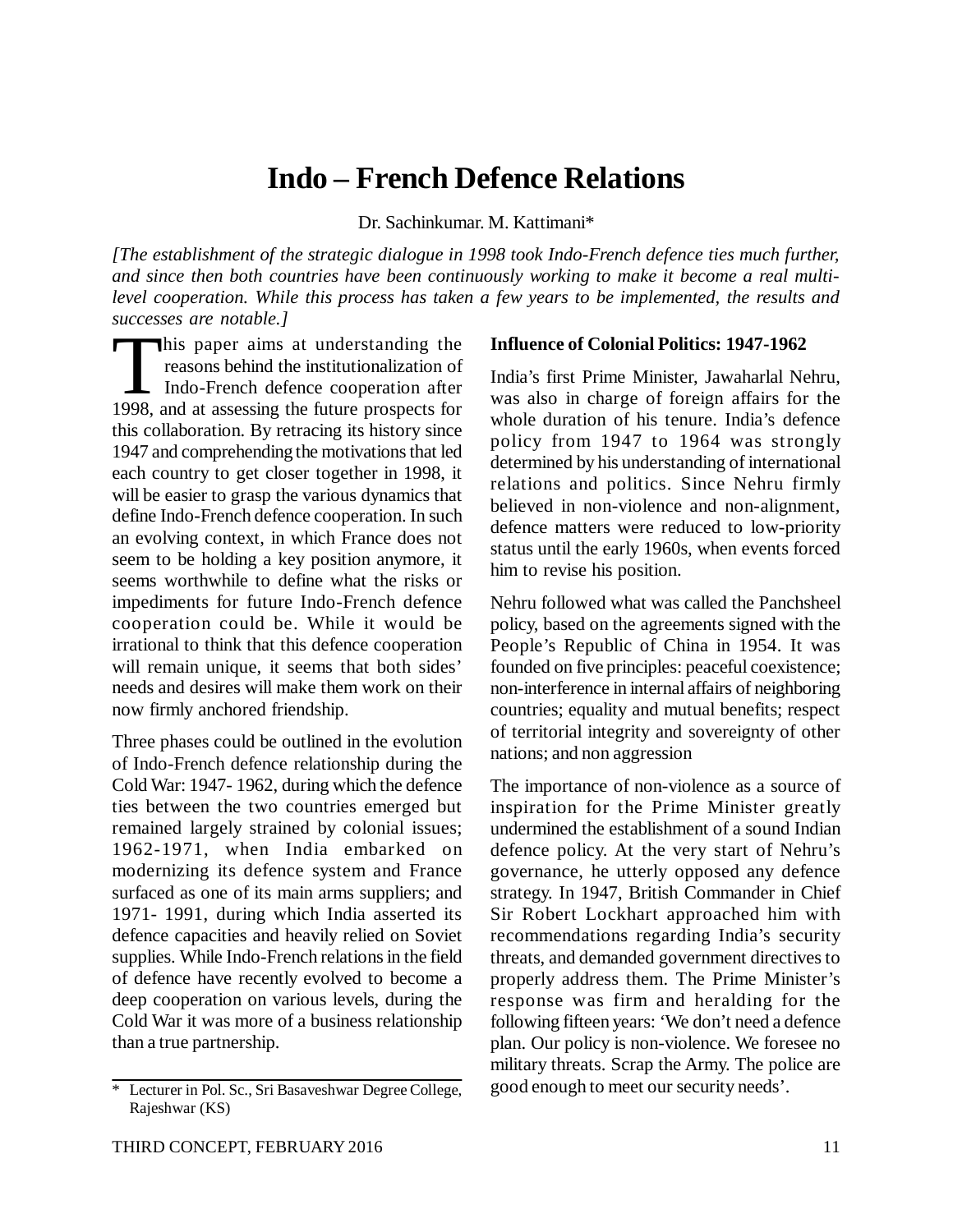The Pakistani raids in October 1947 forced Nehru to alter his position. He understood that in order to support and spread peaceful co-existence values, India had to survive; it therefore needed the appropriate means to defend itself against potential enemies. Until 1962, Pakistan was perceived as the main threat, while the other neighboring countries were not regarded as a direct menace to India's survival. For the particular case of China, Nehru stated that the Himalayas 'made an effective barrier' to any aggression.

The 1947 Kashmiri events thus saved the armed forces from total abandon by the politicians, but the 1950s were nonetheless 'a decade of neglect for the Indian Army' because of the government's overestimated faith in non-violence to solve the problems with India's other neighbors. Newly independent India had to find solutions to cope with its need for defence equipment in case of hostilities with Pakistan. In the early 1950s, it only possessed the ability to produce shells and other kinds of ammunition, as well as small arms, guns and explosives.

Lacking the trained manpower, the experience, the finances and the structures to develop an indigenous defence apparatus, it had no choice but to find outside furnishers. The most obvious supplier was Great-Britain, with which India enjoyed inevitable strong ties. The first jetfighter which India bought in 1950 was the British Vampire FB-5. Between 1950 and 1959, India received 333 such aircrafts, 281 of which were produced locally under the manufacturing license which it had obtained when striking the deal with London. This purchase was followed by that of another British aircraft in 1952, the Firefly FR-510.

Rapidly however, India became cautious to avoid implementing any form of neo-colonialist relations with Britain, and it started to look for alternative suppliers. Among the various potential purveyors, France stood as a good alternative to the United Kingdom. Its defence products, although very expensive, were renowned to be

of high quality. India's first step in establishing defence relations with France came in 1949, when it acquired mountain kits for its troops stationed in J&K.

These ties were further cemented when India purchased the first of a long list of French armaments: the MD-450 Ouragan aircraft. The 71 pieces which were ordered in 1953 were delivered the same year. During the following nine years, significant arms deals were struck between the two countries: India purchased 110 Mystère-4A fighter aircrafts and 164 AMX-13/ Model-51 light tanks in 1956, Alizé antisubmarine warfare aircrafts in 1959, and 3 SA-316B LaTourette 3 light helicopters (useful for high altitude landings) in 1961.

Despite these important arms sales, political divergences strained the defence relations between France and India until 1962. On one hand, India was reluctant to depend on Great-Britain as its sole supplier and was, therefore, keen on acquiring French products. On the other hand, it strongly disagreed with France on several foreign policy matters. Nehru strictly opposed France's colonial policy. A fervent opponent of colonialism, he contested French presence outside its metropolis, especially in Indochina. It was not until after its withdrawal from the Indo-Chinese Peninsula that France was able to start building constructive ties with India.

Similarly, Nehru highly disagreed with France's war in Algeria, and the conflict's end in 1962 was decisive in facilitating Indo-French bilateral relations. The strongest cause of discord between France and India was that of the former's establishments throughout India. Despite the 1954 accord for the *de facto* transfer of the five French "comptoirs" to India, the shift did not occur until 1962 when the Delhi Treaty was signed. The solving of these various contentious issues was vital in bringing France and India closer together in the 1960s.

While France was one of the first countries with which independent India started to build defence ties, their relations remained confined to isolated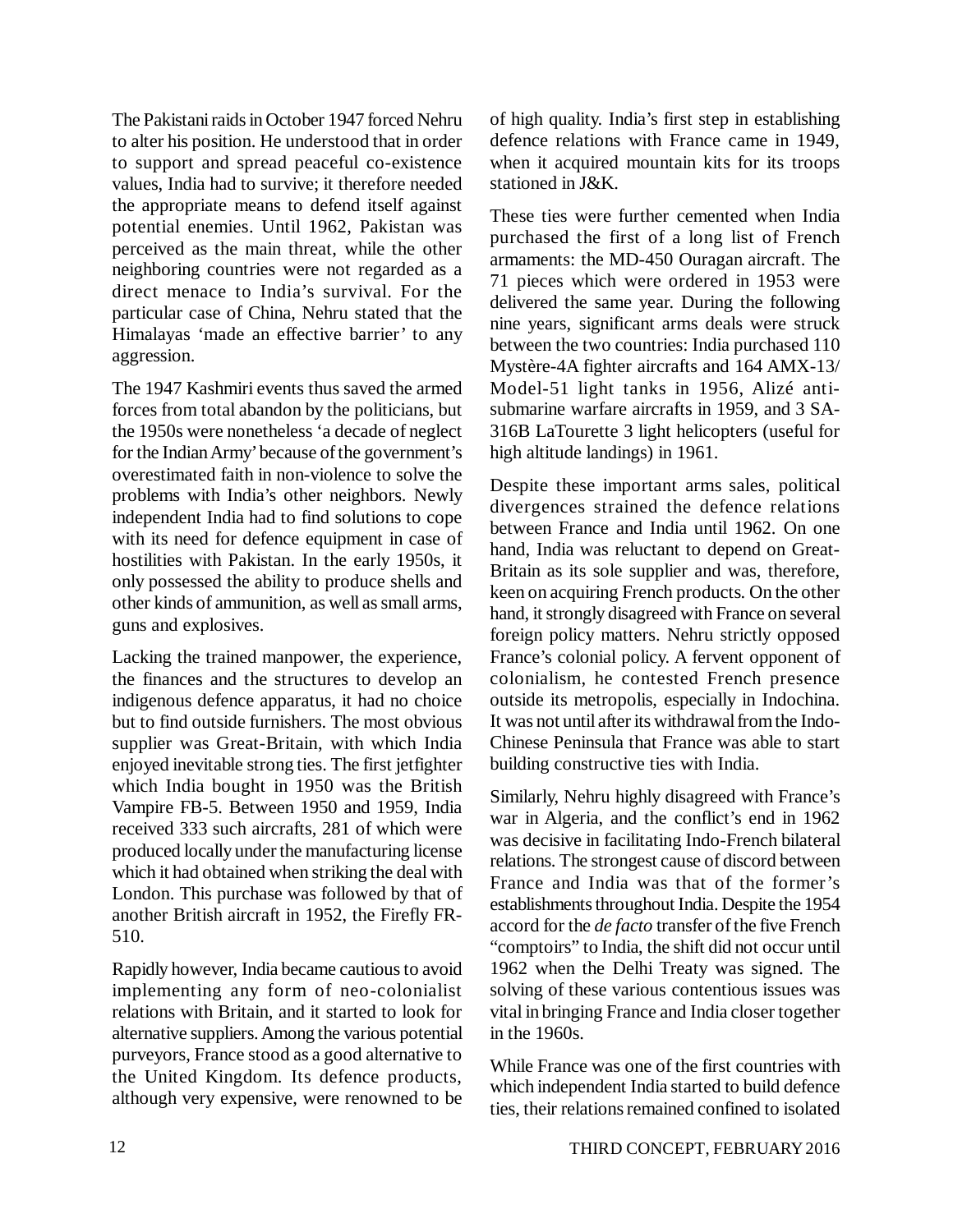arms deals until 1962. There was no particular interest from either side for strengthening bilateral ties further than their commercial interests. This reserve owed to the various political issues that divided the two countries, and to the fact that Nehru and the then Defence Minister V.K. Krishna Menon did not perceive France as a foreign policy priority. Things evolved after 1962, with the resolution of the majority of these disputes and with new dynamics emerging within India.

### **India's Strong Defence Policy: 1962-1971**

1962 was a turning point for India's defence policy, and the years which followed had a decisive impact on Indo-French relations. While the 1960s saw the gradual demise of strong Indo-British defence ties, they witnessed France emerge as a major defence interlocutor for India. China attacked India in 1962; catching the Indian Army ill-prepared and logistically weak, the Chinese defeated it in less than six weeks. This striking defeat was a blow to Nehru's policymaking, and from that year onwards proof was given that defence could not be relegated to minor concerns.

Building up its armed forces, training and equipping them with up-to-date weaponry became one of India's goals in the 1960s. The country evolved from sustaining minimal defence capacity to modernizing its armed forces to acquire an advanced military tool. This upgrading trend was further accentuated with the death of Nehru in 1964 and the second Indo-Pakistani war of 1965. India could not embark on modernizing its defence apparatus by itself: it solicited outside help, particularly to obtain military equipment.

France, among many other nations, was approached by India to provide it with further arms supplies. While the deals struck between France and India in the 1960s were not remarkable in terms of numbers, French attitude during that decade was vital for their later defence cooperation, and helped lay the foundations for a serious partnership. Indo-French deals between 1962 and 1968 averaged only \$13 million per

year, when they had reached \$322 millions in 1957 and \$282 millions in 1958.

For the same six years, the Indo-British deals averaged \$97 million a year. French supplies to India for that period of time amounted to 3 Alizé aircrafts, 50 AS-30 air-to-surface missiles, 2000 ENTAC and 4000 SS-11/AS-11 antitank missiles. Other orders were passed, such as that of 40 SA-315B Lama and 230 SA-315B Lama light helicopters in 1968 and 1971 respectively, as well as 500 AM-50 120 mm mortars, but none of these were delivered until the 1970s or later.

Compared to the previous decade, the 1960s were, therefore, not very prolific in terms of arms deals struck between France and India. It was nonetheless a decade of strengthening Indo-French and gradually decreasing Indo-British defence ties because of broader political concerns. Whereas the United States and the United Kingdom kept their arms deals closely linked to their foreign policies, France remained more neutral on its procurement ethos.

The Americans' promised Phantom fighters were never delivered to India once the war with China broke out, and during the conflict, they supplied India only with clothes and logistics. The American deliveries to Pakistan worsened their soured relations with the Indians. The tension in their bilateral ties reached such extents that by 1964, defence supplies from the United States to India had stopped.

During the second Indo-Pakistani war of 1965, France officially followed its allies in imposing an arms embargo against both sides. Its attitude was however highly ambiguous because it continued supplying India with detached pieces for French aircrafts, and lifted the embargo as early as March 1966. France therefore sustained its supplying engagements with India as much as it officially could, while the United States and the United Kingdom imposed much firmer sanctions on it. This commercial behavior which France adopted led it to be blamed by its Western allies but to be trusted by India as one of its most reliable weapons furnishers.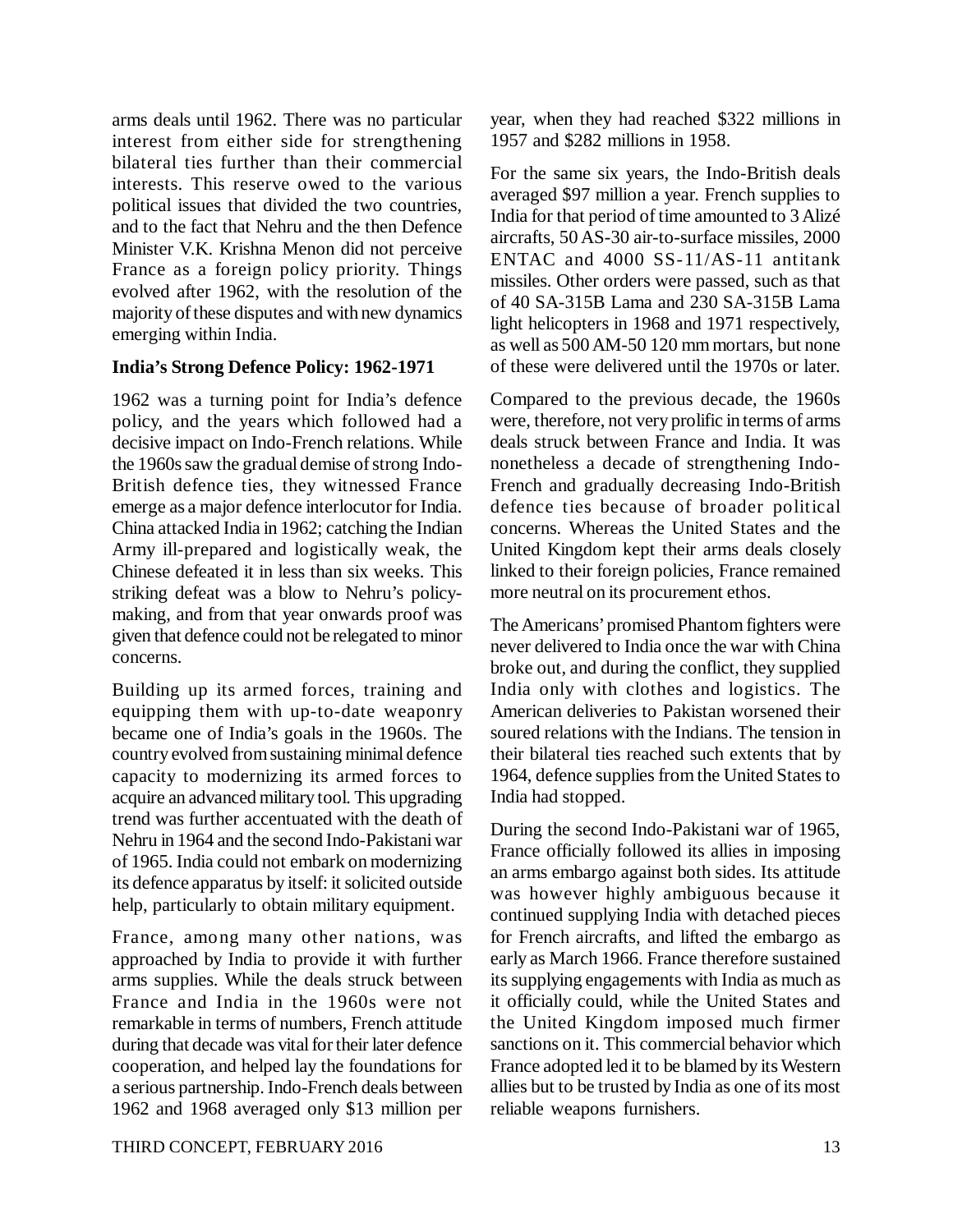The 1960s was also a decade which witnessed the emergence of India's reliance on the Soviet Union for defence equipment. When the United States did not deliver its Phantom fighter, India turned to the Soviets, from which it bought various versions of the Mig-21 fighters. The Soviet Union provided cheap products, and as India gradually grew apart from the Americans, it got closer to the Russians. India was officially non-aligned and refused to get drawn into the Cold War, yet on defence matters, the 1960s marked the start of India's siding with the Soviet Union.

While India's defence cooperation with the United States disappeared until 1986 and that with the United Kingdom significantly decreased, the Soviet Union became its main weapons supplier, averaging 470 million dollars per year between 1962 and 1971 and reaching a peak of 938 million dollars in 1969. This laid the basis for a supplying scheme which still applies today; in which Russia is by far India's main arms supplier. The Soviet Union and Great-Britain were far more important than France in providing India with defence equipment during the 1960s. Yet France proved during that decade that it could be seriously considered as an alternative and trustworthy source of weapons' supplies. This lesson was an important one for India's later procurement policy.

## **Indo-French Defence Cooperation: 1971-1991**

1971 was a second turning point for India's defence policy: while the 1962 war with China was a difficult blow to Indian early foreign and defence policymaking, the decisive military victory over Pakistan in 1971 was the result of a decade of sound defence modernization. From that point onwards, India gained conscience of its military might and power in the region, which it tried to strengthen through further arms acquisitions. France's role in India's weapons procurement plan in the 1970s was greatly overshadowed by that of the USSR, which provided the vast majority of India's equipment. This rapprochement towards the Soviet Union

was further accentuated by the fact that Indo-American relations by the 1970s were at a very low point.

India's imports from the Soviet Union reached as much as \$1099 millions in 1972 and \$1379 millions in 1979, while French imports struggled to maintain a yearly average of \$20 million for the same period of time. This Soviet-dominated decade ended with India's decision to diversify its supplies. The acquisition of Franco-British Jaguar aircrafts in 1979 was accompanied by other French purchases: 1000 R-550 Magic-1 short range air-to-air missiles to equip combat aircrafts and 40 PA-6 diesel engines for offshore patrol vessels in 1979, and thousands of MILAN anti-tank missiles in 1981, which were delivered throughout the following two decades.

Well until the 1980s, the Soviet Union; therefore, largely dominated India's defence acquisition program, accounting for more than 90% of its arms imports. However, just like it had been reluctant to rely on Great Britain in the 1950s, India tried to avoid total dependence on the USSR after the 1970s. India's move back towards Western defence suppliers was also linked to its increasing interest in technology transfer and local production, which the Soviet Union was often unwilling to provide. If the diversity it aimed for never materialized like it had in the 1950s, India nonetheless started to approach other weapons furnishers, notably France and Great-Britain, as well as the Netherlands and Israel to a lesser extent.

The United States' defence procurement policy towards Pakistan was crucial in bringing France and India closer together at the end of the 1970s. In 1979, when the USSR invaded Afghanistan, the Americans chose to help Pakistan by improving its air striking capability to enable it to fight off the Soviets. Pakistan thus received F-16 fighters and Sidewinder missiles, which India decided to counter by purchasing what was seen as an equivalent: the French Mirage-2000 combat aircraft. Talks were initiated in 1979 regarding these aircrafts, and the deal was sealed in 1982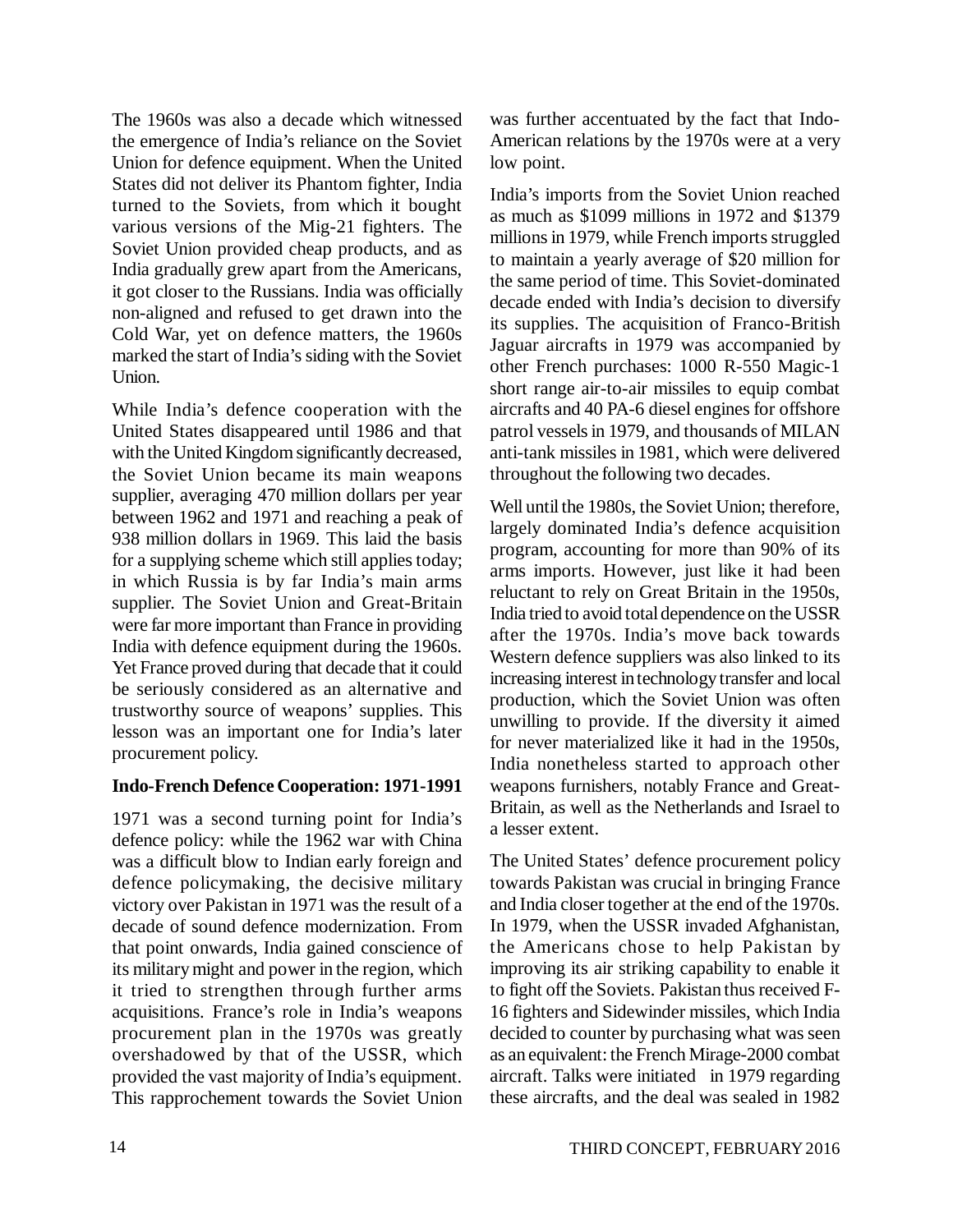for 40 Mirages. They were delivered between 1985 and 1986, and represented a huge step in boosting Indo-French defence ties.

From 1981 onwards, yearly French arms sales to India increased significantly. They averaged \$26 million between 1982 and 1984, and then peaked to \$467 millions in 1986, following the delivery of the Mirages. Between 1987 and 1991, they averaged \$82.8 million. Among the other arms deals struck between India and France in the 1980s, one could point out a further agreement for 9 Mirage-2000 aircrafts (Mirage-2000H and Mirage-2000TH versions) in 1986, and a transfer of technology deal for 30 TRS-2230/15 air surveillance radars in 1983 and 7 PSM-33 air surveillance radars in 1988.

Some operational discussions sometimes accompanied these commercial deals. For example, a technical agreement was signed in 1985 regarding the exchange of information about Mirage-2000 flights security. Furthermore, the French constructor Dassault later trained Indian technicians to enable them to check and revise the aircrafts domestically. However, because of a lack of cooperation framework between India and France, operational and strategic consultations remained relatively rare during the 1980s.

In an effort to institutionalize their defence relations, and an India-France Defence Memorandum of Understanding was signed in 1982, followed by the establishment of an armaments committee and an Indo-French Defence Cooperation Working Group - but they remained largely focused on arms sales rather than on broader security issues affecting the two countries.

From 1984 to 1989, India consistently spent over 3.3% of its GDP on building up its armed forces, and as a result became one the world's largest importers of conventional weapons. France's share in these deliveries remained very small, despite India's attempt in the 1980s to diversify its foreign defence equipment supplies from Soviet domination. Even if the increase in IndoFrench defence equipment sales greatly increased compared to what they had been in the 1970s, they still represented a proportionally minuscule part of India's total imports.

While French imports amounted to \$1403 million in the 1980s, Soviet imports reached \$19428 millions. Throughout the Cold War, India and France constantly dealt with each other on defence matters, but their relations remained commercial. France figured among India's most important weapons suppliers after than the Soviet Union, but the two countries remained business partners which did not engage in strategic discussions. The decade following the end of the bipolar conflict saw a substantial alteration of Indo-French relations in the field of defence.

The years between 1991 and 1998 witnessed the 'dramatic rise of India'. With the Soviet Union disintegrating and the socialist model of economy losing its credibility in the face of rising globalization, India decided to follow up on the "liberalization trend". The economic situation of the country was such that it neared bankruptcy, and having lost a major ally with the disappearance of the Soviet Union, India had no choice but to embark on quick and far-reaching reforms. It thus decided to concentrate all its means and efforts to adapting and liberalizing its economy, while putting other sectors, including its defence, "on hold" for a few years.

India's defence spending, which had reached nearly 4% of its GDP in the 1980s, fell to 2.5% in the early 1990s. When it became clear that these reforms would be beneficial for India, it shifted its attention back to areas it had neglected, notably that of defence.

### **Conclusion**

Indo-French defence ties have traditionally been good even when their broader bilateral relations were relatively indifferent. Since 1998, the fast evolution from a buyer-seller relationship to trusted multi-faceted defence cooperation is remarkable. The success of this association in the field of defence could be used as a lever for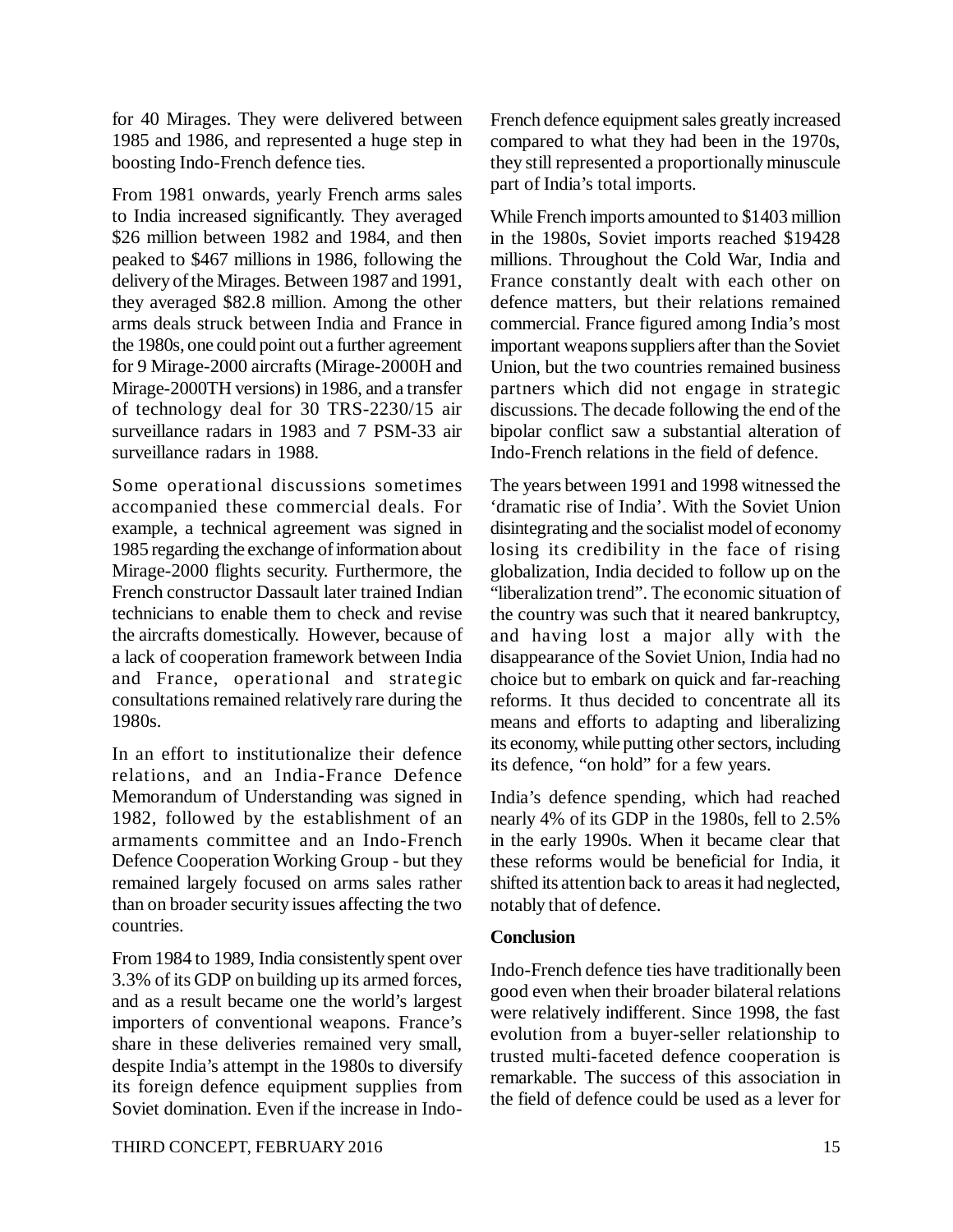boosting other areas of Indo-French bilateral relations which are still dragging. Despite a somewhat indifferent past, defence cooperation between India and France since the establishment of their strategic partnership has proven that while both in need, the two countries have become friends indeed, which have a lot to gain from continuously improving their exchanges in the field of defence.

The near future will be determining for this newborn friendship. The time has come for Indo-French defence cooperation to evolve to real mutual dependence. This will be tested by France's ability to assist India in the field of defence high technology and in the two countries' ability to design and develop joint defence projects. The possibilities are numerous but need to be seized if France and India want to become true friends in the field of defence.

## **References**

- 1. Claude Arpi, La fin des comptoirs francais: la politique de Nehru (1947-1954), Collections des Pavillons, Auroville, September 2001, p11
- 2. http://www.mfa.gov.cn/eng/topics/ seminaronfiveprinciples/t140589.htm
- 3. K Subrahmanyam, Arms & the Mahatma No place for pacifism in security, 8 May 1997, *The Times of India*, http:// [www.hvk.org/articles/](http://www.hvk.org/articles/) 0597/0138.html
- 4. Claude Arpi, La fin des comptoirs francais: la politique de Nehru (1947-1954), Collections des Pavillons, Auroville, September 2001, p15
- 5. <http://www.globalsecurity.org/military> / library/report/1984/CJB.htm
- 6. K Subrahmanyam, Arms & the Mahatma No place for pacifism in security, 8 May 1997, *The Times of India*, http:// [www.hvk.org/articles/](http://www.hvk.org/articles/) 0597/0138.html
- 7. Indian Defence Industry: Domestic Production and Imports for the Future Balance, 16 October 2002,
- 8. [http://www.nti.org/e\\_research/official\\_docs/](http://www.nti.org/e_research/official_docs/) ci a/111501CIA.pdf.
- 9. Trade in and licensed production of major conventional weapons: Imports sorted by recipient. Deals with deliveries or orders made 1950-1995,
- 10. General Alain Lamballe, Les relations entre l'Inde et la France de 1947 a 2000 dans le domaine de la securite et de la Defense, in Les relations entre la France et l'Inde de 1673 a nos jours, sous la direction de Jacques Weber, Collection Les Indes Savantes, Paris, 2002, p530.
- 11. The manufacturing license was granted in 1962, with the possibility for sales to specific third countries in South and South-East Asia. The Alouette deal was furthered by the deal in 1962 to deliver 330 more helicopters, the last of which were delivered in 2003.
- 12. General Alain Lamballe, Les relations entre l'Inde et la France de 1947 a 2000 dans le domaine de la securite et de la Defense, in Les relations entre la France et l'Inde de 1673 a nos jours, sous la direction de Jacques Weber, Collection Les Indes Savantes, Paris, 2002, p530-531.
- 13. Trade in and licensed production of major conventional weapons: Imports sorted by recipient. Deals with deliveries or orders made 1950-1995, SIPRI arms transfer database.
- 14. Canada, the Soviet Union and the United States were India's only other arms providers until 1962. The first two's supplies were largely insignificant in numbers. The US made a few important deals, providing India with M-4 Sherman tanks, T-6 Texan trainer aircrafts, Bell- 47/OH-13 light helicopters or C-119G Packet transport aircrafts. Compared to the transfers from the UK. However in millions of dollars these transfers amounted to little.
- 15. The "1960s" here will be used to refer to the period from 1962 to 1971.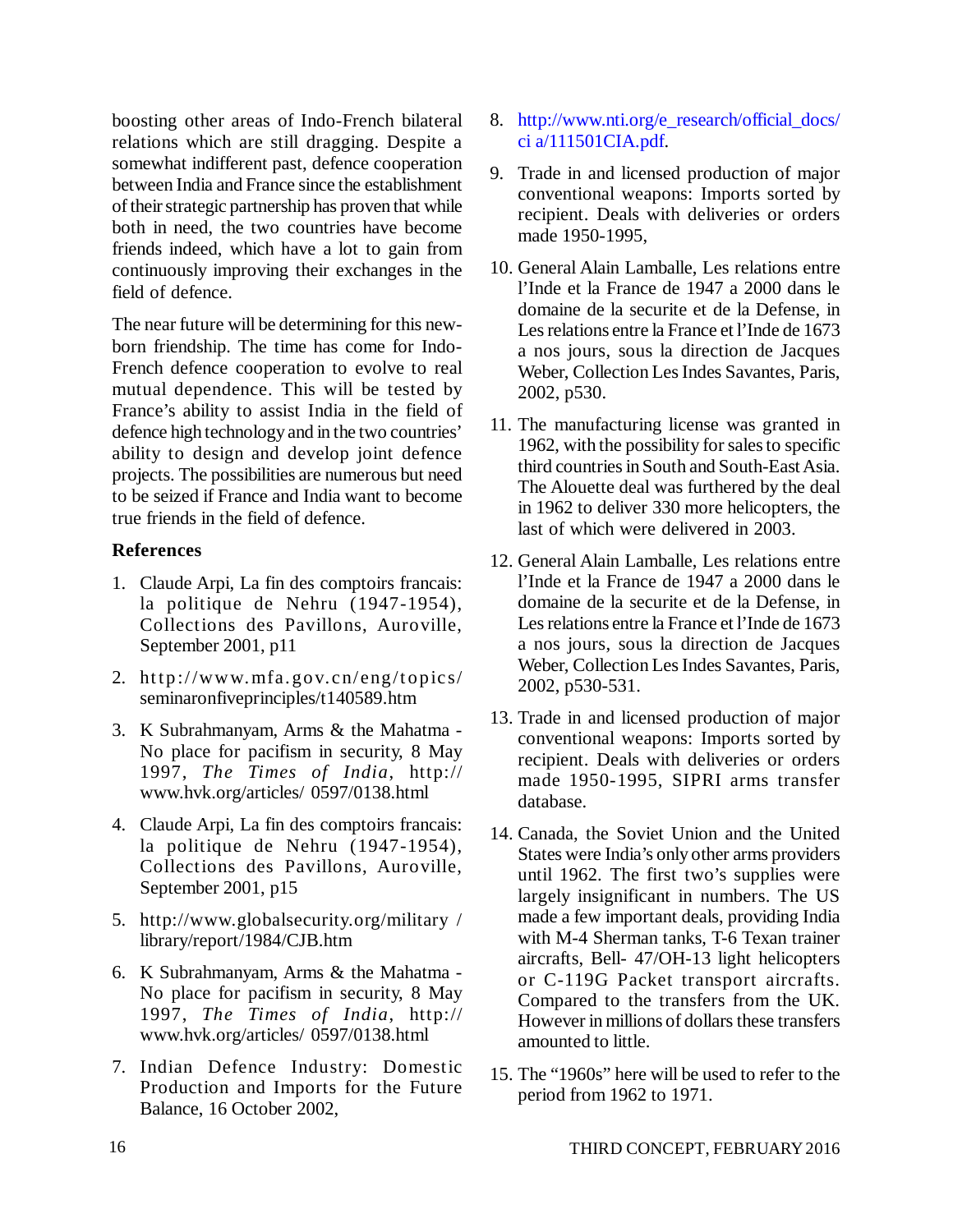- 16. http://www.globalsecurity.org/military/ library/report/1984/CJB.htm
- 17. Imported weapons to India (IND) in 1950- 1995, SIPRI arms transfer database
- 18. Trade in and licensed production of major conventional weapons: Imports sorted by recipient. Deals with deliveries or orders made 1950-1995, SIPRI arms transfer database.
- 19. Interview with AVM Kapil Kak, Monday 6th November 2006.
- 20. General Alain Lamballe, Les relations entre l'Inde et la France de 1947 a 2000 dans le domaine de la securite et de la Defense, in Les relations entre la France et l'Inde de 1673 a nos jours, sous la direction de Jacques Weber, Collection Les Indes Savantes, Paris, 2002, p534.
- 21. Apart from ten Hughes-300/TH-5 light helicopters which were delivered in 1971 and 1972.
- 22. Imported weapons to India (IND) in 1950- 1995, SIPRI arms transfer database Trade in and licensed production of major conventional weapons: Imports sorted by recipient. Deals with deliveries or orders made 1950-1995, SIPRI arms transfer database.
- 23. Between 1995 and 2005, Russia provided 76% of India's imported weapons. (Source: SIPRI Arms Transfer Database: Imported Weapons to India (IND) 1995-2005) 22 The United States' support for Pakistan during the war and its sending of USS Enterprise greatly soured their relations with India.
- 24. Imported weapons to India (IND) in 1950- 1995, SIPRI arms transfer database.
- 25. Trade in and licensed production of major conventional weapons: Imports sorted by recipient. Deals with deliveries or orders made 1950-1995, SIPRI arms transfer database.
- 26. Dr. K. Manikandan, "Indo-French Defence Cooperation: Experiences, Trends and Opportunities ", in *India and France: Past, Present and Future*, edited by B. Krishnamurthy, Pondicherry, 2006, p.103.
- 27. Trade in and licensed production of major conventional weapons: Imports sorted by recipient. Deals with deliveries or orders made 1950-1995, SIPRI arms transfer database.
- 28. Imported weapons to India (IND) in 1950- 1995, SIPRI arms transfer database.
- 29. The other deals included: 8 Agave aircraft radars for combat aircrafts in 1982, 4 TRS-2100 Tiger air surveillance radars in 1983, 8 PA-6 diesel engines for corvettes in 1983, 294 Super- 530D beyond visual range airto-air missiles for Mirage-2000 aircrafts in 1984, 500 R-550 Magic-2 short range airto-air missiles for Jaguar, Mirage- 2000 and Sea Harrier combat aircrafts in 1988, and 8 PA-6 diesel engines for corvettes in 1990.
- 30. General Alain Lamballe, Les relations entre l'Inde et la France de 1947 a 2000 dans le domaine de la securite et de la Defense, in Les relations entre la France et l'Inde de 1673 a nos jours, sous la direction de Jacques Weber, Collection Les Indes Savantes, Paris, 2002, p532.
- 31. Dr. K. Manikandan, "Indo-French Defence Cooperation: Experiences, Trends and Opportunities", in *India and France: Past, Present and Future*, edited by B. Krishnamurthy, Pondicherry, 2006, p104.
- 32. Imported weapons to India (IND) in 1950- 1995, SIPRI arms transfer database.
- 33. Interview with AVM Kapil Kak, 6th November 2006.
- 34. Indian Defence Industry: Domestic Production and Imports for the Future Balance, 16 October 2002, http:// [www.nti.org/e\\_research/official\\_docs/ci](http://www.nti.org/e_research/official_docs/ci) a/ 111501CIA.pdf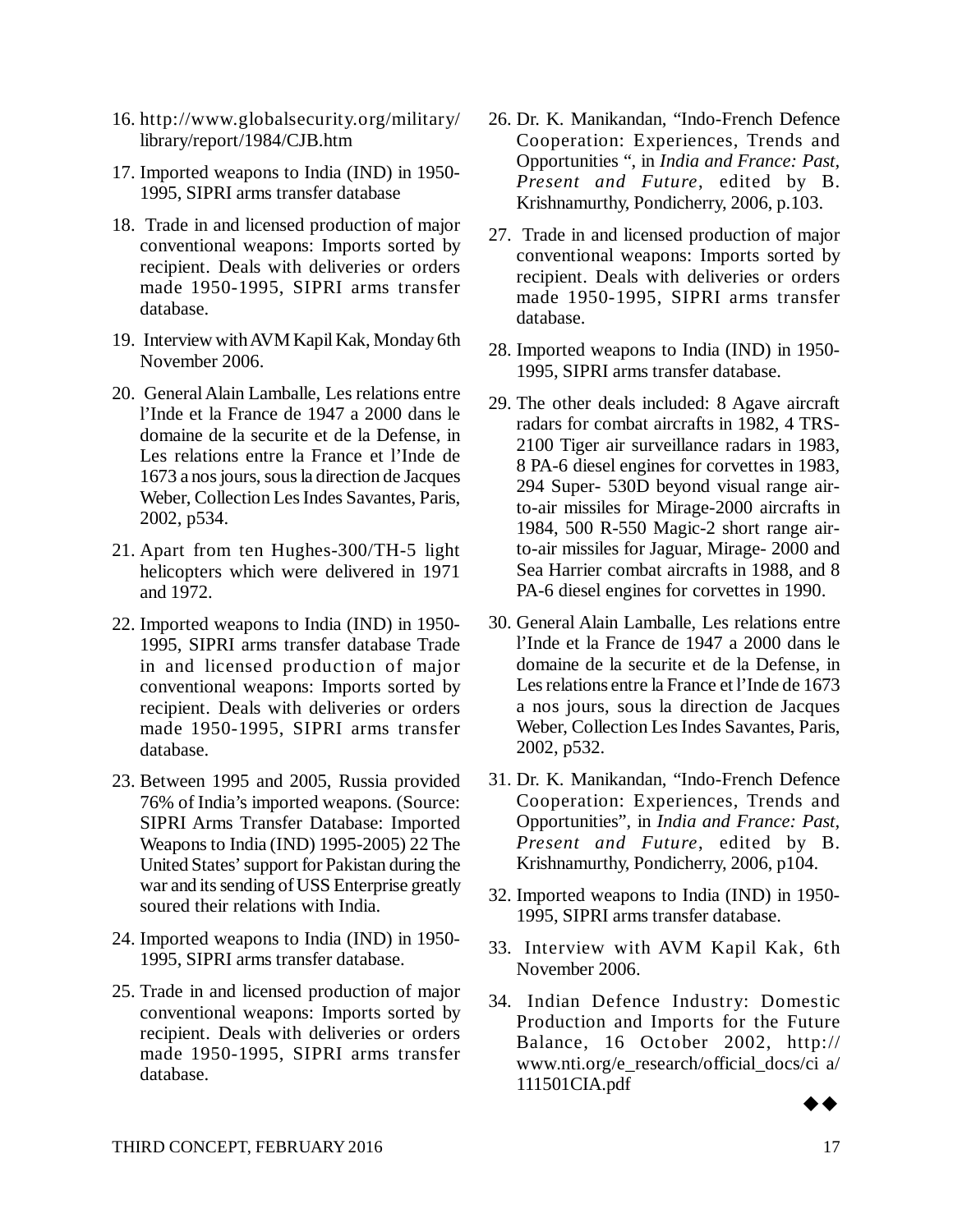# **Changing Contours of Modi's Pakistan Policy**

Zainab Akhter\*

India-Pakistan conflict remains one of the most<br>enduring conflicts which started with the birth<br>of the two nations in 1947 and continues till<br>date albeit with variations over a period of time. ndia-Pakistan conflict remains one of the most enduring conflicts which started with the birth of the two nations in 1947 and continues till The reason of the conflict majorly consists of dispute over Kashmir, territories, water and a nuclear arms race. These disputes have led to war and crisis in 1948, 1965 and 1971 and on a brink of war in 1999, all of which had a deep impact on the dimension of interstate and societal relations between the two countries. The unresolved disputes over time have given birth to deep-rooted mistrust and hostility between the two nations which has further jeopardised the relationship. The presence of nuclear weapons on both sides has further complicated the India-Pakistan relations adding a logjam to win mutual trust and cooperation.

On the other hand the successive governments in both India and Pakistan have time and again reached for common grounds in order to deescalate the brimming tensions between the two nations. India's Pakistan policy has been majorly influenced by the national politics of the country and on the party ruling at the centre. The Bharatiya Janata Party (BJP) came into power at a time when peace process between India and Pakistan was derailed by the Mumbai terror attacks.

Also, the staunch anti-Pakistan rhetoric of BJP in the past had somehow underlined what its Pakistan policy would look like once they are in power. But the decision to resume structured talks seven years after the composite dialogue was stopped following the attacks marks a dramatic change in Modi's Pakistan policy in general and Indo-Pak relations in particular.

### **Modi's Pakistan Policy**

Criticising the failure of the previous government's ability to contain terrorism and its soft approach to deal with Pakistan, Modi talked about the need for a 'strong and muscular Pakistan policy' before coming into power. There were few murmurs behind the walls amid the policy circles that Modi's anti-Pakistan rhetoric is merely way to keep his domestic support intact in case he fails to fulfill the main agendas of economic growth and good governance.

Soon enough murmurs became voice when he simply tempered his own rhetoric after coming into power by inviting Nawaz Sharif for the swearing ceremony in May 2014. Putting to rest the contemplations of any military solution to the Pakistan problem, Modi sent across a message to the world that India is ready to talk to its hostile neighbour albeit on its own terms.

This revived the India-Pakistan relations giving the much needed momentum to revitalise the staled bilateral dialogue. In Ufa on the sidelines of the BRICS Summit the heads of India and Pakistan talked and later the foreign policy offices came out with a joint statement underling few important announcements. One of them was a joint national security level (NSA) meeting to discuss security issues concerning the two neighbours.

The fact that terrorism found a prominent mention in the agreement and there was no mention of Kashmir, irked the policy makers and military establishments in Pakistan. Therefore the joint statement was not well received and sharply criticised in Pakistan. Due to the domestic pressure, Pakistan in a bid to put Kashmir back on the agenda between India and Pakistan, put forward a condition that the Pakistan's National

<sup>\*</sup> SIS, Jawaharlal Nehru University, New Delhi.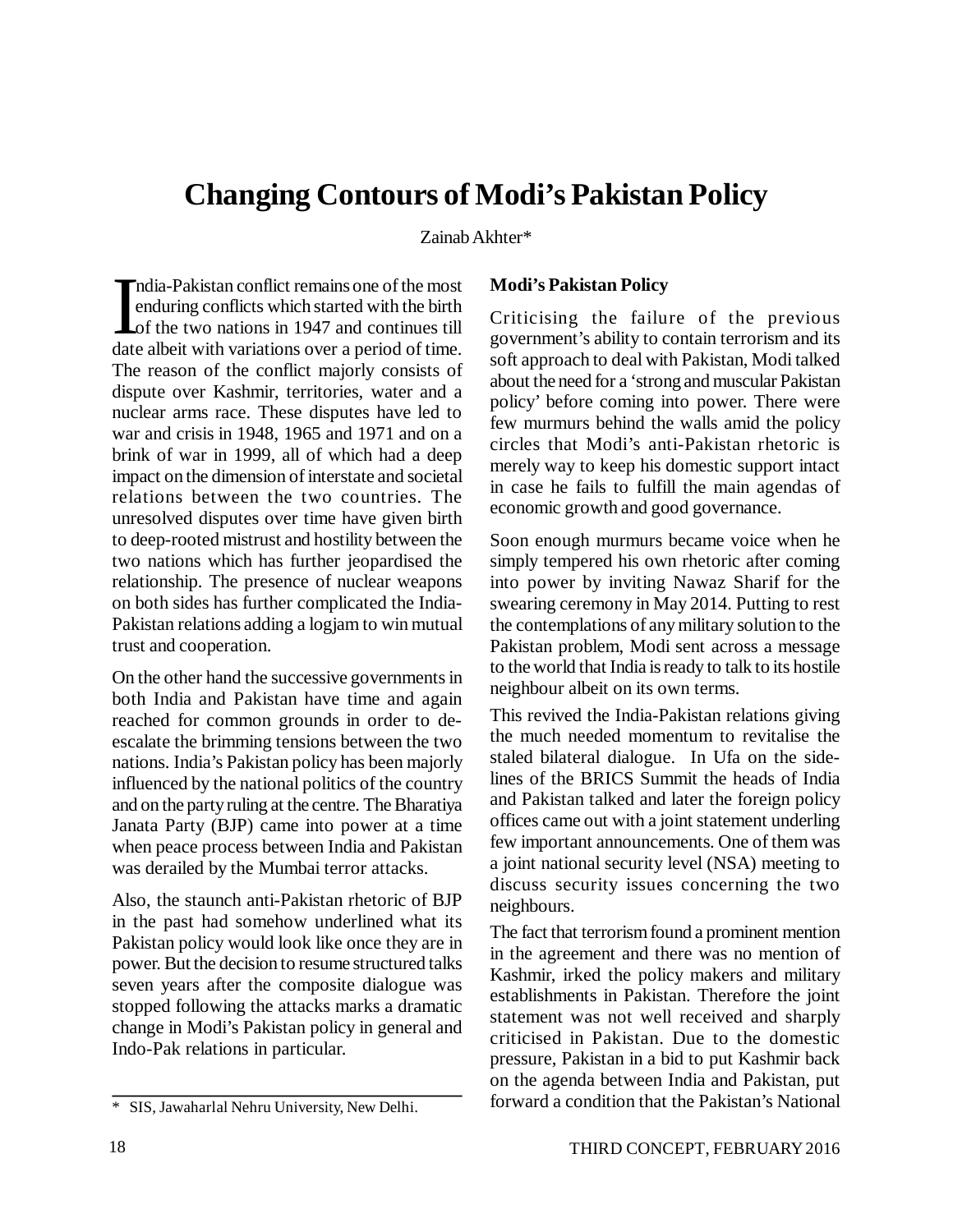Security Advisor would hold a meeting with Kashmiri separatist leaders on his visit to India.

But the outright rejection of the request by Modi government did not go well with the Pakistani establishments and hence the proposed meeting was called off. For the Indian government it was yet another chance to display that it has been successful in reshaping the terms of India's engagement with Pakistan. But eighteen months later with an aim to balance mutual antagonism with its need to expand the Indian economy, Modi attempted to reach out to Islamabad to benefit from an increase in relatively minuscule bilateral trade with Pakistan.

Stephen P. Cohen, an expert on South Asian affairs, once rightly said that India cannot make peace and Pakistan cannot make war. The Modi-Sharif talks on the side-lines of the Climate Change Summit in Paris came as a breather to the Indo-Pak relations paving a way for dialogue and reconciliation. This time again Modi might have shaped a Pakistan policy before the Paris meeting but what you see is what you sell. Paris was marked by many as the icebreaker between India and Pakistan anticipated fizzling down the brewing escalations between the two countries.

Moving forward from Paris and riding on the new found spirit there was an unannounced meeting between the security advisors of India and Pakistan in Bangkok which was earlier supposed to be held in New Delhi. The decision of the two governments to hold the meeting away from limelight and in camera in itself is a reassurance of the seriousness of both countries to take forward the bilateral talks keeping in consideration the aims and aspirations of both India and Pakistan. Where earlier NSA talks were cancelled on the disagreement on the Kashmir issue, this time around the agreement by Modi government to talk more than terrorism is an indicator of a change in his Pakistan policy.

### **Step forward**

The thaw in the Indo-Pak relationship provided a platform for both countries to overcome the bitterness and move towards resumption of

bilateral dialogues. The biggest breakthrough came with the confirmation of Sushma Swaraj's visit to Pakistan. Although technically main motive of her visit was to attend the Heart of Asia Conference on Afghanistan but Modi government's decision to go ahead with the decision was a clear sign of his willingness to re-engage with Pakistan on a bilateral level.

She was warmly received by her Pakistani counterpart Sartaj Aziz and also had a fruitful meeting with Prime Minister Nawaz Sharif. On Pakistani soil in her speech Sushma Swaraj invoked the need for cooperation and peace and stressed on the need for India and Pakistan to display maturity and self-confidence to do business with each other.

This visit marked a decisive moment for the Modi government and its Pakistan policy and a clear sign that bilateral engagements was back on track. Sources cited two reasons to explain what some may see as a complete turnaround by the Modi government on Pakistan. Firstly, the government sees the recent dialogue between the two national security advisors in Bangkok as a real change from the past as Pakistan committed itself sincerely to addressing the issue of terrorism. Secondly, an assurance of cooperation by Pakistan on the Mumbai trails also helped in overcoming the impasse in the ties.

At the end of the meeting, India and Pakistan came out with a joint agreement to resume the bilateral talks and this time termed it as 'comprehensive bilateral dialogue'. Previously it was called 'resumed dialogue' which was initially started as 'composite dialogue' to resolve bilateral issues between the two nations.

The Indo-Pak composite dialogue is rooted in the 1997 SAARC summit at Male where the then Prime Minister I.K. Gujral and his Pakistani counterpart Nawaz Sharif agreed to create a composite dialogue process (CDP). The CDP survived till 26/11 terror attacks on Mumbai led to its suspension. The new ten-point comprehensive bilateral dialogue replaced the old eight point composite dialogue.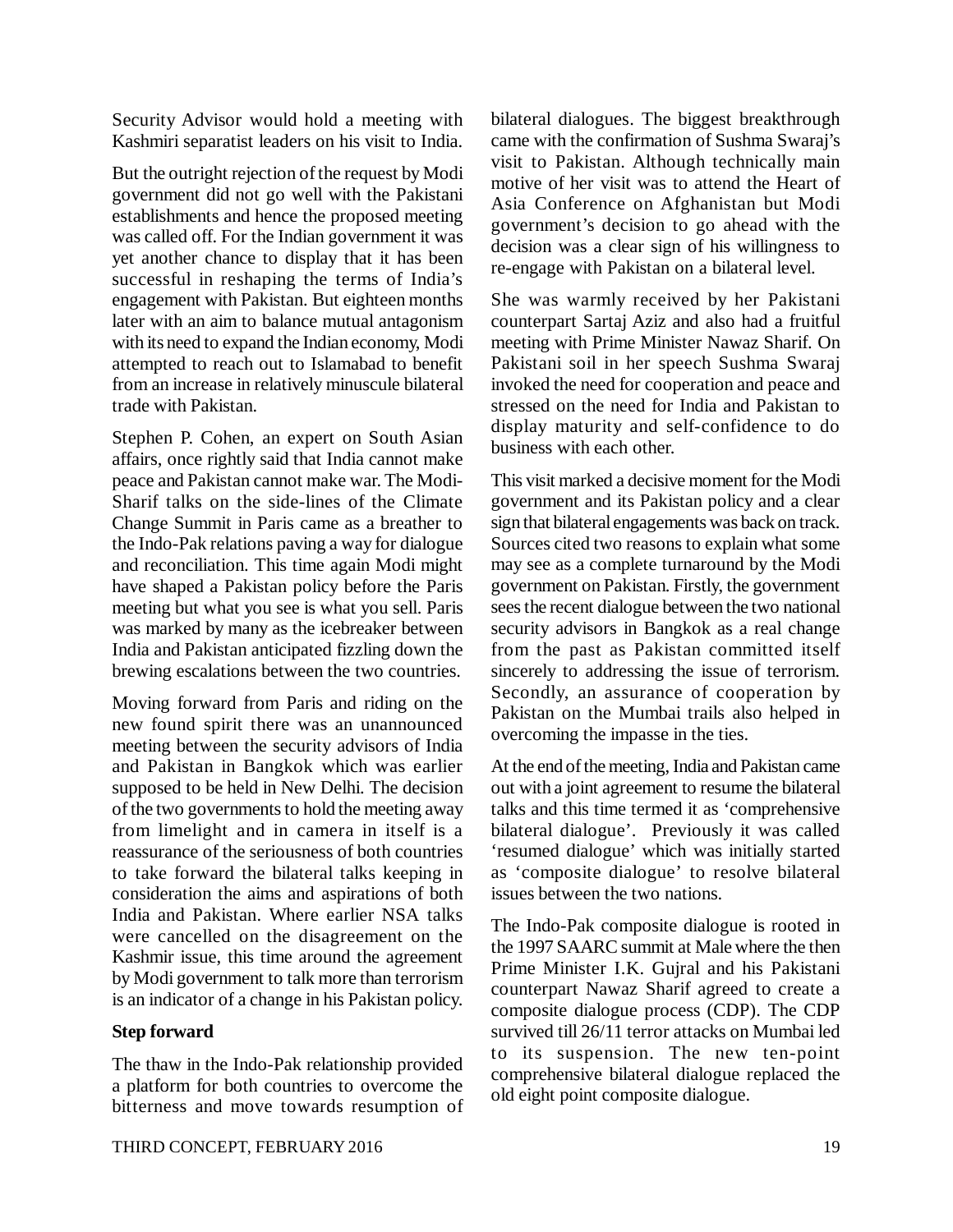Both India and Pakistan have agreed to the new comprehensive bilateral dialogue and directed the foreign secretaries to work out the modalities and schedule of the meetings under the dialogue including Peace and security, Confidence building Measures, Jammu and Kashmir, Sir Creek, Wullar Barrage/ Tulbul Navigation Project, Economic and Commercial Cooperation, Counter Terrorism, Narcotics Control, Humanitarian Issues, People to People exchanges and Religious Tourism.

## **What lies ahead?**

The new comprehensive bilateral dialogue is like an old wine in a new bottle and it has to be seen whether it delivers what has been promised or will face the same fate as of the previous ones. The comprehensive bilateral dialogue has everything on the menu and the two governments have already charted out a timetable for the next Indo-Pak dialogue.

The highlight of Modi's Pakistan policy was his surprise touchdown in Lahore albeit for a private ceremony. It was the least expected as according to official records Modi is supposed to visit Pakistan for the SAARC Summit towards the end of this year. Whatever may be the hidden agenda but it cannot be denied that this U-turn in Modi's Pakistan policy provided the required thaw in the Indo-Pak relations since the Mumbai terror attacks.

At this juncture Modi cannot afford to have a rigid Pakistan policy because of various domestic and International pressures. He continues to surprise the Pakistani government but in a good way as of now. Modi is confronted with a challenge of implementing an ambitious domestic and foreign policy agenda. His tactic change in dealing with Pakistan bilaterally has to go through a rough and patchy road in order to prove its worth.

The Pathankot attack, as Omar Abdullah of the National Conference rightly pointed out, is the litmus test for Modi's Pakistan policy. Modi comes with a reputation as an economic performer and a hard-line nationalist and he will try his best to live up to both the expectations. What has to be seen is how he charts out a medium way and reshapes his Pakistan policy keeping in mind both his domestic and foreign policy goals. The newly shaped comprehensive bilateral dialogue has just started its journey; its fate will only be clear once India and Pakistan take action in accordance to the agreement. All eyes are on the scheduled NSA talks scheduled to take place in Lahore on the 15th of this month, which will further shape the course of Indo-Pak relations.

## **References**

- 1. Banerjee, Sumanta (2011), "Adventures of Friendship", Times of India, 14 February 2011, New Delhi.
- 2. Basrur, Rajesh M. (2005), "From Conflict to Cooperation: The Politics of Change in India-Pakistan Relations", in Kamath, P.M. (eds.) India-Pakistan Relations: Courting Peace from the Corridors of War, New Delhi: Promilla and Co.
- 3. Cohen, Stephen P. (2013), Shooting for a Century: Finding Answers to the India-Pakistan Conundrum, Washington DC: Harper Collins.
- 4. Dhume, Sadanand (2015), "Modi's Pakistan Test", The Wall Street Journal, Online Web: Accessed 02 December 2015 URL: <http://> [www.wsj.com/articles/modis-pakistan-test-](http://www.wsj.com/articles/modis-pakistan-test-)1440696946
- 5. Durrani, Ali. M (2001) India & Pakistan: The Cost of Conflict and Benefits of Peace, Pakistan: Oxford University press.
- 6. Gehlot, N.S. & Anu Satsangi (2004), Indo-Pak Relations: Twists and Turns from Partition to Agra Summit and Beyond, New Delhi: Deep & Deep Publications.
- 7. Kumar, Radha (2013), "Renewing an India-Pakistan peace process", The Hindu, 16 November 2013, New Delhi.
- 8. Mattoo, Amitabh and Happymon Jacob (2010), Shaping India's Foreign Policy: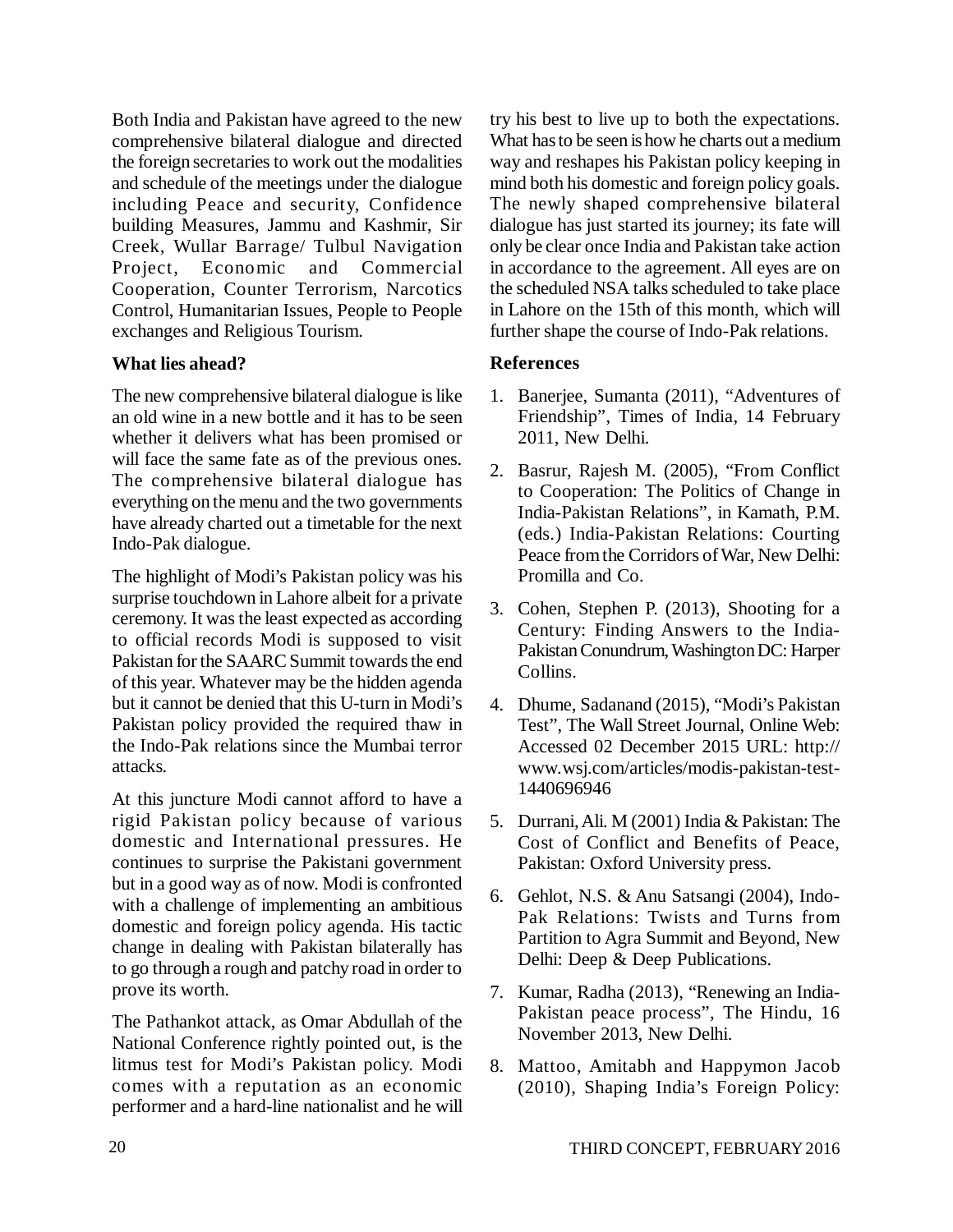people, Politics and Places, New Delhi: Har-Anand Publications.

- 9. Nye Joseph S. (2004), Soft Power: The Means to Success in World Politics, New York: Public Affairs.
- 10. Pattanaik, Smruti. S (2001), "Proactive Confidence-Building Measures", in Ahmar, Moonis (eds.) The Challenges of Confidence- Building in South Asia, New Delhi: Har-Anand Publications Pvt. Ltd.
- 11. Perkovich. G and Toby Dalton (2015), "Modi's Strategic Choice: How to Respond

to Terrorism from Pakistan", The Washington Quarterly, 38 (1):23-45.

- 12. Purushothaman, Uma (2010), "Shifting Perceptions of Power: Soft Power and India's Foreign Policy", Foreign Policy: 17(7).
- 13. Tharoor, Shashi, (2008), "India as a Soft Power", India International Centre Quarterly, 35(1):32-45.
- 14. Wagner, Christian (2010), "India's Soft Power: Prospects and Limitations", India Quarterly: a Journal of International Affairs, 66(4):333.

# $\rightarrow \rightarrow$

# **ICT & Rural Development in India**

Dr. Shruti Tandon\*

[*Present age is known as the age of Science & Technology. Now the industrial society has moved into an era of advanced technological innovations. We are in the midst of a 'digital revolution' that is drawing us towards an 'information society'. Political, cultural, socio-economic development and behavioural decisions today rest on the ability to access, gather, analyze and utilize information and knowledge. The power of knowledge for development was highlighted in the 1998/99 World Development Report (World Bank, 1999) which states that 'recognition of the importance of knowledge has gained momentum'. The power of knowledge for development can be greatly enhanced by ICTs. ICT transmit information and knowledge to individual to widen their choices for economic and social empowerment.]*

ctually Information & Communication<br>Technologies (ICTs) refer to systems for<br>producing, storing, sending and retrieving<br>digital files (Bartlett, 2002). These files can contain ctually Information & Communication Technologies (ICTs) refer to systems for **L** producing, storing, sending and retrieving text, sounds and images, both still and moving. Though ICTs were developed independently, they are greatly fused together to produce a new information environment commonly referred to as Information & Communication Technology (ICT) and recent developments in ICT have introduced ample opportunities for development in all areas. e-Health services, e-leaning services, e-libraries, ebanking, e-governance, e-commerce, e-marking social networking and tele-working are important assets of ICT which serve as a boon to the population.

According to the Census of 2011, 68.84% of the population of India is rural, whereas 31.16% is

urban. These figures clearly indicate that India is the land of villages. Since the dawn of independence constant efforts have been made to improve the living standard of rural masses. The five-year plans of the government and many rural development schemes in India like Pradhan Mantri Gram Sadak Yojana, Swaran Jayanti Gram Swarozgar Yojana, Sampoorna Gramin Rozgar Yojana & many others along with Department of Rural Development, National Bank for Agriculture & Rural Development (NABARD), etc. from last many decades trying for the development in rural areas.

Undoubtedly, these efforts had sown the seeds of rural development; nevertheless, a lot has to be done yet. In this regard ICT can be used towards betterment of education, agriculture, social awareness and health & hygiene in rural areas where rural population was lagging behind. This inequality results in rural isolation which negatively impacts

<sup>\*</sup> Lecturer (Sociology)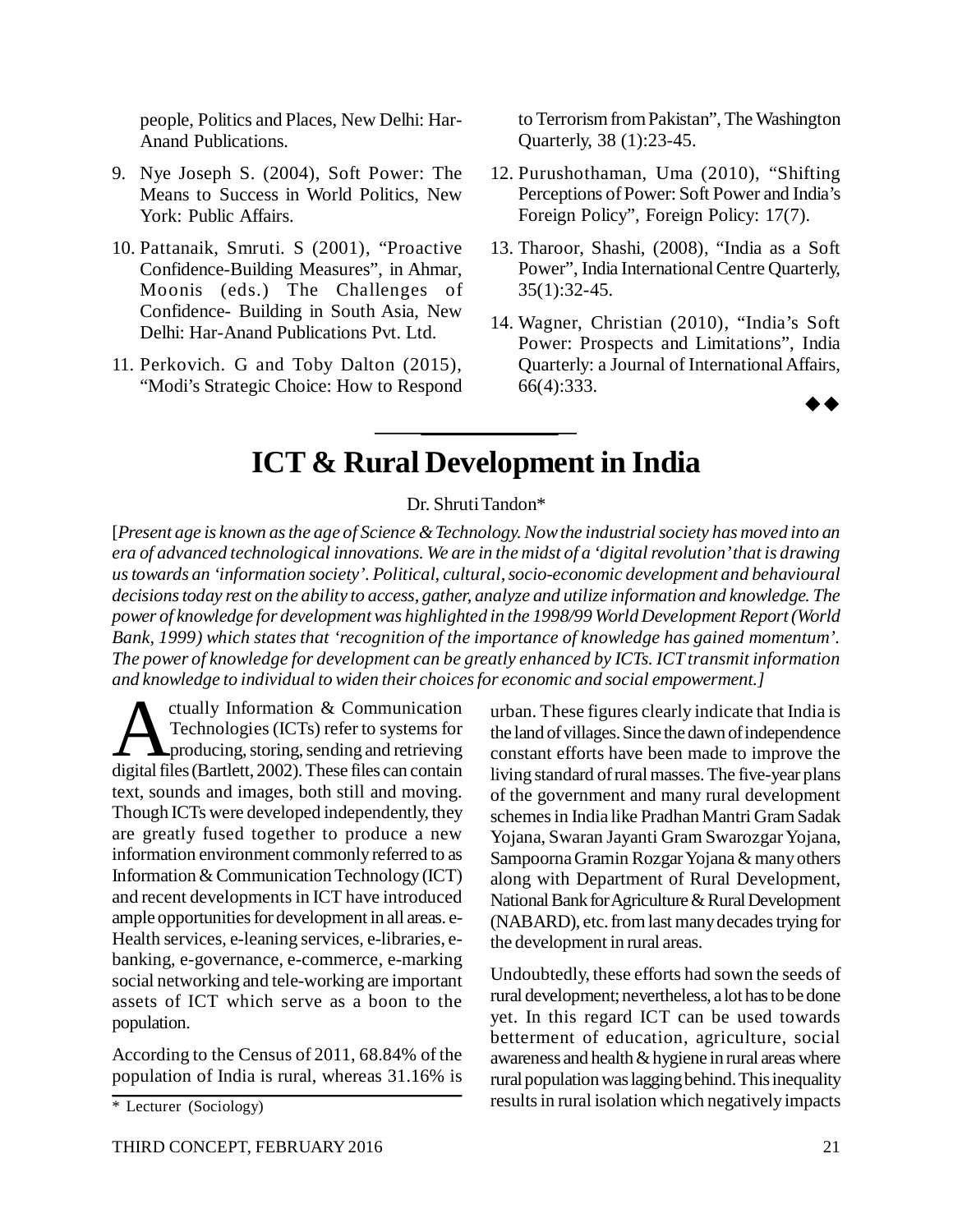growth and opportunities for the rural population which stops them from contributing to the development of the country.

ICTs can help to overcome the various constraints in infrastructure. It can play an important role in many aspects of rural development. According to Bruckmeier & Tovey (2009), rural development, in a broader interpretation, has to be approached in a way integrating its social dimension as a creator of sustainable livelihoods; its economic and other resources enabling a socially inclusive development process and its environmental dimension, as a navigator of the link between social and ecosystems.

Traditional forms of ICT such as radio and televisions have had a more prominent impact. Due to their ease of use, easy accessibility and familiarity to the illiterate population, these forms of ICT will remain vital to rural development in India. The mobile phone is more important than the other modern forms of ICT when it comes to rural development in India. The emergence of new wireless and satellite-based solutions is positioning the country to take advantage of the benefits to be derived from ICTs. Short Message Service (SMS) can be used to deliver wide range of information to rural consumers like crop prices, weather patterns utility services etc.

We know that the greatest resources of any organization, enterprise or society are the people who are part of it. The range of rural resources in India is wide and varied and if the rural situation is analyzed with care, resources will be found to be unexpectedly numerous. But still there exists inequitable distribution of economic gains. Among many others one of the reasons responsible for it is the gap in access to information. Here comes the role of ICT in rural development.

As rural development is concerned with economic growth and social justice, improvement in the living standard of the rural people by providing them adequate and quality social services and minimum basic needs becomes essential. The present strategy of rural development mainly focuses on poverty alleviation, better livelihood opportunities, provision

of basic amenities and infrastructure facilities through innovative programmes of wage and selfemployment.

ICT is the new tool for rural development. Information and Communication Technology, if used properly, can be of great advantage for the development at grassroots levels. ICT holds tremendous potential for rural development in the areas of agriculture, health, micro and small enterprises, and education. ICTs play major roles in the socio-economic development of rural areas with a huge potential for accelerated development in rural areas. ICTs have contributed immensely to improve communications, deepen decentralization and attract micro and small enterprises.

In the field of agriculture, ICT holds a very important place. Agriculture is still the major occupation of rural population. With the help of ICT farmers can get access to knowledge to improve their production and even get better price for their produce through variety of ICT systems. ICT can provide relevant, accurate and timely information about the weather, including monsoon and threat of floods and other natural calamities. It acts as a warming signal and helps the farmers to avoid risks.

E-governance service through ICT refers to transactional services that involve local, state or national governments. ICT acts in speeding up the flow of information and knowledge between government & citizens and transforming the way in which governments and citizens interact. Rural egovernance applications can sensitize the people regarding the possible benefits and services of the government.

Projects like E-grampanchayat, has made communication easy as now, government officials can be made aware of exact situation of villages coming into their work territory very easily. Several e-governance applications have tried to improve the reach, enhance the base, minimize the processing costs, increase transparency and minimize the cycle times. To facilitate the easy access of the state and district administration services to the rural people, many states have implemented the State Wide Area Network popularly known as SWAN.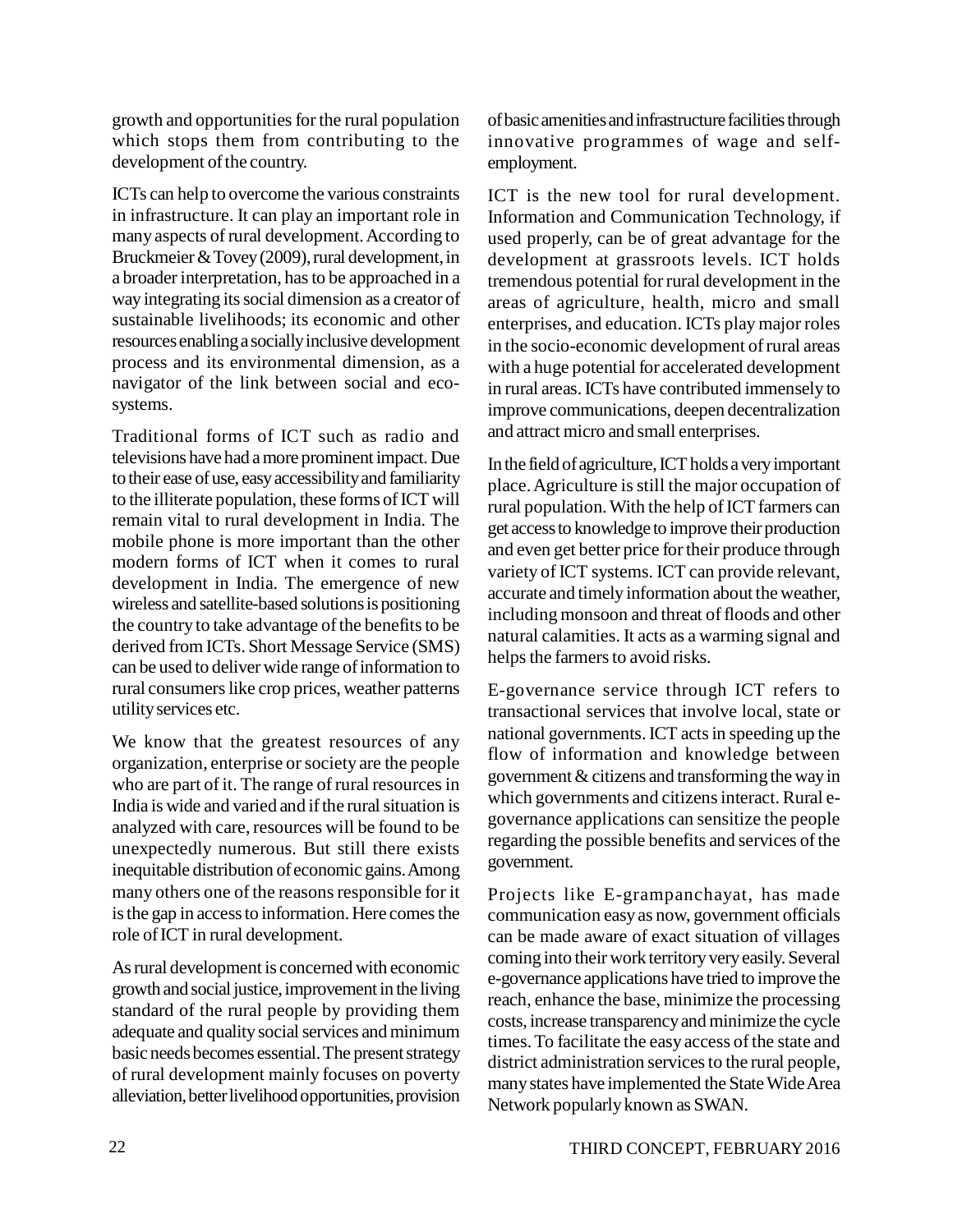The 'Gyandoot' community network in M.P. aimed at creating a cost effective, replicable, economically self-reliant model for taking benefits of ICT to the rural population. The success is largely due to targeting the information interest of the people: rates of agriculture produce, land record rights, computer training, caste certificates, online public grievance redressal, health services, e-mail, rural e-auction, information on government programmes, online employment exchange, availability of applications for jobs, local weather report etc.

Some private companies have been extremely successful in implementing ICT in villages. For example ITC, one of India's leading private companies started e-chaupals in villages to redesign the procurement process for soya, tobacco, wheat and other such products for the villages. E-chaupals with their Internet facilities has created an extremely profitable distribution and product design channel for the company. It has led to more transparency for farmers and improved their productivity and incomes.

Thus through ICTs people in rural areas can connect with the local, regional and national economy and access markets, banking/financial services. A large number of rural youth are attracted towards various multilevel marketing companies where they can earn money by selling the products from their own place. With the help of ICT the rural consumers also get information about the ongoing rates in the market, the prevailing minimum support price for his produce.

The application of ICTs to healthcare delivery, called tele-medicine, enables access to professional expertise irrespective of the geographical location of the patient or the doctor. ICTs have helped rural health workers to communicate easily with the district and regional health directorates for fast and prompt supply of drugs and medical equipment to save lives in rural area.

But in spite of such major contributions, the application of ICT in the Indian rural development sector has been relatively slow. The main reasons for this are: poor ICT infrastructure in rural areas, poor ICT awareness among agency officials working in rural areas and local language issues. Some other serious challenges militating against the full realization of ICT's role in rural development are unavailability of electricity, lack of ICT equipment, high level of rural illiteracy etc. Users' acceptance and local content have to be addressed before the full potential of ICT's role in rural development can be achieved. Financing difficulties encountered by the local grassroots level institutions as well as by the state governments. Drastic steps are needed to inject funds for the development of the ICTs in the rural areas.

## **Conclusion**

Thus, to empower the rural communities with a sustainable approach, ICTs have been one of the most effective instruments. The application of ICTs can help to elevate the living standards of people in rural areas by providing commercial, social and educational benefits. ICT can ensure a better quality of life for the rural people. It can help to enlighten the rural people regarding their rights, entitlements and the availability of various government schemes. This in turn will push rural India towards economic development, job creation and poverty alleviation. Proper training and implementation of ICT programmes in simple way and language, which is easily understandable by the rural people, can surely bring about revolution in rural development.

## **References**

- 1. Bartlett A. (2002); ICT and IMPM. In Farmers, FAO & Field Schools. Rome : FAO.
- 2. Census of India, 2011.
- 3. Gyandoot : The Purveyor of Knowledge.<http://> gyandoot.nic.in
- 4. Samiullah Y. and R. Srinivasa (2002); Role of ICTs in Urban & Rural Poverty Reduction. A Paper in the CII-MOEF-TERI-UNEP Regional Workshop for Asia & Pacific on ICT and Environment, 2-3 May 2000, New Delhi.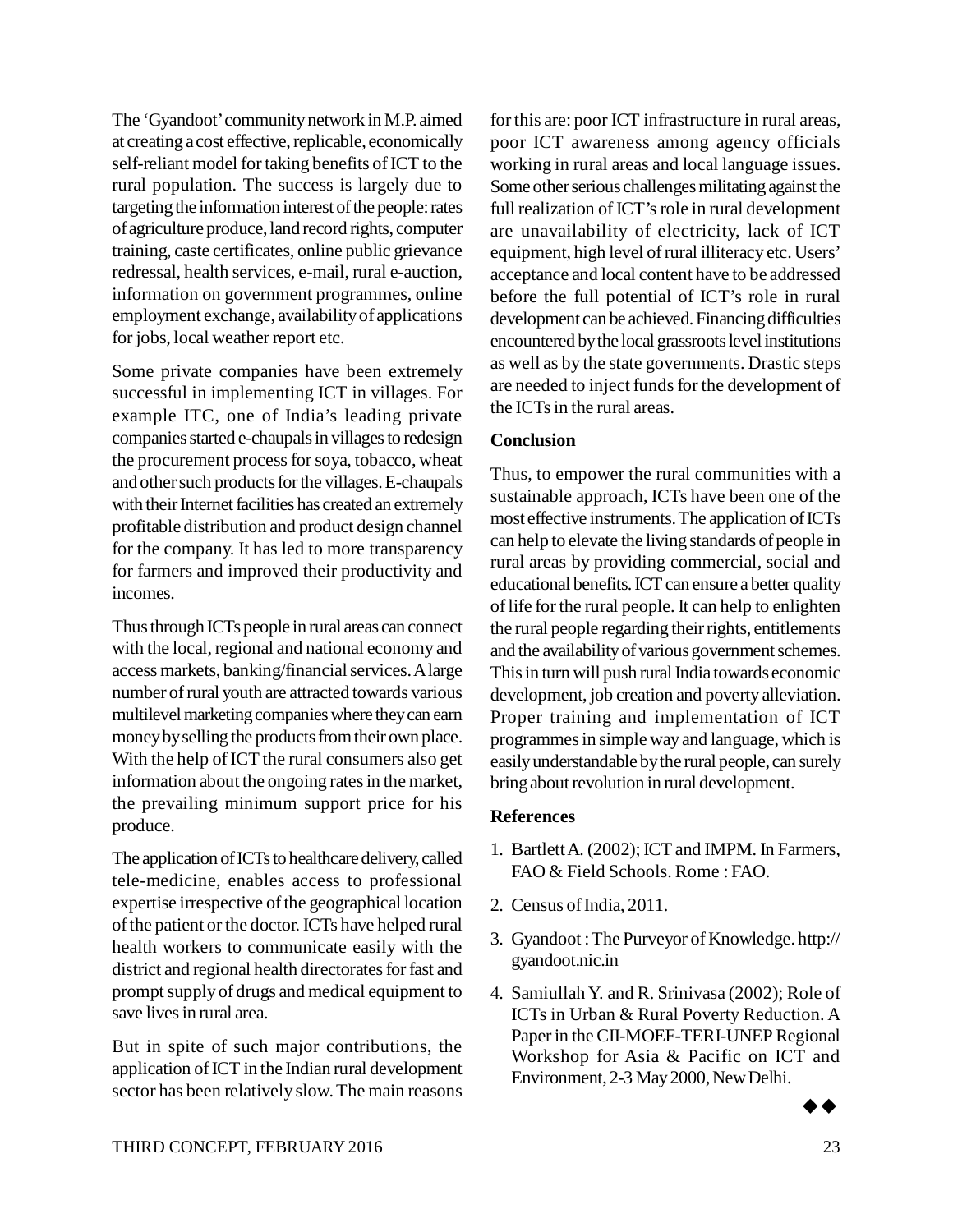# **Rural- Urban Disparities in India**

Dr. Vishwa Anand\*

*Rural backwardness is one of the major impediments in the path of developed India. The concept of backwardness is complex. There are no universally accepted definitions and measurement techniques for backwardness in India. The backward areas are defined on account of purpose and arrangement. Even though several developmental programmes have been undertaken to remove backwardness from rural areas but still we are not able to improve conditions up to satisfactory level. Several developmental programmes aimed at socio- economic upliftment and empowerment of rural masses and for development of backward regions have been launched by Central as well as various state governments, such as, Integrated Rural Development Programme, Indira Awas Yojna, Swarn Jayanti Swarojgar Yojna, Sampoorn Gramin Rojgar Yojna, MANREGA, NRHM, National Rural Livelihood Mission etc.*

 $\prod_{i=1}^{n}$ ndia is predominantly a rural country which is mainly based on agricultural sector and approximately sixty percent of Indian population's livelihood is based on agriculture. On the basis of census of 2011, seventy percent of Indian population lives in rural areas. There is wide gap between rural and urban areas with respect to living conditions, access to education, nutrition, healthcare, sanitation and economic conditions.

Rural- Urban disparity in our country is one of the major concerns for the policy makers which is not only seen in economic but also in noneconomic spheres of India. The rural population mainly depends on agriculture. The growth rate in agriculture sector is not more than 2-3percent on average per annum in comparison to secondary sector which is growing at the rate of 8 to 9 per cent on average per annum. This leads to large scale migration of rural population to urban areas in search of employment.

#### **Factors Leading to Rural—Urban Divide**

Even after so many years of independence, disparities between rural and urban India have been increasing every day. Indian planning policy has recognized the need to address to

rural—urban divide and accordingly budget allocations are made to address these needs. However rural—urban divide still exists which can be well understood from following points-

#### **Population**

Rural population constitutes more than two third of total population of India. But rural India is still far behind in comparison of urban India in view of various socio-economic and other development indicators.

| India | Total | Male  | Female |
|-------|-------|-------|--------|
| Total | 1210  | 623.6 | 586.4  |
| Rural | 833   | 427.9 | 405.1  |
| Urban | 377   | 195.7 | 181.3  |

**TABLE 1- Population in Millions (2011)**

Source: Census of India, 2011

#### **Sex Ratio**

Sex ratio in India is 940 females per 1000 males according to census of 2011. In rural areas this number 947 females per 1000 males. The ratio in urban areas is less than all India average. It is obvious that process of urbanisation does not bring any desired changes in the social structure and did not bring change in attitude towards female.

<sup>\*</sup> Secretary, Social Research and Development Foundation, Muzaffarpur, Bihar.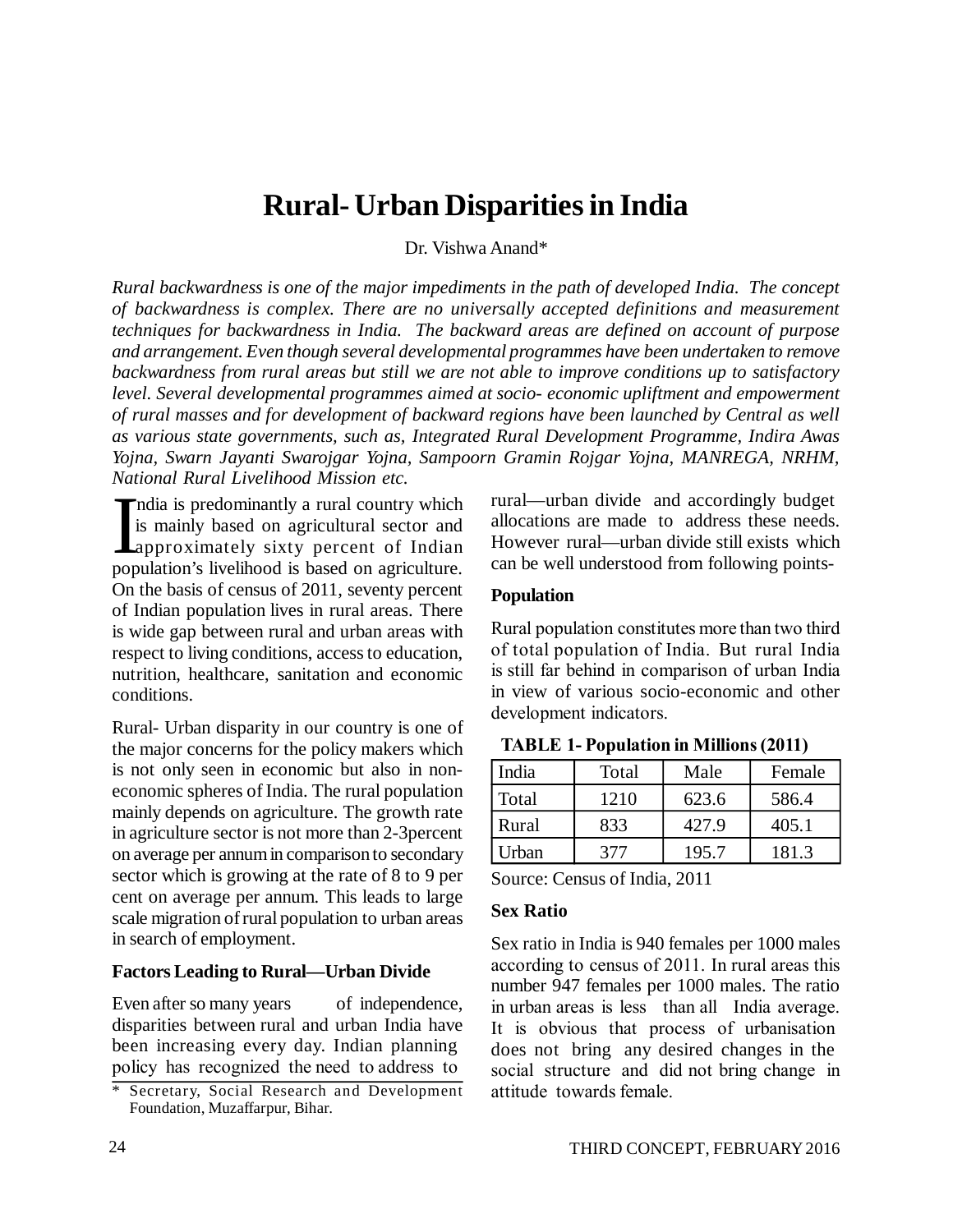| India | 940 |
|-------|-----|
| Rural | 947 |
| Urban | 926 |

### **Table 2- Sex Ratio in 2011**

Source: Census of India 2011

### **Education**

We are well aware that education has important role in overall social and economic changes in any country or region. Since independence education was by and large state responsibility. To pay more attention on<br>education. this item was education, this item was brought on concurrent list in 1976. The 73rd and 74th amendments in the Constitution stressed on greater role of Panchayats, especially in elementary education. Right of education is given under the Constitution.

Accordingly free and compulsory education is to be given to all children up to 14 years. As per Census of 2011, there are only 68.9% people literate in rural areas whereas this proportion is 85% in urban areas. The literacy rate among females is low in rural areas. Low literacy is one of important reason behind slow development in rural regions. In spite of several measures undertaken by the Union and state governments, literary rate remains low especially in rural areas.

### **Table 3 – Literacy rates in India (%)**

|       | Total | Male | Female |
|-------|-------|------|--------|
| India | 74.0  | 82.1 | 65.5   |
| Rural | 68.9  | 78.6 | 58.8   |
| Urban | 85.0  | 89.7 | 79.9   |

Source: Census of India 2011

**Table 5- Actual Public Sector outlay (Rs. Crores)**

## **Health**

Good health and good nutritional status is among one of indicators of overall condition of society. In spite of steady improvement in health conditions of our people, examples of malnutrition in forms of low weight for age, anemia, disability and starvation are still present among lower socio—economic groups of population. These diseases are more visible in rural regions. This explains rural urban difference in terms of health.

### **Table 4: Health Indicators**

|                                                                               | Total |      | Rural Urban |
|-------------------------------------------------------------------------------|-------|------|-------------|
| Total fertility rate<br>(births/woman)                                        | 2.7   | 3.0  | 2.1         |
| Crude birth rate (live<br>births/1000 population)                             | 23.1  | 25.0 | 18.8        |
| Crude death rate (deaths)<br>/ 1000 population)                               | 7.3   | 7.8  | 5.8         |
| Infant mortality (The pro<br>-bability of dying before<br>the first birthday) | 57    | 62.2 | 41.5        |
| Median age at first birth<br>among woman age 25-49                            | 19.8  | 19.3 | 20.9        |
| Child immunization-<br>children 12-23 months<br>fully immunized               | 54    | 50.4 | 63.1        |

Source: SRS Bulletin, NFHS-3, 2005-06

### **Agriculture**

Agriculture is the backbone of rural India. It supports roughly two-third of Indian population. But major share of national resources have been diverted to non-agricultural sectors. It is very sad state of affairs. Rural area had to pay heavy price.

|                 | 2009-10       | 2010-11       | 2011-12       | $2012 - 13*$  | $2013 - 14*$ |
|-----------------|---------------|---------------|---------------|---------------|--------------|
| Agriculture and | 29498 (4.1)   | 40370 (4.9)   | 45781 (4.9)   | 54618 (4.9)   | 64098 (4.7)  |
| allied          |               |               |               |               |              |
| Non-agriculture | 687537 (95.9) | 785898 (95.1) | 890511 (95.1) | 1055074(95.1) | 1306838      |
|                 |               |               |               |               | (95.3)       |
| Total           | 717035        | 826268        | 936292        | 1109692       | 1370936      |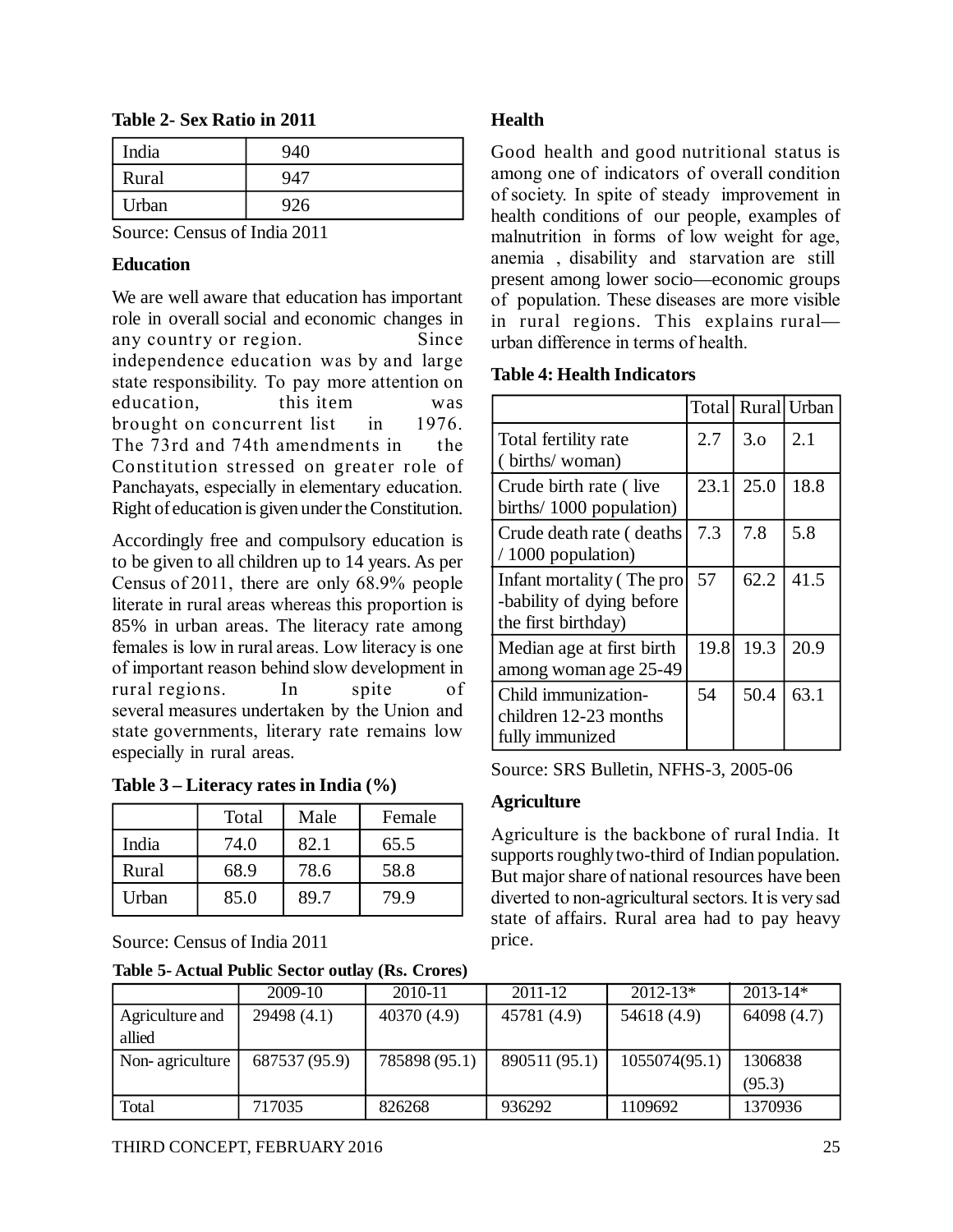## Source: GOI Economic Survey 2013- 14

The agricultural sector has been growing at less than half of the pace of other sectors, even though its share in employment has always been larger than other sectors and it stood 48.9% in

2011—12.The slow rate of growth in agricultural sector badly affects rural—urban relationship. It results in creating wide gap.

**Table 6 – Sector- wise key indicators 2012-13 (at 2004-05 prices)**

| Item                              |  | $ G$ rowth rate $(\%)$ Share in GDP $(\%)$ Share in employment $(\%)$ |
|-----------------------------------|--|-----------------------------------------------------------------------|
| Agriculture and allied activities |  | 48.9                                                                  |
| Industry                          |  | 24.3                                                                  |

Source: GOI Economic Survey 2013-14 **Poverty**

Large population of poor people lives in villages. The Planning Commission in 2001 released Human Development Report of India which showed clear cut rural—urban division

in terms of Human Development Index. That indicates 0.340 for rural areas and 0.511 for urban areas. Similarly, according to the  $68<sup>th</sup>$ round survey of NSS in 2011—12, monthly per capita consumption expenditure in urban areas found to be Rs.2399.24 while in rural areas it was only Rs.1278.94.

**Table 7- Poverty Ratios by Mixed Recall Period ( MRP) ( Percent)**

| <b>MRP</b> Method | 1993-94      | 2004-05      | 2011-12     |
|-------------------|--------------|--------------|-------------|
| Rural             | 50.1(328.6)  | 41.8(326.3)  | 25.7(216.5) |
| Urban             | 31.8(74.5)   | 25.7(80.8)   | 13.7(52.8)  |
| All India         | 45.3 (403.7) | 37.2 (407.1) | 21.9(269.3) |

Source: GOI Economic Survey 2013-14 and planning commission (Estimated by Tendulkar Method). The figures in parenthesis show number of the poor in millions.

## **Work Participation and Women Empowerment**

The work force participation rate in rural areas is found higher with  $41.8\%$ , whereas it is  $35.5\%$ in urban areas. In rural areas male constitute 53% and females only 30%. Female's contributions in urban areas are only 15.4%. These data speak of low empowerment of women especially in rural areas.

## **Table 8- Work participation Rate, 2011**

|       | Male | Female | Total |
|-------|------|--------|-------|
| Rural | 53.0 | 30.0   | 41.8  |
| Urban | 53.8 | 15.4   | 35.5  |
| India | 53.3 | 25.5   | 39.8  |

Source: Census of India, 2011

## **Factors of Backwardness in Rural India**

## **Economic Factor**

The largest portion of the natural resources of India consists of land and by and large the largest number of population is engaged in agriculture . Therefore in any scheme of economic development of the country, agriculture holds a position of basic importance. Agriculture sector occupies a key position in Indian economy. It provides employment to about 65% people. Around one quarter of India's national income originates from the agricultural sector.

Although Indian agriculture is way back compared to the levels in developed countries. Large areas suffering from repeated failures of rainfall and without adequate arrangement of irrigation, traditional ways of farming, priority of industrial sector over agricultural sector, problems of rural indebtedness, and exploitative practices in villages are some of important causes for backwardness in agriculture.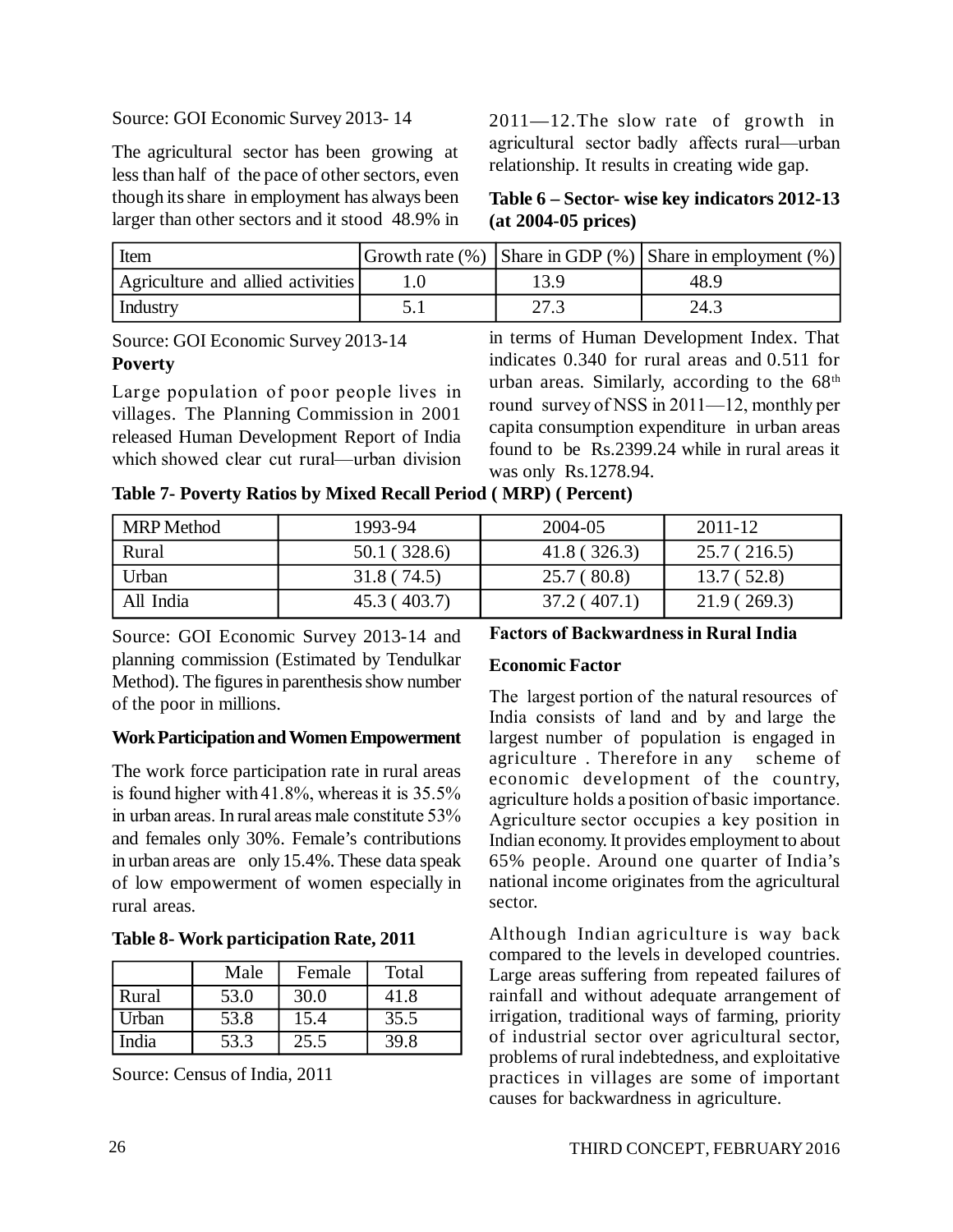Pressure of population along with some social and economic factors has decreased the size of agricultural holdings in India. There are many reasons for fragmentation of land holdings. The laws of inheritance to all children an equal share in property of parents, decline of joint family system, rural indebtedness and leasing out land to tenants on crop sharing basis are some of basic reasons for fragmentation of land. Fragmented holdings create difficulties in the management of land resources. Small sized farms restrict opportunities for use of modern science and technology.

Proper arrangements for irrigation cannot be made if farms belonging to a farmer are scattered here and there. Modern agricultural machines cannot be operated on tiny pieces of land. Absence or limited uses of modern agriculture practices keep farm productivity low. Unfortunately, present marketing systems of agricultural produce are not favorable to farmers. The preponderance of intermediaries and malpractices of commission agents, denying remunerative prices to farmers are the causes for low productivity in agriculture.

### **Poor Governance**

Due to poor governance and defective government policies, rural areas are not fully developed. The ineffective implementation of government development policies have not only resulted into poor infrastructures and services in rural areas and also into lack of health and educational facilities. Those are major factors for backwardness of rural areas. Poor conservation of environments has led to decline in income of people. The government is not spending enough on research and development of agriculture to enhance the productivity.

## **Information Technology and Rural India**

The vibrant IT industry is contributing immensely by providing information about latest technology and international business. Several sectors of Indian economy such as industry, finance, insurance, communication and transport have adopted Information Technology in a big way. However, rural and agriculture sector of economy is lagging behind in utilising IT services. Some efforts have been made in this area but they are by no means adequate.

## **Political Factors**

Economy of India was exploited by British rulers before independence. Now-a-days, political system is responsible to an extent for under-progress of rural India. Due to corruption and black money, developmental policies for rural areas are failing. Planning or fiscal policies do not achieve the desired results because of the existence of corruption in the system. Targets for health, drinking water etc are not achieved because expenditures do not mean outcomes. Strong measures are needed to be taken to check rampant corruption.

Despite huge expenditures in rural development, a highly centralized bureaucracy with low accountability and ineffective use of public funds limit their impact on rural development programs. The Indian Constitution was amended in 1992 to create three tier of democratically elected government bringing governance down to villages. Political vested interests are coming in way of transfer of authority, funds and functionaries to these local bodies.

Planning in India had been largely centralized till 1992 when 73rd and 74th amendments of the Constitution provided constitutional basis for decentralized and democratic planning process.This would trigger development at all levels. We are far behind in achieving or fulfilling expectations. Even though there has been massive flow of funds from government to panchayats but results have not been in proportion to investments. That is one of the major causes behind rural backwardness in India.

## **Social Factors**

Rural people are divided on coastline which prevents rural population in joining hands together to stand for developmental activities.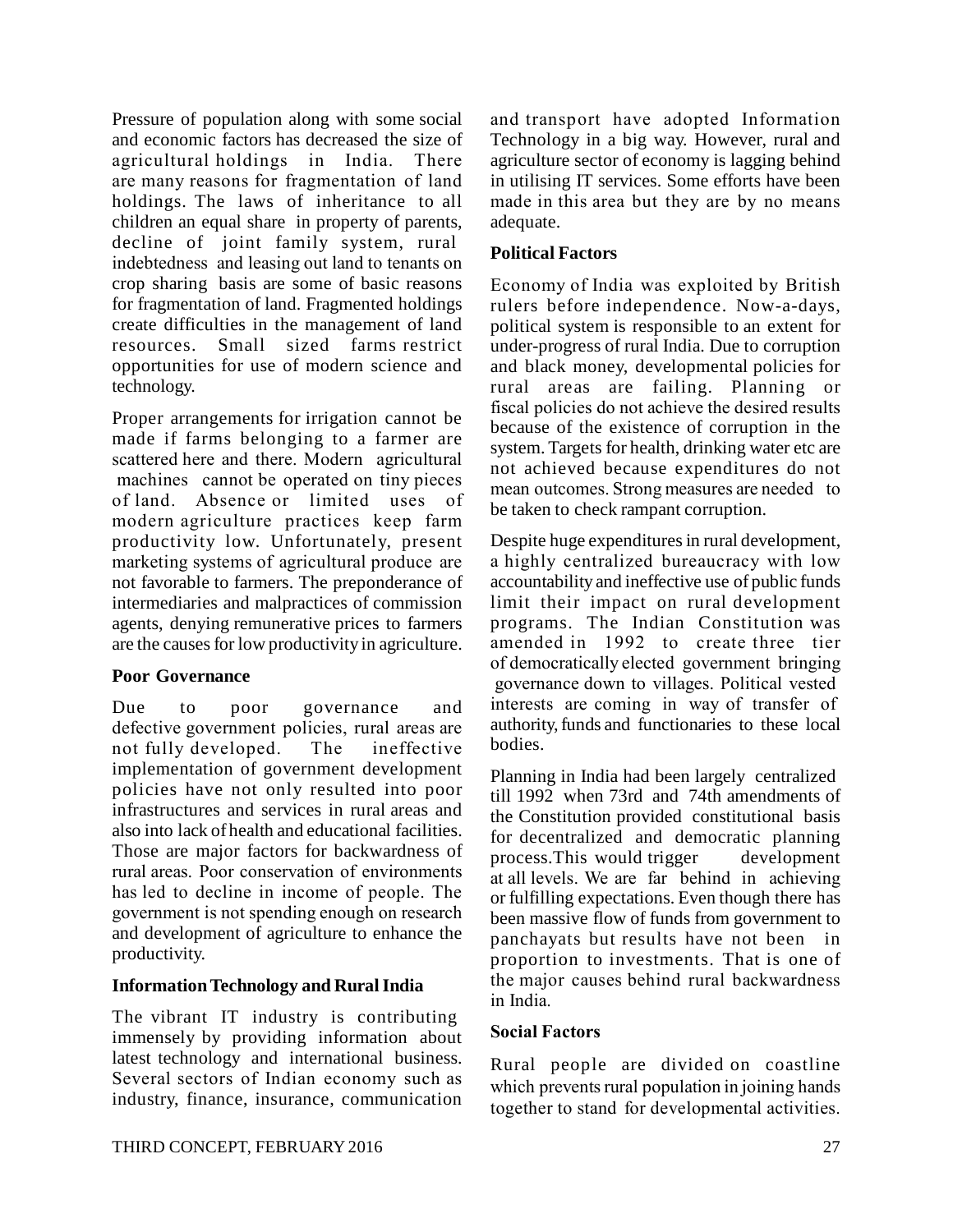Now-a-days, wine shops are being opened in villages. That is also being encouraged by governments to earn revenue. Drinking habits are badly affecting rural population. Lack of education system in rural areas is the root cause behind lack of empowerment of rural population. The low rate of literacy among female population is an important factor for extreme poverty and backwardness. Women empowerment is badly needed for transformation of society as a whole. In addition to this, various social evils such as caste system, religious and social orthodoxy are working as barrier in the development of rural areas.

## **Conclusion**

Our country cannot sustain high and equitable growth without developing rural areas. Various measures have been taken to develop these areas but results achieved are not up to the mark. Many steps are needed to be taken to raise human development facilities in the villages, for example, health, education and to develop appropriate infrastructure such as roads, marketing facilities etc. There is greater need for generating employment opportunities in rural non-farm sectors. Policies are to be framed to achieve long term goals so that balance could be maintained between needs of rural and urban areas.

Steps are needed to be taken to increase agricultural productivity to raise rural growth. This requires improvement in working of rural banks, cooperatives, self-help groups in rural areas. Decentralization of planning processes should be strengthened. Panchayats should be given more freedom in developing basic facilities for people. Panchayats should be made more accountable. More employment opportunities should be created both in farm and non-farm sectors. Participatory development processes are needed to be encouraged through strengthening local governments.

# **References**

- 1. Das, Dr. Dinesh and Minakshee Pathak (2012), " The Growing Rural—urban Disparity in India :Some Issues". *International Journal of Advancement In Research And Technology,* Vol. 1(5), October, 2012.
- 2. Misra, S.K and Puri (2010), *Indian Economy*, Himalaya Publishing House.
- 3. Mid-Term Appraisal of 11th Five Year Plan, Planning Commission of India.
- 4. Report On General Issues Relating To Backward Areas Development: (National Committee on Development Of Backward Areas) November 1981, Planning Commission, Government Of India.
- *5. Social. Research and Problems of Rural Development in South East Asia*: UNESCO.
- 6. Dubashi, P. R., *Essays on Rural Development*, Kaveri Books
- 7. Lahari, T.B, *Rural Development: A Short Term Strategy*, Jayshree Prakashan.
- 8. GOI, *Economic Survey 2013—14*, Ministry of Finance, Department of Economic Affairs.
- 9. Census of India, 2011, Ministry of Home Affairs, Office of Registrar General and Census Commissioner, India.
- 10. Government of India, "District Level Household and Facility Survey (DLHS— 3),2007—08:India: Key Indicators: States and Districts", Ministry Of Health and Family Welfare, International Institute Of Population Sciences ( IIPs),2010
- 11. Government of India," National Family Health Survey (NFHS—3), 2005—06: India: Volume 1and 2, International Institute for Population Sciences (IIPS) and Macro International, 2007.

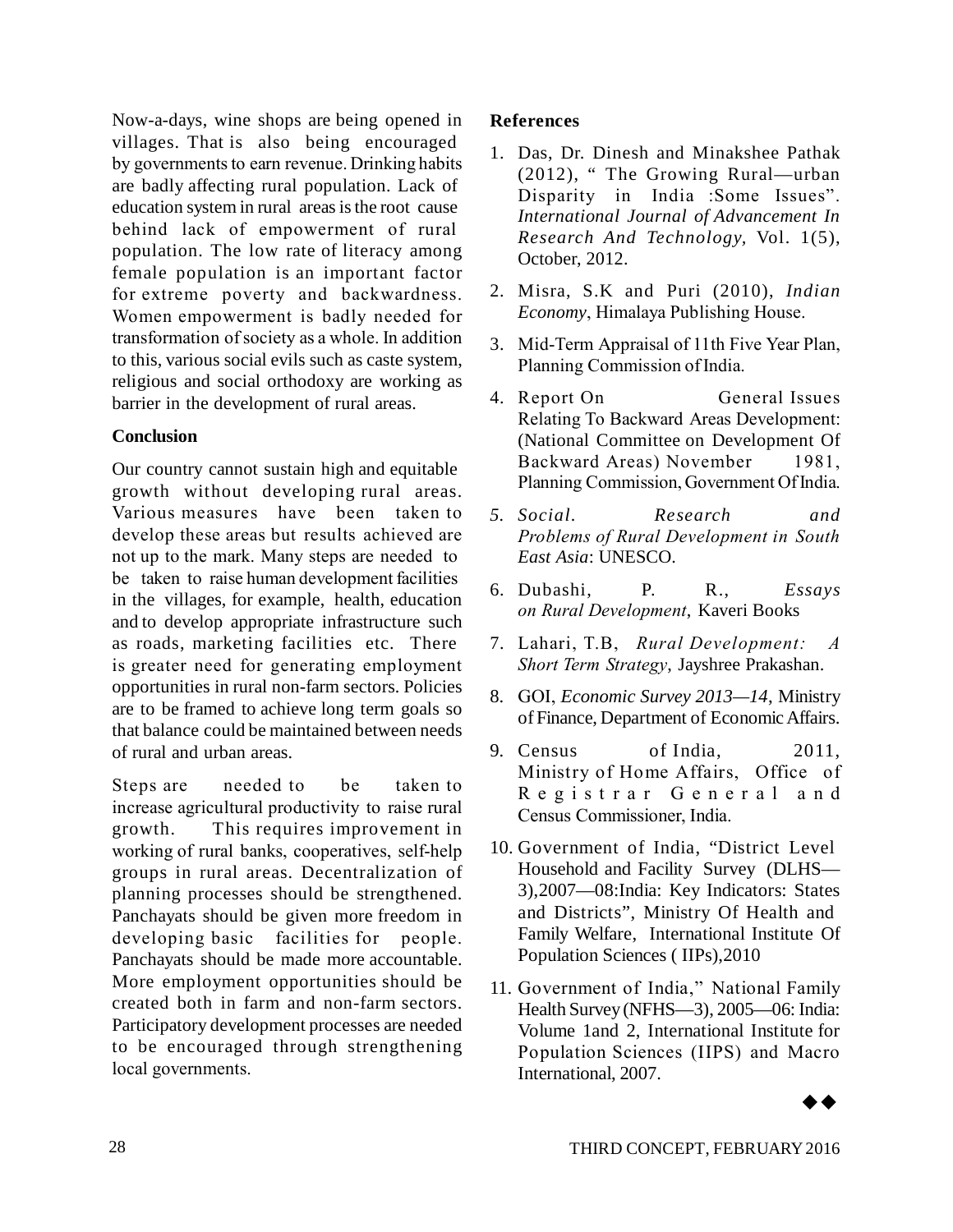# **Women Entrepreneurship in Rural Areas**

V.Pattammal\* & S.Yasotha Margaret\*\*

[*In India, economic development has brought about changes in women's lives in many ways, because of advancement in medicine, availability and access to birth control devices, modern household appliances reducing the time and drudgery of household work. But with the tiring cost of living, the middle class family finds it very difficult today to manage with the husbands' income alone. At this critical position, self-employment is based on the high individual income. In addition, self-employment also changes the position of women from being job-seekers to job givers. Self-employed women are gaining better status and it enables them to take part in decision making in their family affairs.]*

Intrepreneurship can help women's economic<br>independence and their improved social<br>status. Through this economic independence<br>automatically women get empowerment also. ntrepreneurship can help women's economic independence and their improved social status. Through this economic independence Development of women entrepreneurship enables men to understand and appreciate women's abilities. This in turn can lead potentiality in women through which, individual families and society at large can benefit. Women entrepreneurship through enhancing their status with men also can lead to integration of women in economic development.

After six decades of independence the position of women has not improved in our country in spite of the pledge made by the Constitutions of India for equality of status and opportunities. Literacy rate of women remains at the level of 53.7 percentages as against 75.3 percentages of their counterparts as per 2001 census. As per the provisional estimates of 2011, it is 65.46 percent as against 82.14 for males (census India, 2001 and 2011)

A woman entrepreneur is "An enterprise owned and controlled by a women having a minimum financial interest of 51 per cent of capital and giving at least 51 percent of the employment generated by the enterprise to women (Government of India)." Therefore, a woman entrepreneur is a woman or group of women who initiate, organize and run a business enterprise. Women entrepreneurship is the process where women organize a business or

\*\*Asst Prof. in Economics, S.T.E.T Women's College, Mannargudi.

industry and provide employment opportunities to others.

#### **Rural Women Entrepreneurship**

Rural entrepreneurship can simply be defined as establishing industrial units in the rural areas with rural entrepreneurship. In other words, rural entrepreneurs are those entrepreneurs who actually hail from and reside in rural areas i.e. either from a panchayat (or) a town panchayat and mobilize human resource requirements from those areas in which they live. Rural business is also rural based and located in rural areas. Rural entrepreneurs are suited for dairying, poultry, processing food products like pickle, tamarind, vegetable, weaving and making of incense sticks.

A women entrepreneur is one who owns and controls an enterprise having a share capital of not less than 51 percent as partners/shareholders/ directors of private limited company/members of cooperative societies. Women in India are not now confined to four walls of home, children, household affairs and family rituals and customs. They are participating well in all spheres of activities such as academic, politics, administration and industry.

#### **Objectives**

- 1. To study traits required for successful women entrepreneurs in rural India.
- 2. To study the challenges faced by rural women entrepreneurs.

Asst Prof. in Business Admn, S.T.E.T Women's College, Mannargudi.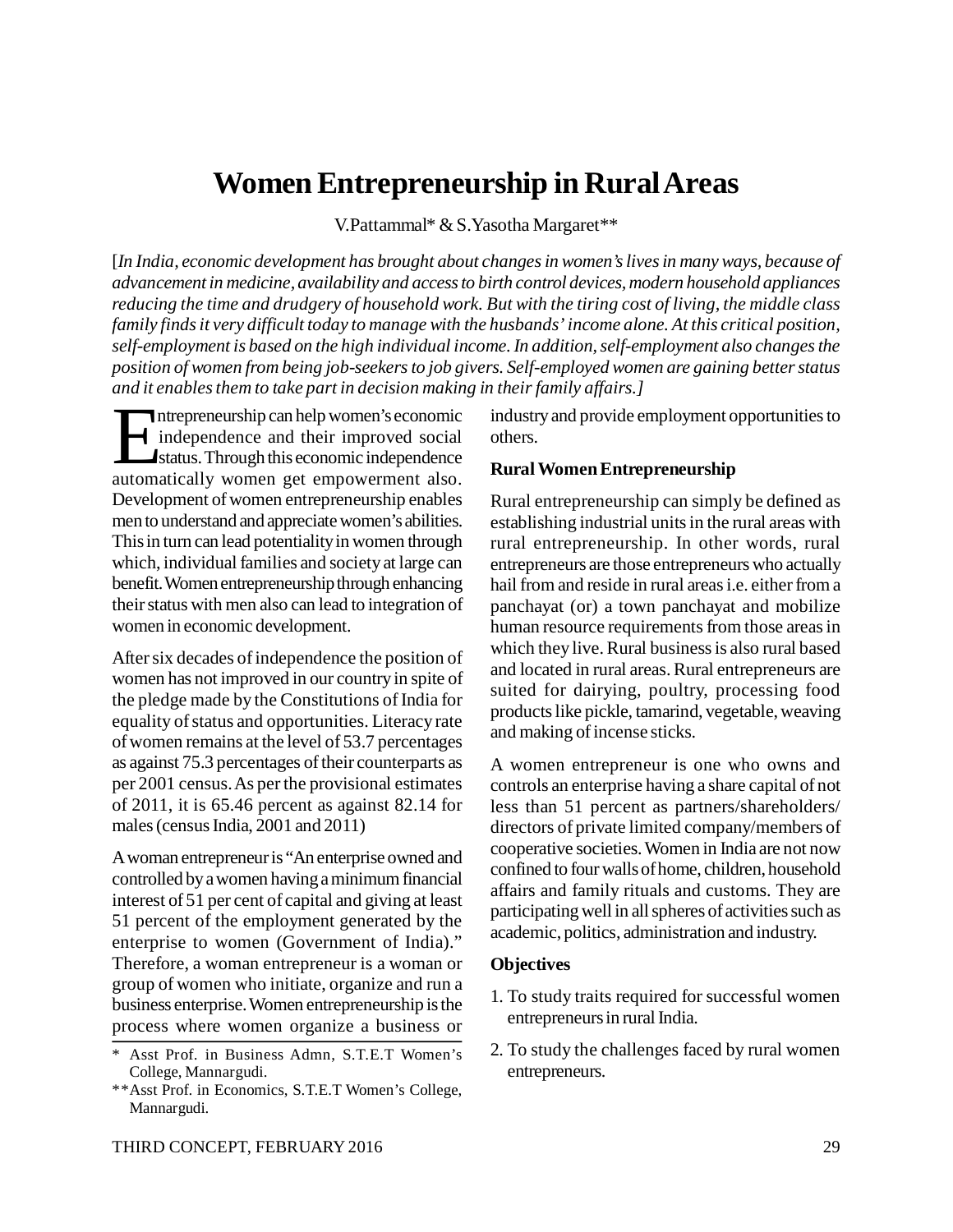- 3. To study the role of financial institutions in the development of women entrepreneurship.
- 4. To suggest certain remedial measures to solve the problems of women entrepreneurship in Indian Economy.
- 5. To study the policies and programmes for promoting women entrepreneurship.

## **Methodology**

The study is descriptive and analytical in nature. The secondary data is used for the study and which is collected from the published reports of RBI, Economic Surveys, books, newspapers, journals, websites, etc. **Table-1**

## **Women Entrepreneurship in India**

In recent years the entrepreneurship has gained wide popularity throughout the globe. The rate of becoming entrepreneurs in women is more compared to men. The growth rate in women owned enterprises in some of the developing countries is higher as compared to the developed countries. According to ILO statistics, the growth rate is 24 per cent in Malaysia, 30 per cent in Thailand and 36 per cent in the Philippines and 42 per cent in Indonesia. The growth rate was highest in the Tamil Nadu state of India. It was 18 per cent in 2001.

| <b>Sates</b>         | No of Units Registered | No of Women Entrepreneurs | Percentage % |
|----------------------|------------------------|---------------------------|--------------|
| <b>Tamil Nadu</b>    | 9618                   | 2930                      | 30.36        |
| <b>Uttar Pradesh</b> | 7980                   | 3180                      | 39.84        |
| Kerala               | 5487                   | 2135                      | 38.91        |
| Punjab               | 4791                   | 1618                      | 33.77        |
| Maharashtra          | 4339                   | 1394                      | 32.12        |
| Gujarat              | 3872                   | 1538                      | 39.72        |
| Karnataka            | 3822                   | 1026                      | 26.84        |
| Madhya Pradesh       | 2967                   | 842                       | 28.38        |
| <b>Behar</b>         | 7344                   | 1123                      | 15.04        |
| Other States & UTS   | 14576                  | 4185                      | 28.71        |
| Total                | 64,796                 | 19,971                    | 32.82        |

**Women Entrepreneurship in selected states of India**

Source: CMIE Report -2011

The above table refers to women entrepreneurship position in the selected states of India, which is 30 per cent on an average, but in Bihar it is only 15.04 per cent. Further, in India, men generally take the lead in the entrepreneurial world. With the change of time as well as cultural norms, and increase in literacy, women are increasingly ready to enter the field of entrepreneurship.

A recent survey titled 'Women and entrepreneurship in India 2012' study by '*Women's Web'* interviewed more than 100 women entrepreneurs in India and put together an interesting set of statistics. Most of the respondents were owners of small to medium sized business, a majority of which reported Rs. 10

lakh revenue. The survey pointed out that Bangalore seemed to be the nation's top incubator for women entrepreneurs as most of the respondents were based in the city. Interestingly, Kolkata was absent from the top metros in which women entrepreneurs in India were based. It was the only metro to be clubbed with the rest of cities in India.

Recently, '*Dell Women's Global Entrepreneurship'* study interviewed 450 women entrepreneurs in US, UK and India. It reported that India was one of the most favorable places for women entrepreneurs to set up shop. The study pegged business owned by women entrepreneurs to grow to 90 per cent in the next 5 years. In comparison, similar business in US and UK were expected to grow by 50 per cent and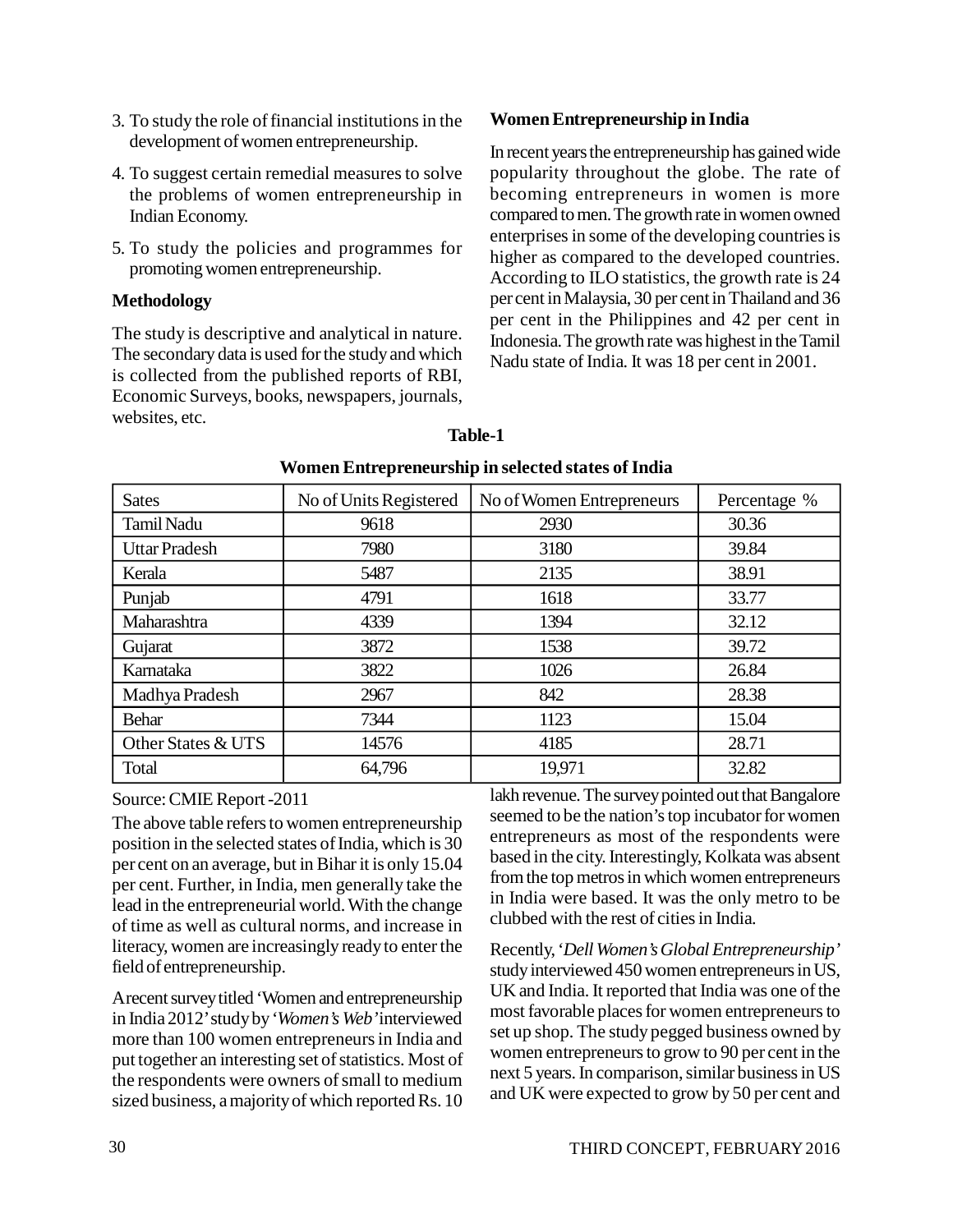24 per cent in US and UK in the same time period. The Dell study noted that 8 out of 10 of the women entrepreneur respondents from India were in hiring mode, which is generally considered as a sign of expansions and growth.

## **Traits of Successful Women Entrepreneurs in Rural India**

The economy of rural India remains stagnant. Most of the rural population comprises agricultural laborers who get employment only during particular seasons. A major percentage of agriculturists hold less than one hectare of land. Productivity in agriculture is still low and most of the small farmers are in a vicious circle of poverty. So agriculture itself is not in a position to provide full employment in rural areas. Unemployment in rural areas is steadily increasing, driving the migration from rural to urban areas.

In India, women constitute 48 percent of the total population, 60 per cent of the rural unemployed and 56 percent of the total employed population. A substantial number of women are unemployed but have the ability to undertake industrial activity.

*Self-Confidence:* An entrepreneur must have the mental capacity to face any situation and also have the ability to inspire others. She must have the confidence in herself and the determination to achieve her goals. She must be aware for her strengths and weaknesses. Positive thinking and an optimistic approach creates a favorable atmosphere to get things done. She must have strong faith in her own abilities and she must stick to her own judgments in the face of opposition, because sustained self-confidence is an important trait for any entrepreneur.

*Risk Taking and Problem Solving:* Women entrepreneurs should be capable of taking calculated risks but should not speculate or gamble. They should be able to study the market situation, explore profitability in different lines of business, evaluate products, machinery and finance options, before taking a final decision. But women who have typically been protected by male members of the family rarely have these abilities. Women entrepreneurs who operate ventures in rural areas normally take low or moderate risks with a fairly reasonable chance of achieving their objectives, as continuous risk taking and problem solving is an important aspect of entrepreneurship.

*Leadership and Motivation:* Entrepreneurs are not motivated by profit alone. There are a number of other factors such as educational background, occupational experience and desire to work independently, family background, assistance from government and financial institutions, availability of raw materials etc. which inspire entrepreneurs. In order to achieve the goals, cooperative efforts from others are indispensable. Winning the confidence and recognition of others is also considered to be a pre-requisite for successful entrepreneurship.

*Innovation and Initiative:* The ability to spot and seize opportunities results in a fair chance of success. An innovative bent of mind that is ingrained right from childhood, coupled with the enterprise to turn difficulties into opportunities, will help women take the right path. They have to be realistic in choosing from their options and to be prepared to keep their personal likes and dislikes aside in order to achieve their goals. An emotional attitude towards solving problems that they may encounter from time to time is generally considered to be a stumbling block to progress.

*Decision-Making:* Running a business requires taking a number of decisions. Hence, an entrepreneur should have the capacity to analyze various aspects of the business prior to arriving at a decision. A successful entrepreneur approaches her business problems with an open mind and normally is not rigid.

*Human Relations:* The most important entrepreneurial traits that contribute to the success of an enterprise are emotional stability, personal relations, consideration and tactfulness. In other words, maintenance of inter-personal relations often makes the difference between success and failure. An entrepreneur is expected to have cordial relationship with her customers in order to gain their continued patronage and to win their confidence. She must also maintain good relations with her employees if she wishes to motivate them to higher levels of efficiency. An entrepreneur who maintains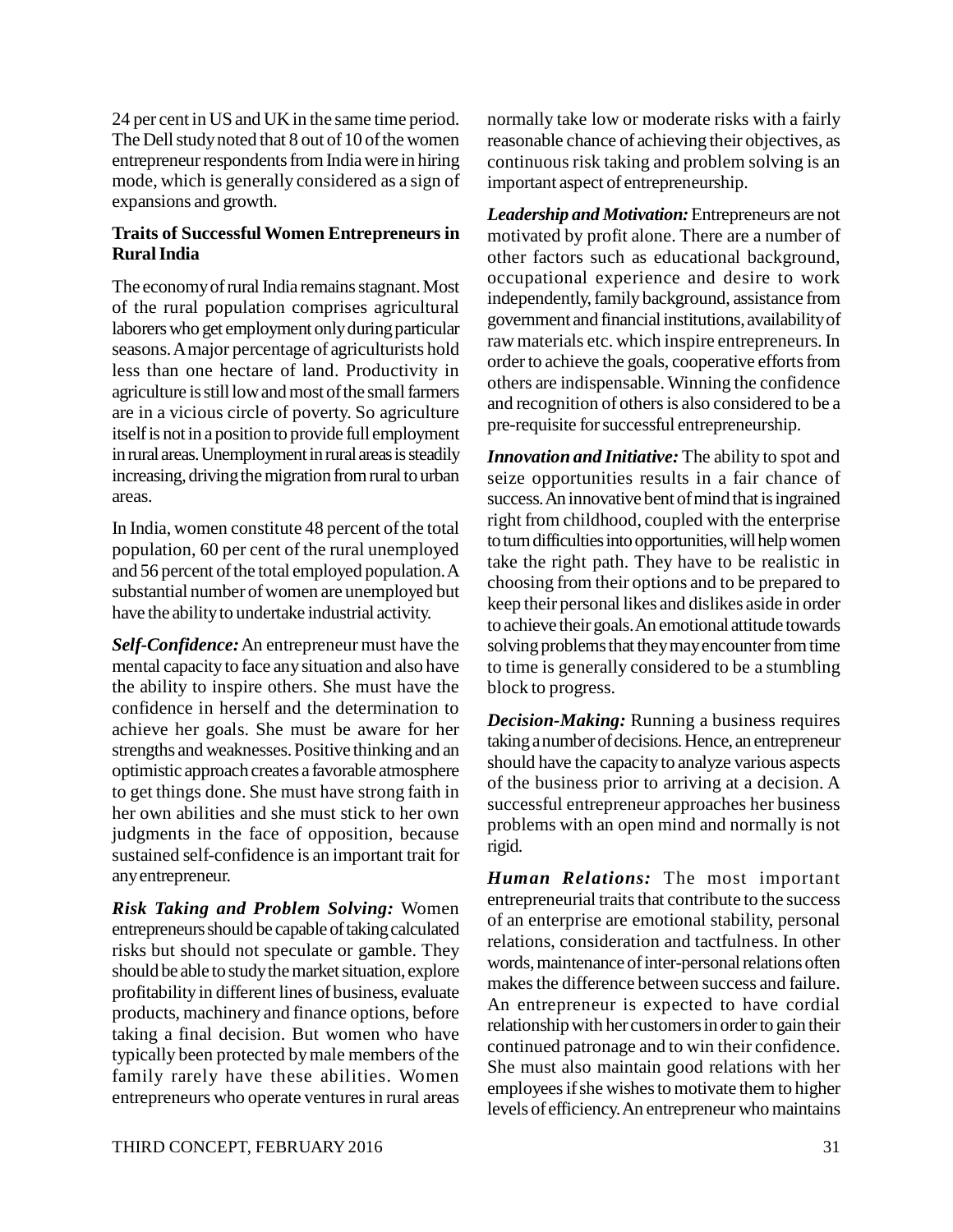harmonious relations with customers, employees, suppliers and creditors is more likely to succeed in her endeavors.

## **Challenges Faced by Rural Women Entrepreneurs:**

The main challenges faced by rural women in business are educational and work background. They have to balance their time between work and family. Some of the challenges faced by rural entrepreneurs are as follows:-

*Growth of Male Culture:* The greatest deterrent to rural women entrepreneurs is that they are women. India is a kind of patriarchal male dominant society. Male members think it is a big risk financing the ventures run by women.

*Illiteracy:* The literacy rate of women in India is found at low level compared to male population. The rural women are ignorant of new technology or unskilled. They are often unable to do research and gain the necessary training (UNIDO, 1995: 1). According to The Economist, women are treated as second-class citizens who keep them in a "pervasive cycle of poverty". The uneducated rural women do not have the knowledge of measurement and basic accounting.

*Low Ability to Bear Risk:* Woman in India lives protected life. She is taught to depend on male members from birth. She is not allowed to take any type of risk even if she is willing to take and has ability to bear. Economically they are not selfdependent.

Lack of Infrastructure and Rampant Corruption: These are also the other problems for the rural women entrepreneurs. They have to depend on office staffs and intermediaries to get the things done, especially the marketing and sales side of business. Here is the more probability for business fallacies like the intermediaries take major part of the surplus or profit.

*Lack of Finance:* The financial institutions discourage women entrepreneurs on the belief that they can at any time leave their business. Therefore, they are forced to rely on their own savings, loan from their relatives and family friends.

*Mobility Constraints:* Rural women in the Indian society have got restricted mobility. The career of women is limited in four walls of kitchen. The women confine themselves to three Ks-Kitchen, kids & knitting. There is hardly any opportunity to cross this boundary (Manimakalai & Rajeshwari, 2000).The mobility problem has been solved to certain extent by the explosion of Information Technology and telecommunication facilities.

## **Financial Institutions & Development of Women Entrepreneurship**

Entrepreneurship as an ingredient of economic development is now recognized. A number of finance institutions provide support to women entrepreneurs for the innovative and imaginative scheme of activities aimed at skill development for income and employment generation in different sectors. Besides, the society should also facilitate the growth of women by recognizing their talents and abilities. There has been a substantial growth in women's involvement in the economic activities all over the world over the past few decades. For this both the government and non-government agencies have to play a vital role.

A number of institutions collect funds from the public and place them in financial assets such as deposits, loans and bonds rather than tangible. Various financial banks are playing a significant role in the development of women entrepreneurship. Some of them are described below Governmental Institutions: Regional Rural Bank, Cooperative Societies, Khadi and Village Industries, National Agriculture Bank for Rural and Development (NABARD) operating in rural areas where as National Small Business Development Corporation, Research Development Corporation, National Institute for Entrepreneurship operate in urban areas.

However, Small Industries Development Corporation, National Small Industries Corporation, Small Industries Development of India and Industrial Financial Corporation of India function in rural as well as urban areas. Tiwari et al (1981) found that the government was assisting the women for entrepreneurship development by providing financial assistance in the form of term loans, interest, subsidy, unsecured loans and concession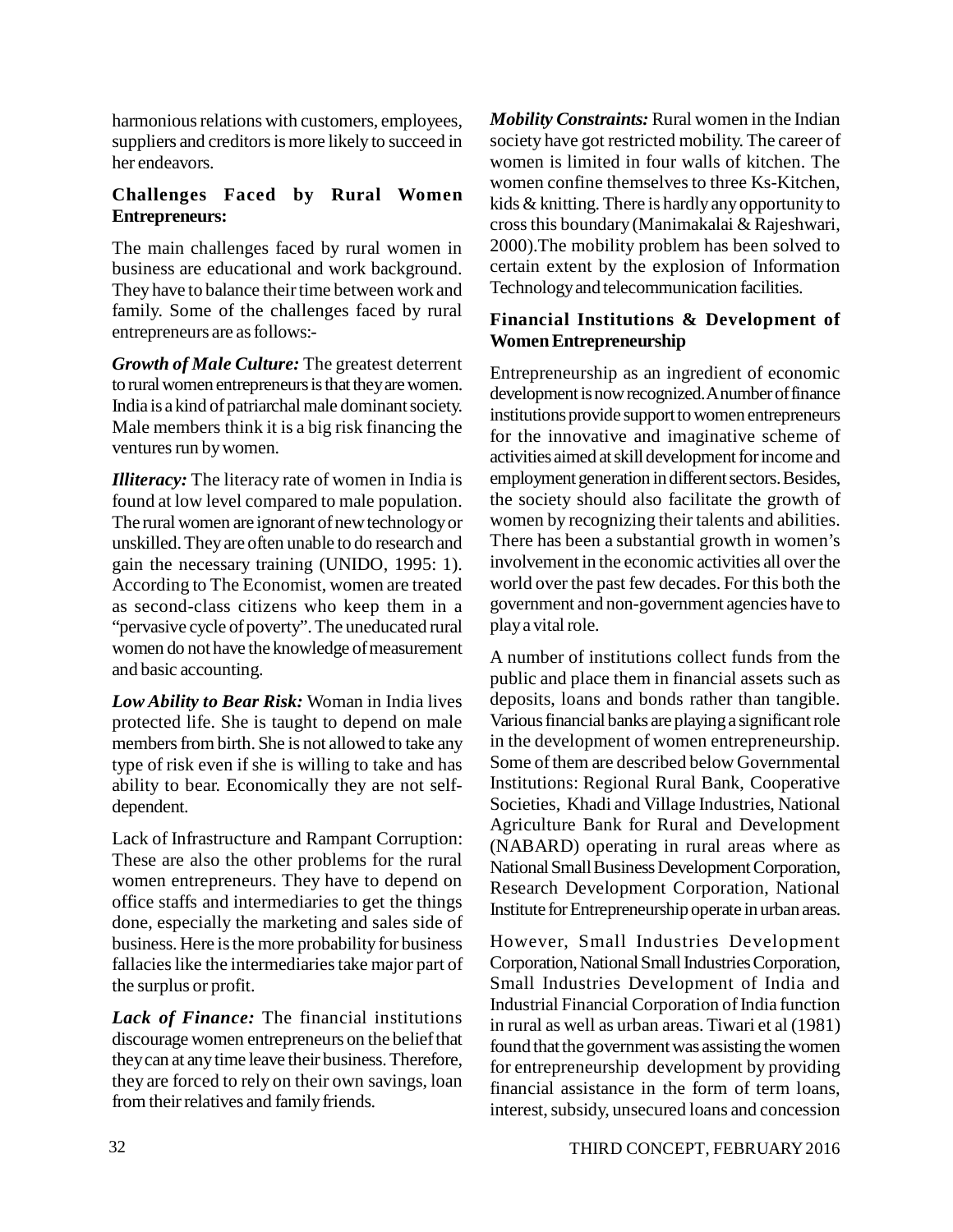in the form of subsidies in the capital, selfemployment loan etc.

Kumar (1998) reported from Bangalore that Canara Bank's Centre for Entrepreneurship Development gives training to women and helps them to set up small industrial units besides providing assistance for marketing their product.

The assistance by the government to women entrepreneurship has been provided through various institutions like SIDO, DIC, EDI, NAYE, NISIET, SIDBI, SEF, WCFC and commercial banks etc. In an earlier research (Bindiya 2001) undertook a study on Women and Agriculture. He found that the Regional Rural Banks are playing an important role in empowerment of rural women through various credit schemes for entrepreneurship development.

Various financial institutions have special financial schemes for women entrepreneurship development. These include KVIC, NABARD, cooperative societies and regional rural banks. They provide loan opportunities to rural women entrepreneurs for dairying, poultry, beekeeping, food processing and preservation, mushroom cultivation, spices process, potato chips, dalia and other cottage industries. These agencies provide loans to women entrepreneurship up to Rs. five lakh without any security.

Other facilities include, 13.5 percent rate of interest up to a loan of Rs. 2 lakh; relaxation of registration and respective fees related to land mortgages involved insecurity for a loan in rural areas up to the limit of Rs. 3 lakh; convenient and easy installments in case of long term loans and provision of immediate case under a limit as working capital; loans for housing and consumption loans to raise status of rural women; and special credit schemes for enterprises related to computers and other electronic equipment at easier terms.

### **Suggestions**

 An awareness programme should be conducted on a mass scale with the intention of creating awareness among women about various areas to conduct business.

- Organise training programmes to develop professional competencies in managerial, leadership, marketing, financial, practical experience and personality development programmes, to improvise their overall personality standards.
- Vocational training to be extended to women folk that enables them to understand the production process and production management.
- Making provision of micro credit system and enterprise credit system to the women entrepreneurs at local level.
- Encourage Self-help groups (SHGs) of women entrepreneurs to mobilize resources and pooling capital funds, in order to help the women in the field of industry, trade and commerce can also play a positive role to solve this problem.
- To establish all India forums to discuss the problems, grievances, issues, and filing complaints against or shortcoming towards the economic progress path of women entrepreneurs and giving suitable decisions in favor of women entrepreneurs and taking strict stand against the policies or strategies that obstruct the path of economic development of such group of women entrepreneurs.

#### **Government scheme for sustained Growth**

The government programmes for women development began as early as 1954 in India but the actual participation began only in 1974. At present, the Government of India has over 27 schemes for women operated by different departments and ministries. Some of these are:

- 1. Integrated Rural Development Programmes (IRDP)
- 2. Training of Rural Youth for Self Employment (TRYSEM)
- 3. Prime Minister's Rojgar Yojana (PMRY)
- 4. Women's Development Corporation Scheme(WDCS)
- 5. Working Women's Forum.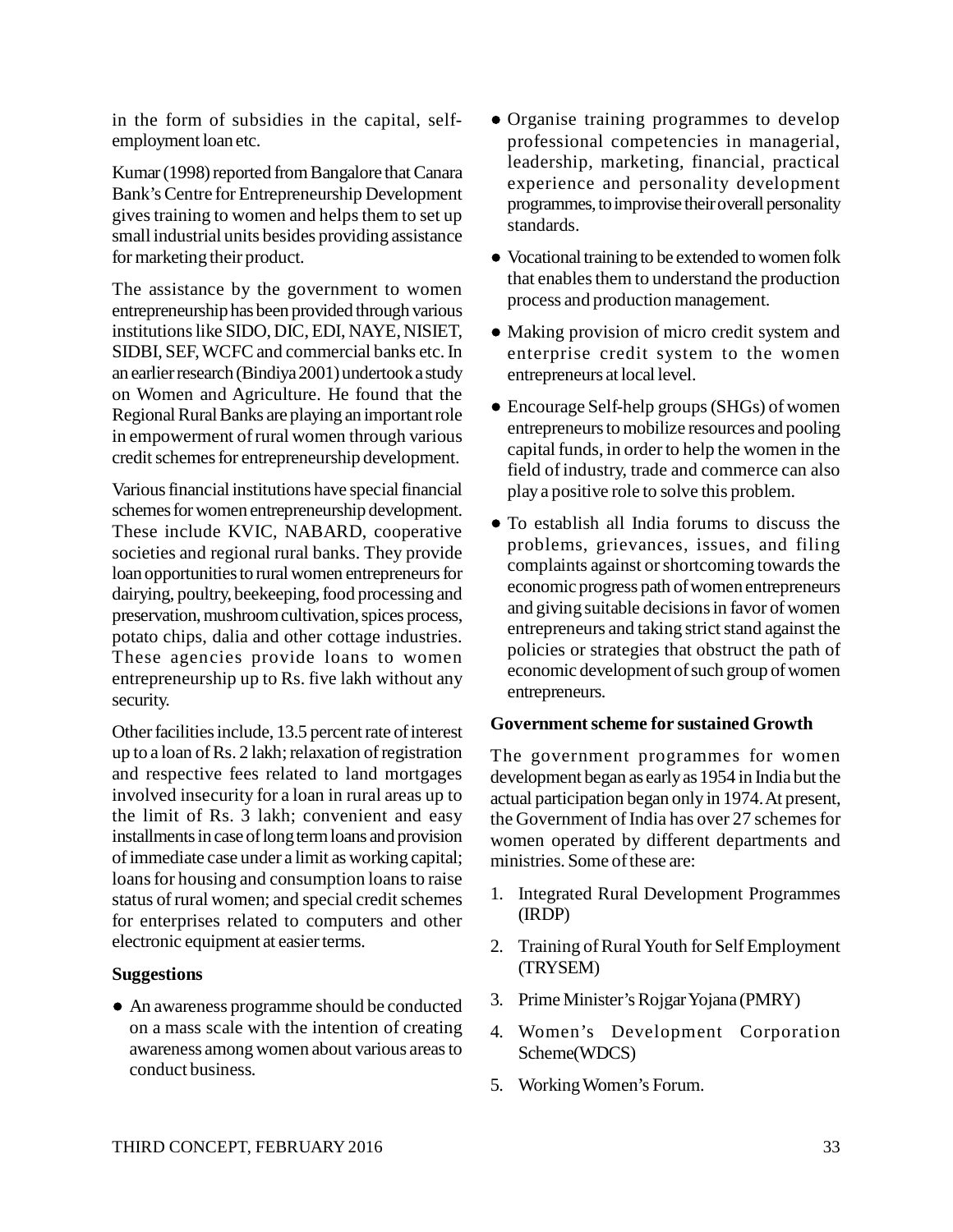- 6. Indira Mahila Yojana
- 7. Indira Mahila Kendra
- 8. Mahila Samiti Yojana
- 9. Rashtriya Mahila Kosh
- 10. Khadi and village Industries Commission
- 11. Indira Priyadharshini Yojana
- 12. SIDBI's Mahila Udyam Nidhi MahilaVikas Nidhi
- 13. NGO's Credit Schemes
- 14. SBI's Sree Shaki Scheme

National Banks for Agriculture and Rural Development's Schemes, The efforts of government and its different agencies are ably supplemented by non-governmental organizations' (NGOs) role in facilitating women empowerment. Despite concerted efforts of governments and NGOs, there are certain gaps. Of course, we have come a long way in empowering women yet the future journey is difficult and demanding.

### **Conclusion**

Women entrepreneurship must be molded properly with entrepreneurial traits and skills to meet the changes in trends and challenges of global markets and also be competent enough to sustain and strive for excellence in the entrepreneurial arena. Women's are facing great challenges at the family, community and the state levels, ranging from poverty, illiteracy, and patriarchy to sociopolitical exclusion. The rural women are having basic indigenous knowledge,

skill, potential and resource to establish and manage enterprise. Now, what is needed is the knowledge regarding accessibility to loans, various funding agencies' procedures regarding certification, awareness on government welfare programmes, motivation, technical skill and support from family, government and other organizations. Some government initiatives, schemes and alternative models of microfinance are needed in the near future to reduce poverty and increase women's empowerment.

### **References**

- 1. Bhatia, Anju (2000), *Women Development and NGOs*, Rawat Publication, New Delhi.
- 2. Hattangadi V, (2007), *Entrepreneurship-Need of the hour*, Himalaya Publishing House.
- 3. Lalitha.N. (2005), *Micro Finance and Rural Development*, Gandhi Gram Rural Institute, Gandhi Gram, Dindugal, Tamil Nadu.
- 4. Ram Naresh Thakur (2009), "Rural Women Empowerment in India", in *Empowerment of Rural Women in India*, Kanishka Publishers, New Delhi.
- 5. Sundara Pandiyan M. (2008), *Women Entrepreneurship –Issues and Strategies*. Krishna Publishers.
- 6. www.isca.in/IJMS/Archieve ?v2/i 10/ entrepreneurship.

 $\rightarrow \rightarrow$ 

### **PERSPECTIVES ON WOMEN Edited by**

#### **Babuddin Khan**

**A compilation of Select Articles from 25 Years of THIRD CONCEPT**

**On Emancipation and Empowerment of Women across the world with special emphasis on Indian Women**

**Price: Rs 695**

**Special Discount of 25% for Third Concept subscribers**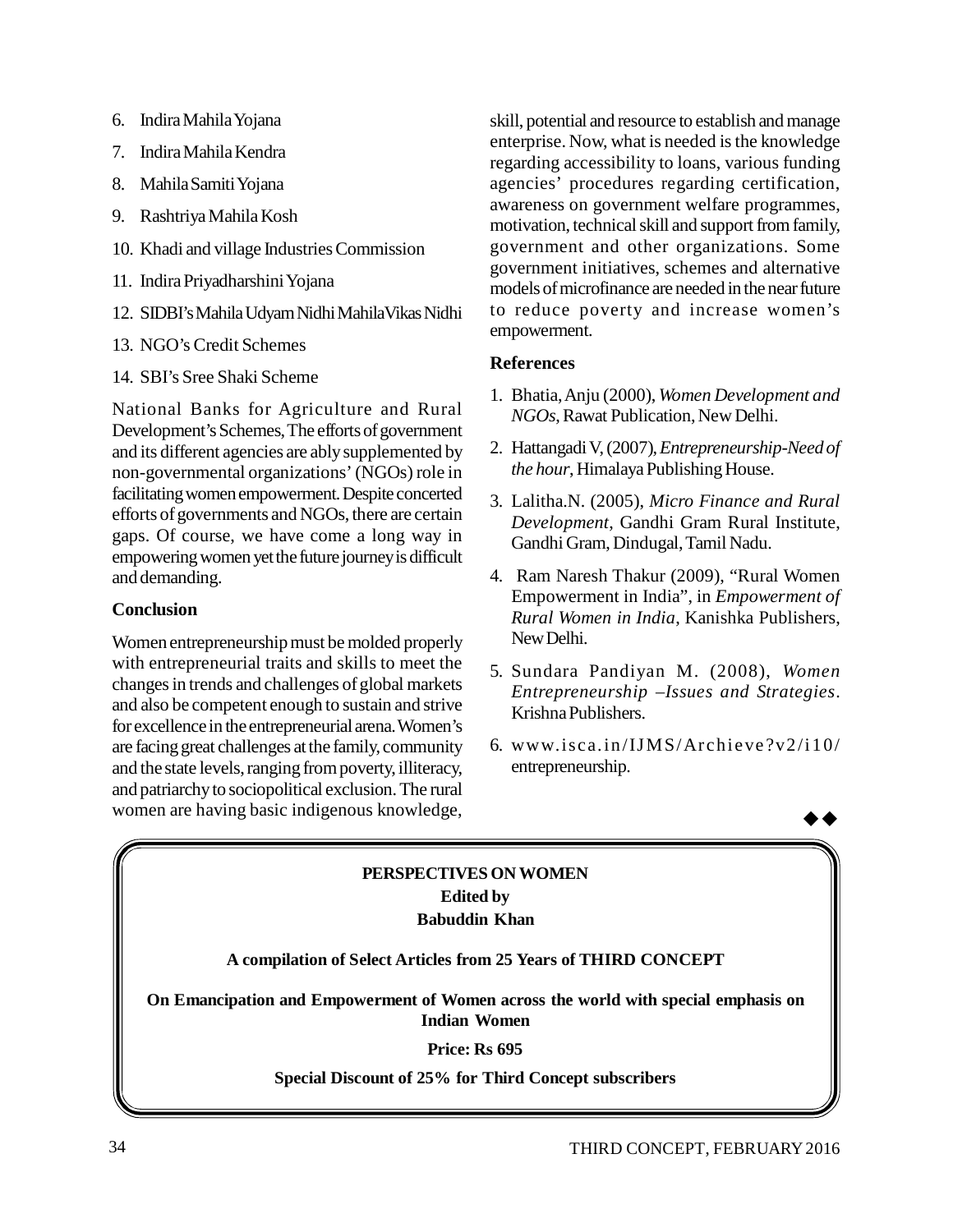# **Can Disaster Influence Foreign Policy?**

#### Jayanta Debnath\*

[*Generally, foreign policy is not uniquely determined by any one factor or set of factors. The foreign policy of any country has internal as well as external determinants. These two kinds of determinants play critical roles in certain times in bi-lateral or multi-lateral relationships. In this regard, for any one country natural disaster may be regarded as an important determinant of making its foreign policy or relations. Though, disaster may be divided into two separate categories, such as natural and man- made. Nevertheless, disaster can be considered as both internal and external components at the same time and event. It can be an important determinant of foreign policy, but unfortunately not much scholarship has emphasized on it. So my intention is to establish it as one of the core determinants of foreign policy.]*

This short article begins with an enquiry<br>
Can disaster influence foreign<br>
policy?'However, the answer to this<br>
question will come through the critical study of his short article begins with an enquiry 'Can disaster influence foreign policy?'However, the answer to this this phenomenon. To find out this answer I would like to explain three terms and concepts viz. What is disaster? What is diplomacy? And what is disaster diplomacy? The United Nations (UN) defines disaster as "The occurrence of sudden or major misfortune which disrupts the basic fabric and normal functioning of a society or community."<sup>1</sup> In simple words disaster is a sudden accident or natural catastrophe that causes great damage or loss of life. It affects present generation as well as next generation directly or indirectly.

If the affected country is underdeveloped or developing, then it must have to face tremendous difficulties to recover from any disaster. Here, we can use the term non-conflict disaster instead of natural disaster and conflict-ridden disaster for man-made disaster. Basically, disasters are of two types, such as conflict – ridden (war, terror attack, explosions etc) and non-conflict disasters (earthquake, drought, floods, industrial pollution, epidemics, hurricanes or cyclone).

On the other hand, "Diplomacy is the science of conducting the foreign relations of a state with a view to promoting its national interest. It is, therefore, fundamental to the success of foreign policy."<sup>2</sup> But when the two words disaster and diplomacy are brought together, it is then an attempt to answer the question of whether or not diplomacy as an international agent can actually make a difference in present and future disasters that involve heterogeneous actors.

Ilan Kelman, an expert of New Zealand on disaster diplomacy in his book *Disaster Diplomacy: How disasters affect peace and conflict* asks whether disaster-related activities provide opportunities to induce cooperation between adversarial countries or communities. These opportunities manifest themselves in the time both before and after a disaster, which means that any goodwill collaboration due to disaster related activities is understood to be a part of disaster diplomacy.

This great young expert has analyzed various dimensions of disaster related diplomacy. To explain his conception he has brought some significant illustrations. To Kelman, disaster diplomacy follows three possible outcomes viz. short term, long term and the opposite desired effect.<sup>3</sup> Short term outcomes occur when the disaster provides new paths for negotiation between opposing parties. Long term outcomes find that pre-existing prejudices are strong factors in diplomacy and that memory of collaboration during the disaster quickly fades.

<sup>\*</sup> Research Scholar, Dept of Pol. Sc., University of Kalyani, Nadia, West Bengal.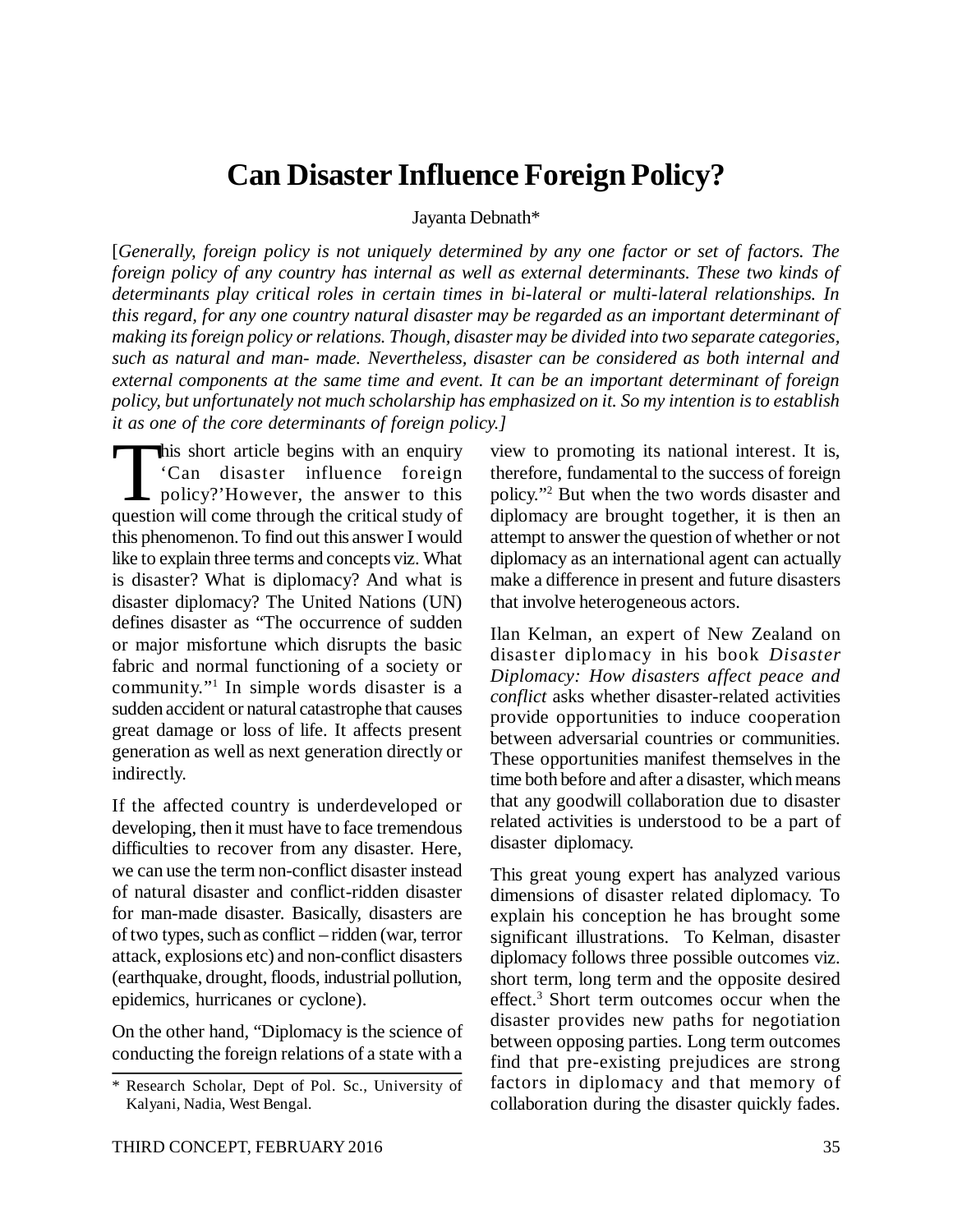And in the case of opposite desired effect – diplomatic efforts backfire and conflict is inflamed.

In spite of potentially negative outcomes the fact remains that response to disasters normally bring opposing communities together for a short time. This time Nepal earthquake has proved this assumption when India, China and other nations came forward to help and cooperate with the disaster victims. It is well known to us that the bilateral relationship between India and China is very competitive and bitter, if one country makes an agreement with third parties, then rival country also goes for the same with the opposing parties of third party. The perfect examples of these were China's recent investment of \$46 billion in India's arch-rival Pakistan. Similarly, India also has spent billion in Afghanistan few months ago.

## **History of Disaster Diplomacy**

Disaster Diplomacy has a very long history. Olson and Gawronski (2010) have given a history of the literature on the politics of disaster, mainly from the perspectives of the USA that goes back to 1925. In 1976 Glantz discussed about disaster politics. Based on drought in the Sahel, he explains how politics influences disaster, why disasters happen and how it could be averted.

Lewis in 1999 covers several examples of disaster diplomacy. He notes how the November 1970 cyclone and its subsequent alleged mismanagement was one of the many influences that triggered the Bangladesh war of Independence which occurred in 1971. He highlights how the 1972 Managua earthquake helped the Sandinista rebellion and civil war to gain attraction, which seven years later overthrew the dictatorship running Nicaragua.<sup>4</sup>

Another important example of disaster diplomacy is Aceh of Sumatra located in Indonesia. The history of this region has been one of the conflict–prone since the Aceh freedom movement (GAM) was formed in 1976. The first uprising was quickly suppressed, but GAM continued to gain prominence due to the numerous human rights violations caused by the military.

In the time between 1998 and 2004 when the tsunami came three critical events came forward for the possibility of peace. The first was the de-militarization of Indonesia. The second occurred when parliament passed a law in 2004, which needed the military to divest of all business ventures. Thirdly, the military was no longer able to reserve seats in Parliament. The tsunami hit on Christmas of 2004 which served as a catalyst that assured a collective determination to reach peace. The result was a lasting peace treaty signed in the aftermath of the tsunami.<sup>5</sup>

Another example of disaster related politics or diplomacy is North Korean experience. We know that the relationship between North Korea and Western World is not healthy even now. The bitter experience between these two countries was more clearly manifested when American president George. W. Bush in 2002 regarded North Korea as evil state.

Nevertheless, in the past two decades there have been opportunities on humanitarian grounds to improving these relations. The first chance came in 1995 when the West responded with aid to a drought in North Korea on the condition that North Korea would attempt to change its thinking and ways, but failed. Another chance came in March, 2012 due to another drought. This time the condition attached to the aid was that North Korea abandons its nuclear ambitions but aid was withdrawn when North Korea set off a missile a month later. Thus, the opportunity for peaceful collaboration was ignored in favor of political ambitions.

The history of disaster diplomacy provides a clue that sometimes it may succeed and *vice-versa*. But if we take the case of communist Cuba and capitalist United States, it has been observed that though USA offered Cuba disaster aid in the time of drought in 1999 and Hurricane Katrina in 2005, but Cuba did not take aid for their old and bitter Cold War experience and ideological differences. However, on a smaller level, there has been collaboration between American and Cuban scientists as they work jointly for effective Hurricane warning system.<sup>6</sup>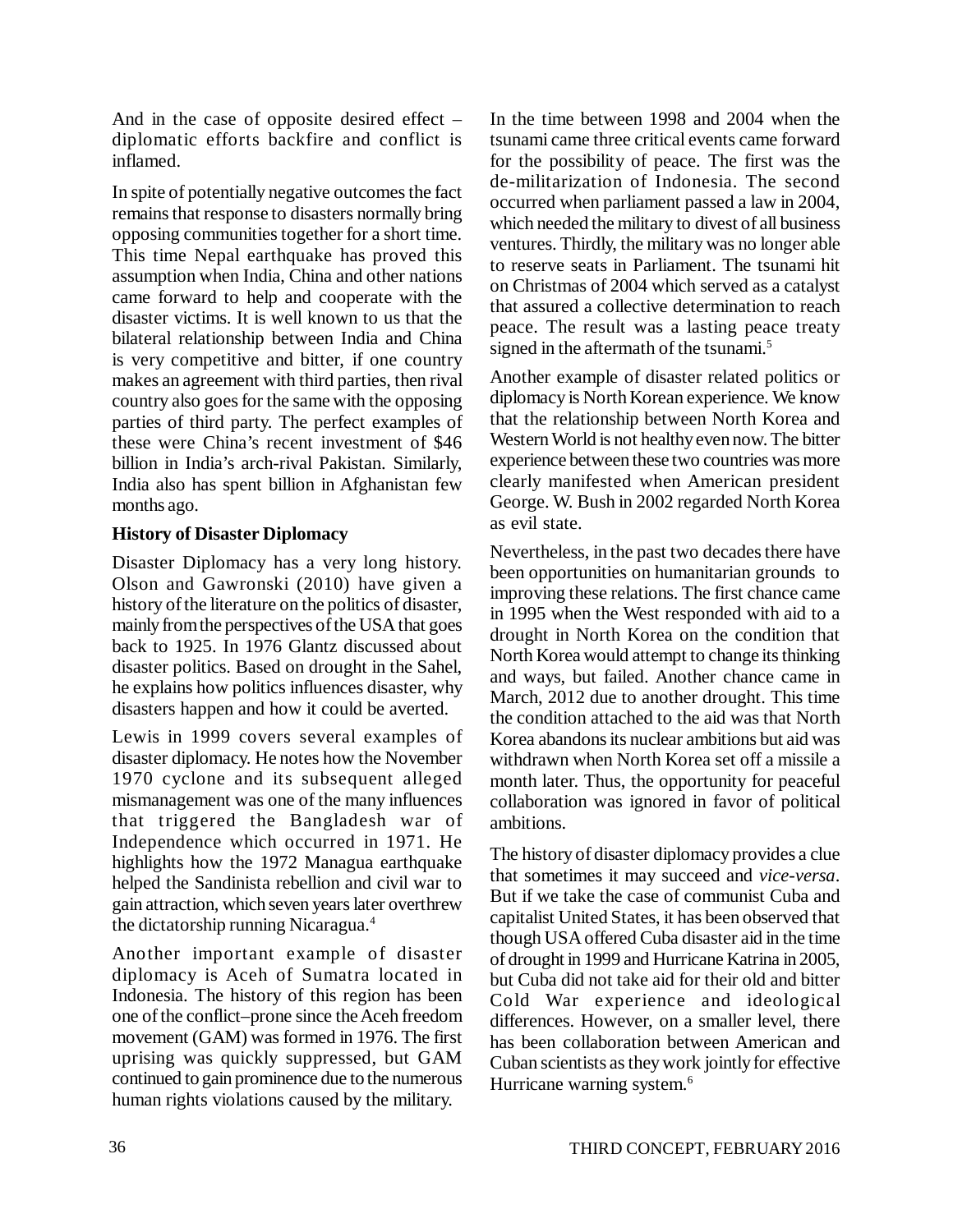### **Strategic position of Nepal**

 Nepal is a small, but strategically an important country in South Asia. It lies between two powerful neighbors, India and China 'like a yam between two rocks' and often feels disempowered economically and otherwise by this fact.<sup>7</sup> A regional organization named SAARC was set up in 1985 in South Asia for regional cooperation. The headquarters of this regional organization is situated in Kathmandu. Among SAARC affiliated countries India is the most powerful nation than others in every sphere. Traditionally, this Himalayan country has not been given too much importance in Indian foreign policy. But newly formed NDA Government under the leadership of Prime Minister Narendra Modi had acknowledged its significance and for this reason he visited Nepal too early.

There are some factors which make India's relationship with Nepal critical. These are as follows: extensive people-to-people, religious, cultural and economic links between the two countries, the open border, free Indian currency convertibility in Nepal, the presence of Gorkhas in the Indian army, the millions of Nepalese living and working in India and the flow of major rivers from Nepal to India.

India-Nepal relations are regulated by the bilateral Treaty of Peace and Friendship of 1950.<sup>8</sup> Moreover, this treaty was driven from an Indian perspective of security considerations. Indian economic, political and cultural influence on Nepal was pervasive. For Nepal's Government India was the ultimate guarantor of law and order through close links between the armed forces of the two countries. Culturally India's universities, religions and artistic institutions, media and scientific-technological institutions also exercised a strong influence on Nepal.

Nepalese also believe that the treaties and agreements between Nepal and India are 'unequal' and against Nepal's interest. Such perspectives have prevented Nepal from capitalizing on the huge energy – hungry economy next door. Nevertheless, since 1980s India has gradually shifted to a more sympathetic approach. As a big brother of SAARC, India has a responsibility to look after its small brother in a sympathetic way without sacrificing its own national interest.

Indeed, Nepal geographically and strategically is a very important country of South Asia. To counter Chinese domination India should keep good relations with Nepal. In contrast, this landlocked Himalayan country also relies on transit access from neighboring countries to participate in global trade. For Nepal, the nearby seaport is that of Kolkata (India).

We must remember it that India is not only Nepal's major transit provider, but also its top trading partner. Bilateral trade with India accounts for almost 66.5% of Nepal's total trade with the world. Nepal's entire trade with the world in five years from 2009 to 2013 rose from \$5 billion to \$7.7 billion<sup>9</sup>. Transit trade through India has played an integral role, allowing Nepal to access countries through India.

Although, the value of the total transit through India has been increasing, its share in Nepal's total trade with the world has seen a decline from 43.5% to 33.5% during 2009-2013. Thus, we may state here that not only India requires good relations with Nepal for its strategic positions, but also Nepal needs India for its long time survival.

### **Linkage between Nepal tragedy and India's National interest**

A devastating earthquake hit Nepal in April, 2015. This was a massive natural hazard or disaster in Nepal since 1934. Almost five thousand people had been killed and seven thousands were injured. A huge amount of properties has been damaged or destroyed. Even after four months of disaster Nepal is yet to recover completely, I think, it will take a longer time.

Nepal's economy has collapsed due to earthquake. Basically, its major sources of national income come from tourist sector, but this fatal incident damaged it quietly. The major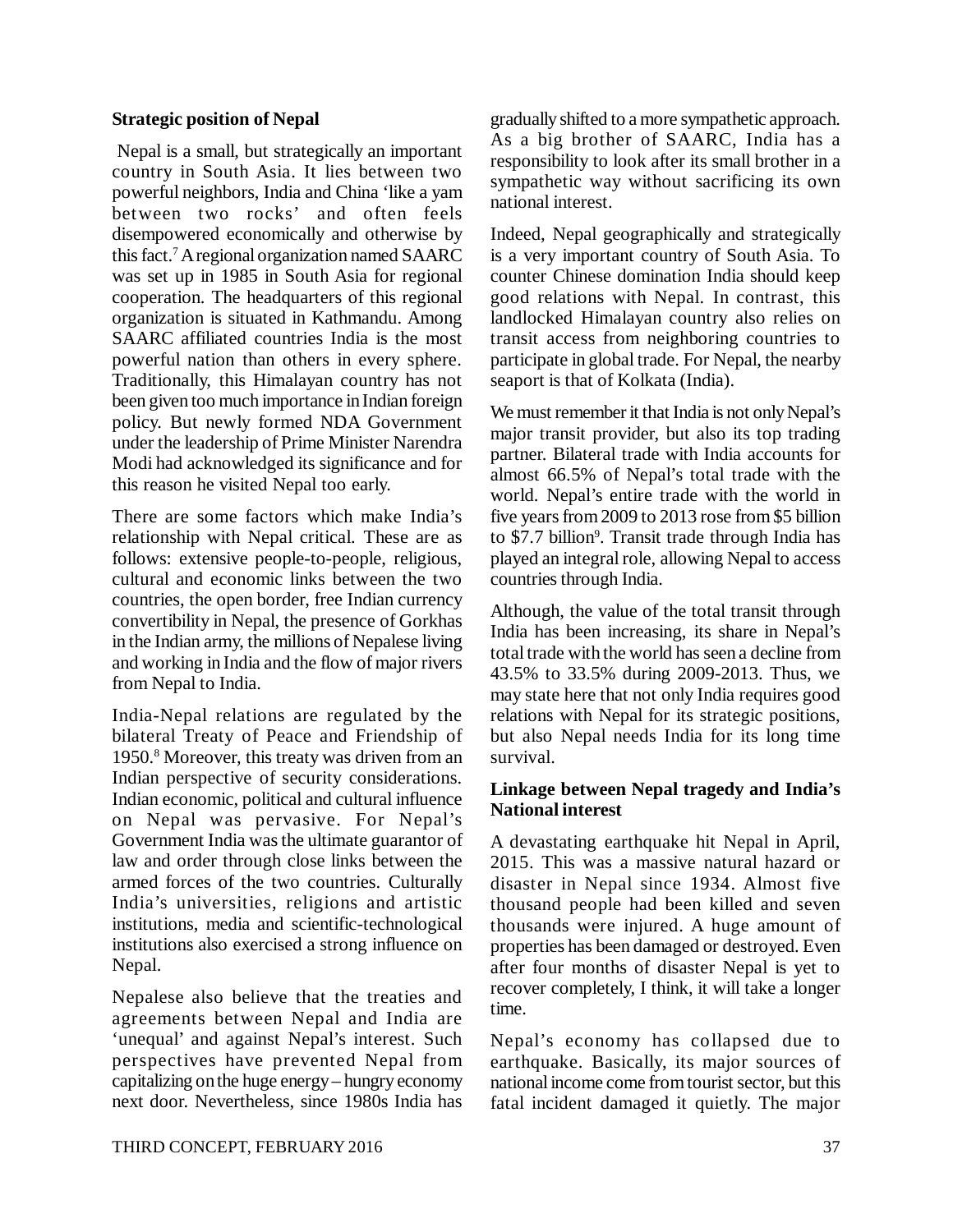portions of their cultural and heritage sites have been damaged. After this tragic calamity Nepal Government demanded India's support and cooperation in tackling disaster and providing relief aid. India also responded quickly and launched rescue and relief mission in Nepal, which was named Operation Maitri (operation amity).

At the time of providing disaster relief Prime Minister Modi had highlighted India's traditional ethos of *Seva Parmo Dharma*<sup>10</sup>. Yes, *seva* or serving is a noble work or dharma, but behind this seva India's national interests were present. Because economically second largest of the globe and militarily most powerful of Asia, Peoples Republic of China was there and their ultimate concern was who would get much reputation providing disaster relief and aids.

According to me, if China is not there, then India would not provide disaster relief rapidly to Nepal. This power struggle may be termed as neo-Cold War struggle. India responded within 15 minutes of the quake and dispatched relief and rescue teams including medical teams. Ten teams from India's National Disaster Response Force, totaling 450 personnel and search dogs also had been sent and ten additional Air Force planes had been departed. In the immediate aftermath of the quake, India sent 43 tons of relief material. Later, India also provided further support and aids.

On the contrary, China's president Xi Jingping sent his condolences to Nepalese president Ram Baran Yadav and pledged to offer assistance. The China International Search and Rescue Team (CISAR) deployed 68 of its members, as well as 6 search and rescue dogs. Also China has given 20 million yuan (\$3.2 million) in humanitarian aid. However, China's extension of hands of friendship towards Nepal during disaster was not motiveless.

Ultimately, even in the time of disaster the two Asian Giants ran a race to provide disaster relief and aid and rescue and to gain reputation from international society as well as from Nepal's people. Both India and China know it very well that through good image building they can impose their influence or hegemony in South-Asia as well as on Nepal.

India is a democratic country, while PRC is an authoritarian and single-party-dominated country. The Peoples Republic of China is very aggressive in nature and the Chinese army has a strong say over government decisions and policies. If we look at Nepal, then we would see that there democratic Government or people's government is yet to be fully established. So India has an interest and concern to restore democracy in this small Himalayan Nation.

Recent years have seen active Maoist insurgency in India and Nepal with the potential of crossborder linkages. The Maoist insurgency in Nepal was led by the Communist Party of Nepal-Maoists (CPN-M), commonly referred to as the Maoists, which is an active political actor or force in Nepal today. In this situation this small Himalayan country has a significant role to play in Indian foreign policy.

Nepal is a significant factor in India's security and China's any decision or policy in the South Asian region can influence India's foreign policy or it relations with the immediate neighbours. India should improve and strengthen its relations with Nepal especially in defense sector to counter China's hegemony. Besides, Nepal would be a crucial market from the point of view of trade and commerce. India could help Nepal economically for employment generation and invest there for infrastructural development and especially in the power sector. India should take sufficient initiatives to promote India's film industry in Nepal. If, the per capita income of every Nepali increases, then their purchase capacities would enhance gradually and slowly. Thus, India can be benefited by getting a potential market in Nepal.

## **Conclusion**

Generally speaking, India has the closest attachment with Nepal than China from the ancient times. So it is genuine to have influence of India over Nepal rather than China. From the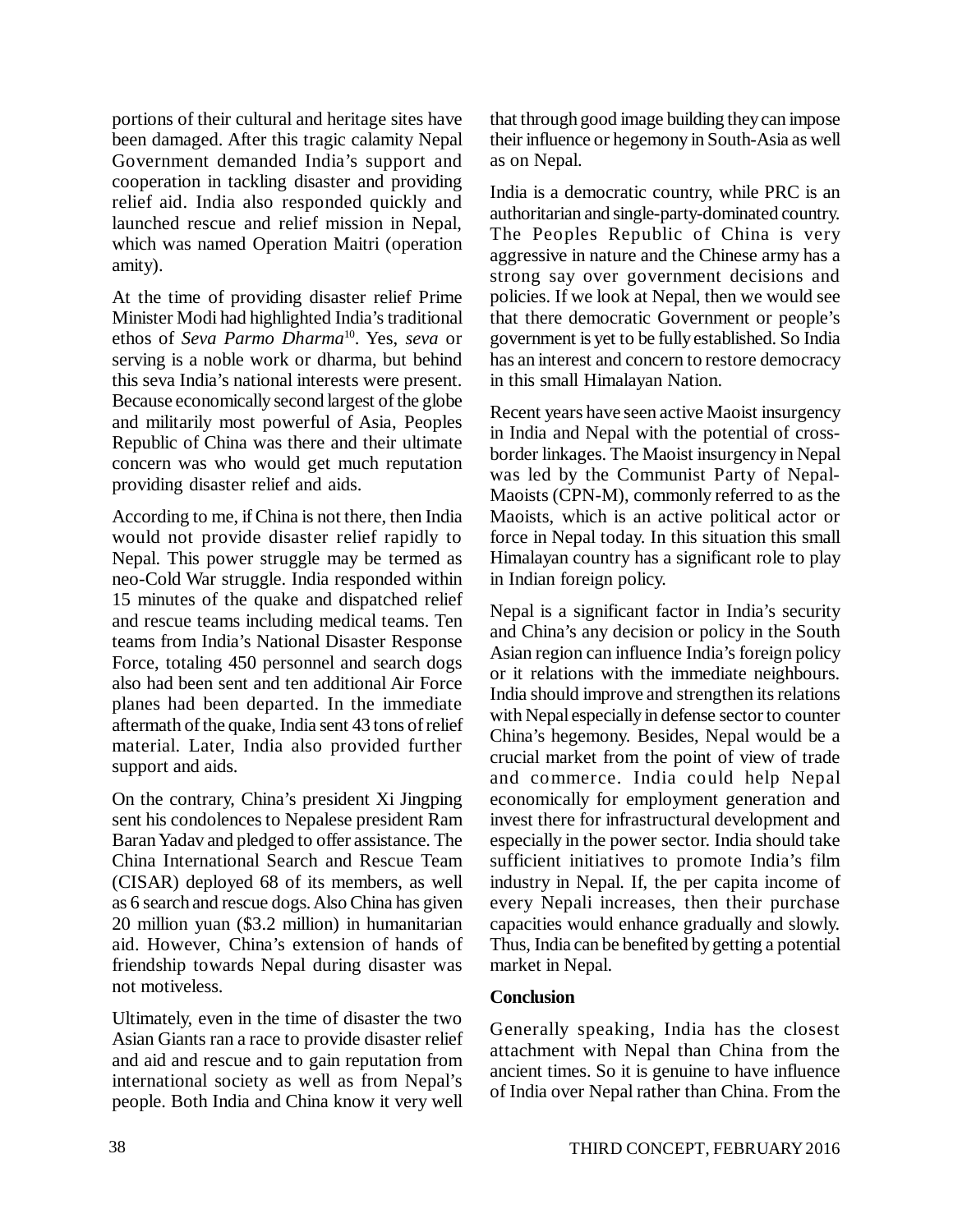perspective of national interest India Cha-i-na (does not like) that China should impose its hegemony in the South Asian region. Now, before India another dangerous challenge is terrorism, which has been proven with the very recent attack on India's Punjab territory by the Pakistani terrorists. There is a growing possibility of further attacks on Indian soil through Indo-Nepal open border. The nexus between China and Pakistan made India widely worried. So, geographically and strategically Nepal deserves a special attention from the Indian stand point.

Sometimes with continuous rivalry between two great powers, a small country often can be benefited, even when the small country is going through a worst time. The Nepal earthquake is a witness to it. Here, Nepal was benefited by both Asian giants – India and China – during disaster. The recent Nepal earthquake has brought a greater opportunity for both countries especially for India. China is always ready to invest in Nepal for road construction and infrastructural development. This time, if, India fails to capture this opportunity of investing in Nepal for postdisaster reconstruction and development, then it will surely lose its plot.

I am sure that the present Indian Government has realized this reality. That's why India reacted with a humanitarian aid without brooking any delay. As a consequence, India's contribution and cooperation has been acknowledged all over the world. Now it is clear that Nepal disaster involves India's national interest to a great extent. Sometimes disaster diplomacy can win and sometimes may be at loss.

Frankly speaking, in global politics no state or country is a friend or foe for a long time. With certain disputing issues or cooperation and support the entire scenario can change drastically in any time. So, India must keep healthy and good ties with Nepal, as Peoples Republic of China (PRC) has been finding each and every opportunity to impose its hegemony and domination over Nepal.

In the case of Nepal, we have to wait and observe that how long the effect of 'disaster' or

'earthquake diplomacy' lasts. Time and event will say whether India's 'disaster diplomacy' got success or not in regard to Nepal. But it may be said that Nepal earthquake has revived Indo-Nepal relations. On August 14, 2015, India and Nepal decided to lay a Rs. 200-crore pipeline to supply petro-products to the Himalayan country. The agreement was signed by oil minister Dharmendra Pradhan and Nepal's commerce and supplies minister Sunil Bahadur Thapa in Kathmandu. Indian oil will fund and construct the pipeline; in return Nepal is committed to buy products from Indian oil for at least 15 years. Now, it is clear that disaster can influence foreign policies and relations; here Nepal earthquake is a notable example of this.

### **References**

- 1. Goel, S.L. (2007). *Disaster Administration and Management: Text and Case Studies*. New Delhi: Deep & Deep Publication.p.5.
- 2. Bandyopadhyaya, Jayantanuja. (1970). *The making of India's Foreign Policy*. New Delhi: Allied Publishers. p.23.
- 3. Kelman, Ilan. (2011). *Disaster Diplomacy: How disasters affect peace and conflict*. London: Routledge. p.204.
- 4. *Ibid.* pp.4-5*.*
- 5. *Ibid.* pp.7-9*.*
- 6. *Ibid.* pp.30-31.
- 7. Malone, M. David. (2011). *Does the Elephant Dance? Contemporary Indian Foreign Policy*. New Delhi: Oxford University Press. p.116.
- 8. Sikri, Rajib. (2008). *Challenge and strategy: Rethinking India's Foreign Policy*. New Delhi: Sage Publications. pp.82-83.
- 9. Taneja, Nisha., Bimal, Samridhi., and Dayal, Isha.(2015). "Nepal's Transit through India: An Assessment". *Economic & Political Weekly*, Vol.45,7 Nov, pp.18-21.
- 10.*The Times of India,*(Kolkata)*,* 28 April 2015.

THIRD CONCEPT, FEBRUARY 2016 39

 $\rightarrow \rightarrow$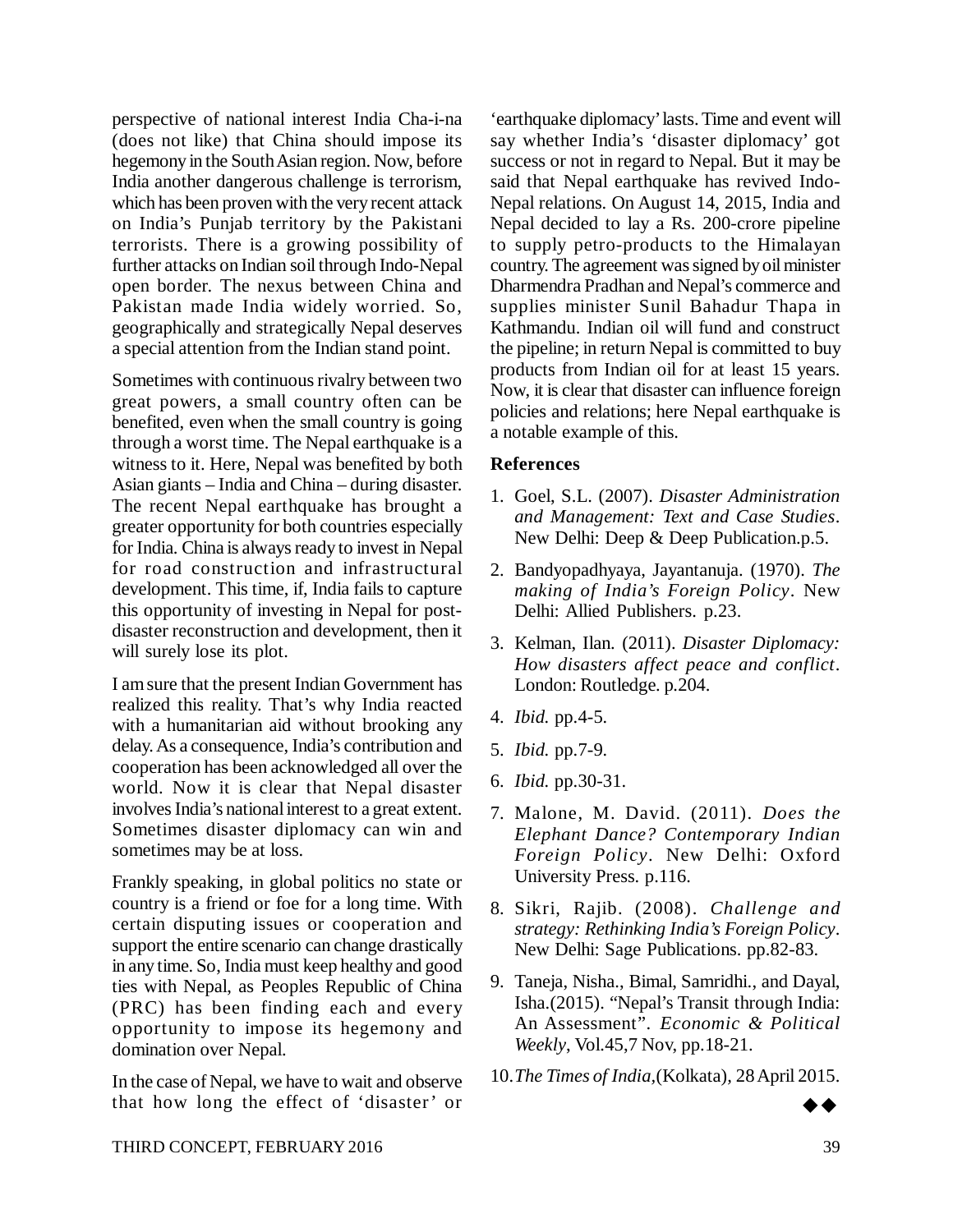# **Changing livelihood practices in central Assam**

Sarmistha Das\*

[*In recent times, changing livelihood practices amongst the rural populace has brought about significant change in the traditional Indian rural society. As most of the rural populace is dependent on agriculture, the shifts in the practices of livelihood automatically brought changes in the traditional agrarian economy across India. Locating the study in a mixed village dominated by the lower castes the study attempts to understand the following fundamental questions: the traditional practices of livelihood vis-à-vis change, emerging practices of livelihood and the reasons infusing change in the traditional practices. For the purpose of the study, data was collected with the help of ethnographic study of the village, supplemented by interviews and discussions.]*

 $\sum_{\text{dominate}}$ s Gupta (2005) argues, Indian villages are changing not just economically but also culturally. Agriculture no longer dominates the rhythm of the village. Multiple factors overpower agriculture and push people away. While Green Revolution generated many hopes amongst the farmers the vagaries of weather, insufficiency and irregularity of electrical supply and other infrastructure have pushed people away from agriculture as a traditional livelihood practice even in the areas which were much influenced by Green Revolution.

Shifts in the traditional power equations across villages further influenced such change. The scheduled and backward castes today are in a position to express their political views. Jafferlot (2003) argues the case of scheduled castes in U.P. and their dependence on the Bahujan Samaj Party. Jodhka (2002) gives somewhat similar accounts from Punjab and how the scheduled caste mobilisations have challenged their unchallenged social superiors.

Increased mechanisation of agriculture has led to de-peasantization and as a result the males have started moving out of the rural spaces in search of an alternative source of livelihood. Gulati (1987) refers to such trends of outmigration to West Asia and its impact on women and children left behind.

While Green Revolution affected most of the states across India, especially the northern Indian states, its impact in Assam was limited. Postindependence land reforms did initiate change across the states which were followed by several developmental initiatives by the state.

### **Locating the field**

The village Dakhinpat is located in Nagaon district of Central Assam. The region is known for its fertile river beds and rich sugarcane, jute and paddy cultivation. The village under study *Dakhinpat* was also known as *Dakhinpat Kachari Satra* is a multi-caste village. Several caste groups like Brahmins, Kalitas, Koch, Kaibarttas and Heeras live in the village. The village was formed out of a process of religious proselytization.

As the narratives go the village was offered as a gift by a *Kachari*<sup>1</sup> King to the *satradhikar* of Dakhinpat satra. As a popular narrative suggests, the King mesmerised by the power of the *satradhika* requested him to stay back and spread *neo-vaishnavism* across. Thus, the *satra* came into being in 1795. This was a popular narrative across the village for long. However, today such narratives on village formation are being contested.

<sup>\*</sup> Asst Prof., Dept of Sociology, Tezpur University, Assam.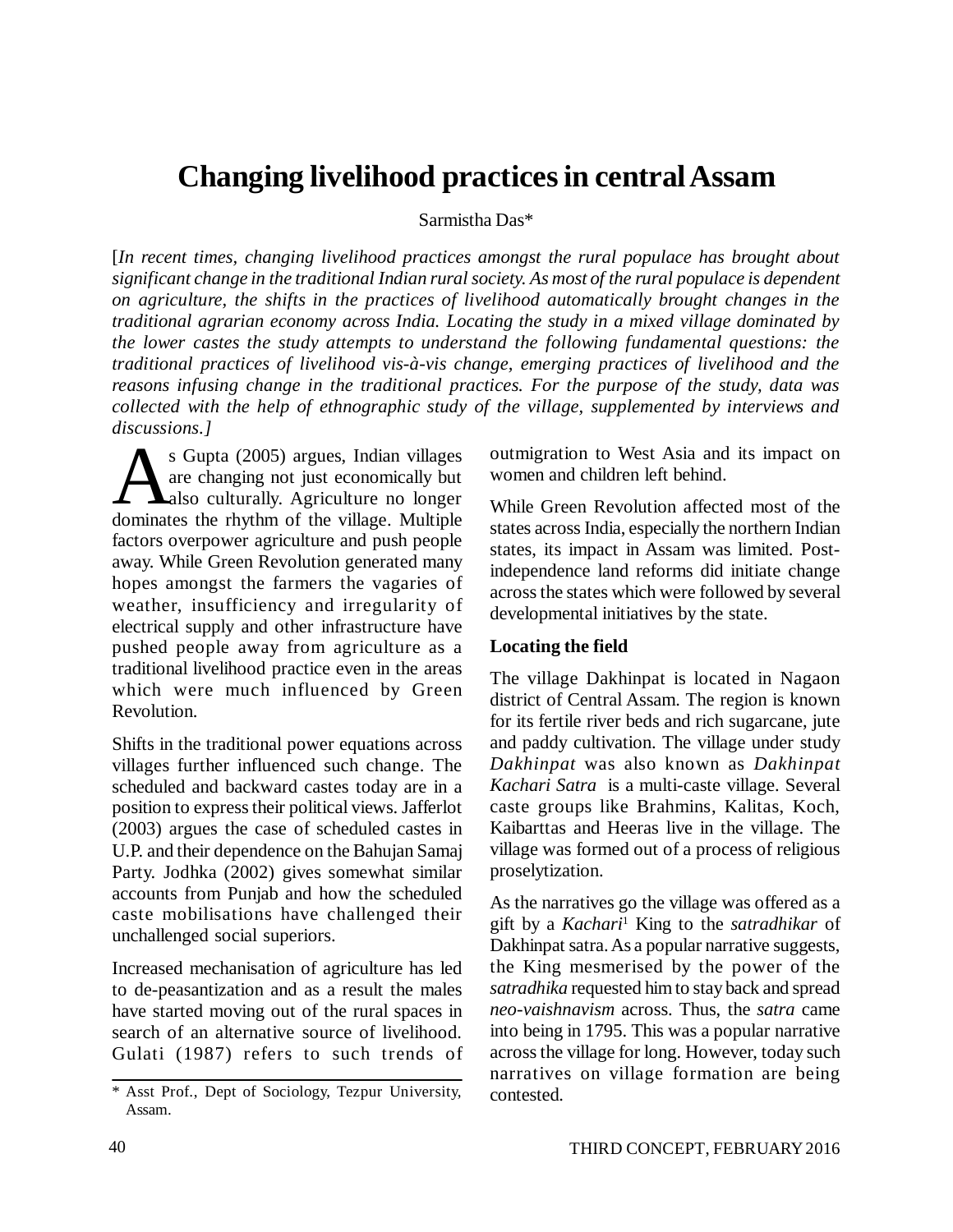Since, land was donated to a religious institution it came under debbottar.<sup>2</sup> Being a satra village the *neo- vaishnavite monastery (satra)* acted as the nerve centre, fountainhead of power and decision-making in the village. Land in the village directly went into the hands of the village *satradhikar*( abbot) who took most of the decisions related to land. Residential settlements surrounded the *satra*.

River *Kolong* flowing by the village acted as a marker separating the village into two distinct pockets of *Ujoni*<sup>3</sup>  *and Bhati*<sup>4</sup> *.* These pockets were further divided into smaller units called *suburis*<sup>5</sup> . *Ujoni* due to its proximity with the *satra* had a rigid spatial arrangement. At the other end of the village i.e. at *bhati* the lower castes resided*.* Today the village is seen to be arranged according to people's affiliation to different naamghars.<sup>6</sup>

However, such associations are of recent origin. In the 1960s lower caste villagers had contested the social and religious hegemony of the *satra* and the upper castes by subscribing to a new lower caste-led neo-vaishnavite religious assertion which finally led to the formation of different places of worship in the village apart from the *satra.*

### **Methods of data collection**

This study relies on both primary and secondary sources of data. An intensive fieldwork has been added to the primary sources to substantiate the arguments put forth in this work for over a period of one year for a comprehensive understanding of changes which have emerged in livelihood practices of the village. This was supplemented by in-depth interviews both formal and informal, group discussion and observation. The research also relied heavily on oral narratives of the villagers'. Apart from the primary sources this research also included secondary sources like books, journals, official records, monographs and magazines etc., which have been extensively used.

## **Traditional occupations and livelihood practices**

Like most villages across India, Dakhinpat too was traditionally dependent on agriculture. However, apart from agriculture, there were supplementary sources of livelihood in the village as well. Being concentrated around the *satra* the village was traditionally dependent on the decisions of the *satra.* The upper castes due to its position in the village social hierarchy had maximum influence in the decisions of the *satra*. Decisions like who will cultivate, how much will they cultivate and for long were taken by the Brahmins under the aegis of the *satra*.

The *neo-vaishnavite* monastery *satra* which was established in the 18th century had a total of 262 bighas of agricultural land till the land reform acts were passed after independence. Today the *satra* has only 50 bighas of agricultural land and rest of the land was being redistributed amongst the people. Thus, today apart from the *satra* there are also other landowners across caste groups. Although the Brahmins continue to dominate the total landholdings of the village today there are several landowners from marginalised caste groups.

Traditionally to work in the paddy fields the *satra* was dependent on the labour (sharecroppers) which would come from the lower castes. In exchange of the labour they were given a share of the produce. The three categories of *malik, kisan* and *majdur* cannot be overlooked in the context of the village Thorner(1973). Traditionally, the *sharecroppers* belonged to the category of *majdur.* But today one can find both *kisan* and *majdur* in the category of sharecroppers. The village historically had two categories: *malik* ( which was the *satra*) and the landless sharecroppers. One was given access to the agricultural land provided they converted to *neo-vaishnavism*.

The category of sharecroppers was broad and spread horizontally across villages. Apart from agriculture land, wetlands also added to the supplementary source of income of the villagers. Being available and open for everyone, these wetlands were initially under the aegis of *satra*.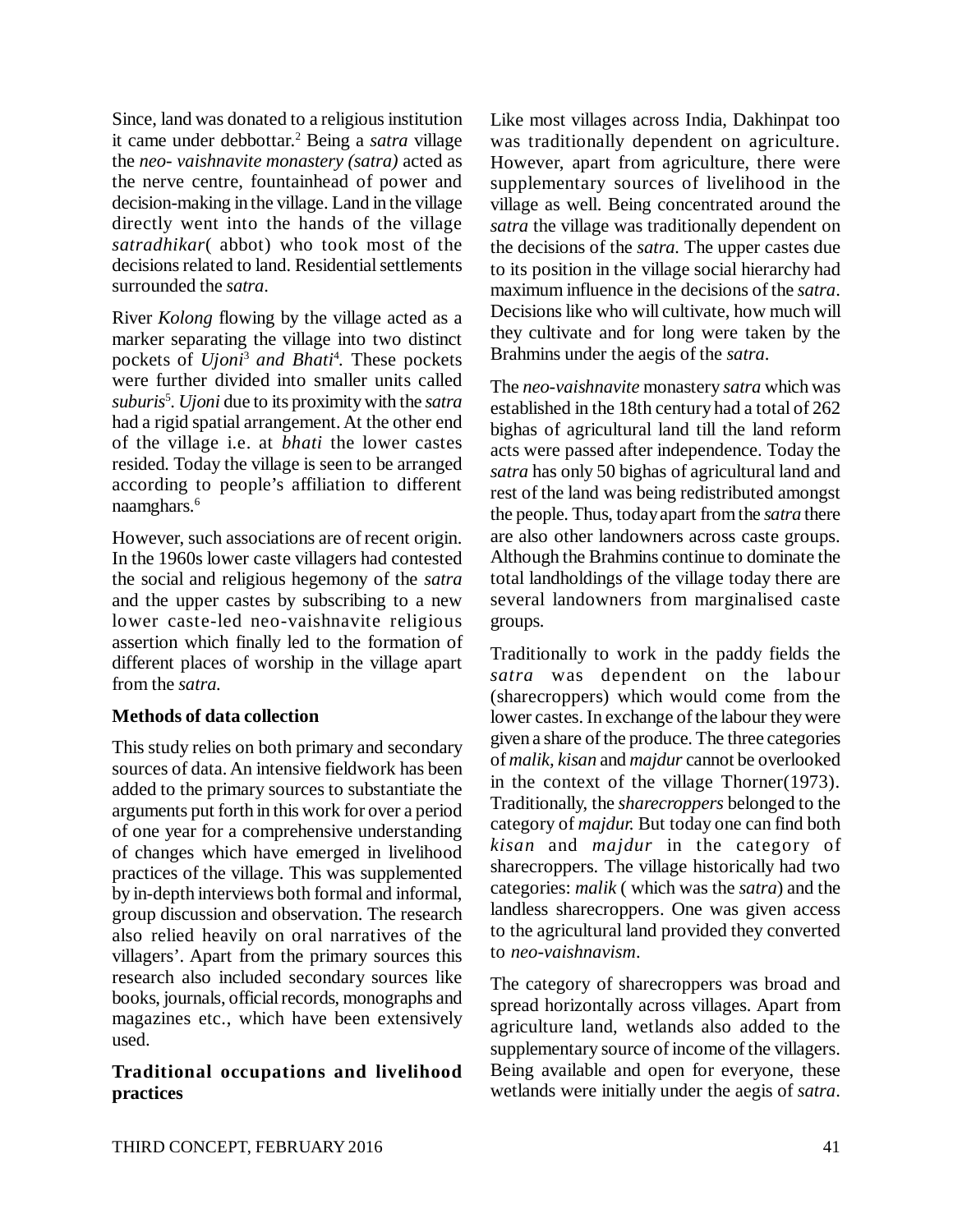Hence, fishing was a supplementary source of livelihood in the village which was limited to few lower caste groups.

## **Change in the traditional livelihood practices**

Gupta (2005) argues that there is an overall change in villages across India both politically and socially. Taboos and reservations on holding certain jobs are changing. There is a strong assertion on caste pride and caste identity. Dakhinpat too could not hold back from such changes. There are shifts in the traditional livelihood practices of the village. The rich and the influencing upper castes in the village today are searching for an alternative outside agriculture. Amongst the youth especially from the lower castes there is a flight outside the village, to search for an alternative out of agriculture.

Hence, agriculture today is undergoing crisis. On the one hand one can see huge plots of agricultural land fallow, not mowed, and ploughed and on the other there are groups of young boys who are jobless and constantly in search of livelihood. This is a clear indication that there is a growing disinterest amongst the youths for agriculture. The commons found across the village which traditionally added to the income source are also unused. Commons in the village especially the water bodies have dried and the river *kolong* also went under *dak (*being leased). This has limited people's access in terms of using the river for catching fish and generating livelihood.

## **Hemendra a young boy in the village speaks**

Agriculture is not productive and time taking, also it is rain-fed and the village lacks irrigational facilities. Rather than engaging in agriculture it is better to move out of the village and work in big cities like other boys in the village do. This at least helps in getting out of the hierarchies of caste. Moreover, the system of sharecropping under *chukti* also holds us back from being sharecroppers.

This has left the villagers perplexed with many questions and who will plough the fields has become one such important question often circulating in the village. The process of migration starts early, young boys move out of the village at an early age between 18-25 years. Apart from cities like Hyderabad two most popular destinations amongst the boys from the village are Gujarat and Delhi NCR.

Tikendra (a respondent), who in his early 20s had moved out of the village to Gujarat year ago, narrated his experience of migration. He has been working in a biscuit factory for more than six months. Prior to this he was working with a security company for six to seven months. In both the places he worked as a helper who had to assist. His canvas of work was wide; their work in the companies would vary from cleaning the toilets to washing the cups and pans and would also include working in the factory.

At present working at the biscuit factory he is earning Rs.3500 while at the security company he was given Rs 1000, a cramped space at the dormitory and two basic meals a day. He adds that working in both the places is difficult but the way in which the security company treated them was inhuman. Now he lives in a rented accommodation with five other boys from Assam. Though expensive, but this he considers is much more comfortable than living at companies' accommodation. Most of the migrants who manage their own accommodation live in solidarity.

There are also issues of health which pulls the migrants back to the place of origin. A migrant who worked at a plastic company in Gujarat fell from the second floor of the company. He met with the accident while at work, though the company took care of the initial treatment but eventually he had to withdraw from the company as his services were now being questioned by the company. Today he is back in the village, in search of livelihood. As they are recruited as temporary labour the company does not have any fixed policy on healthcare.

They have to work at least six days a week if not seven and also do not come under any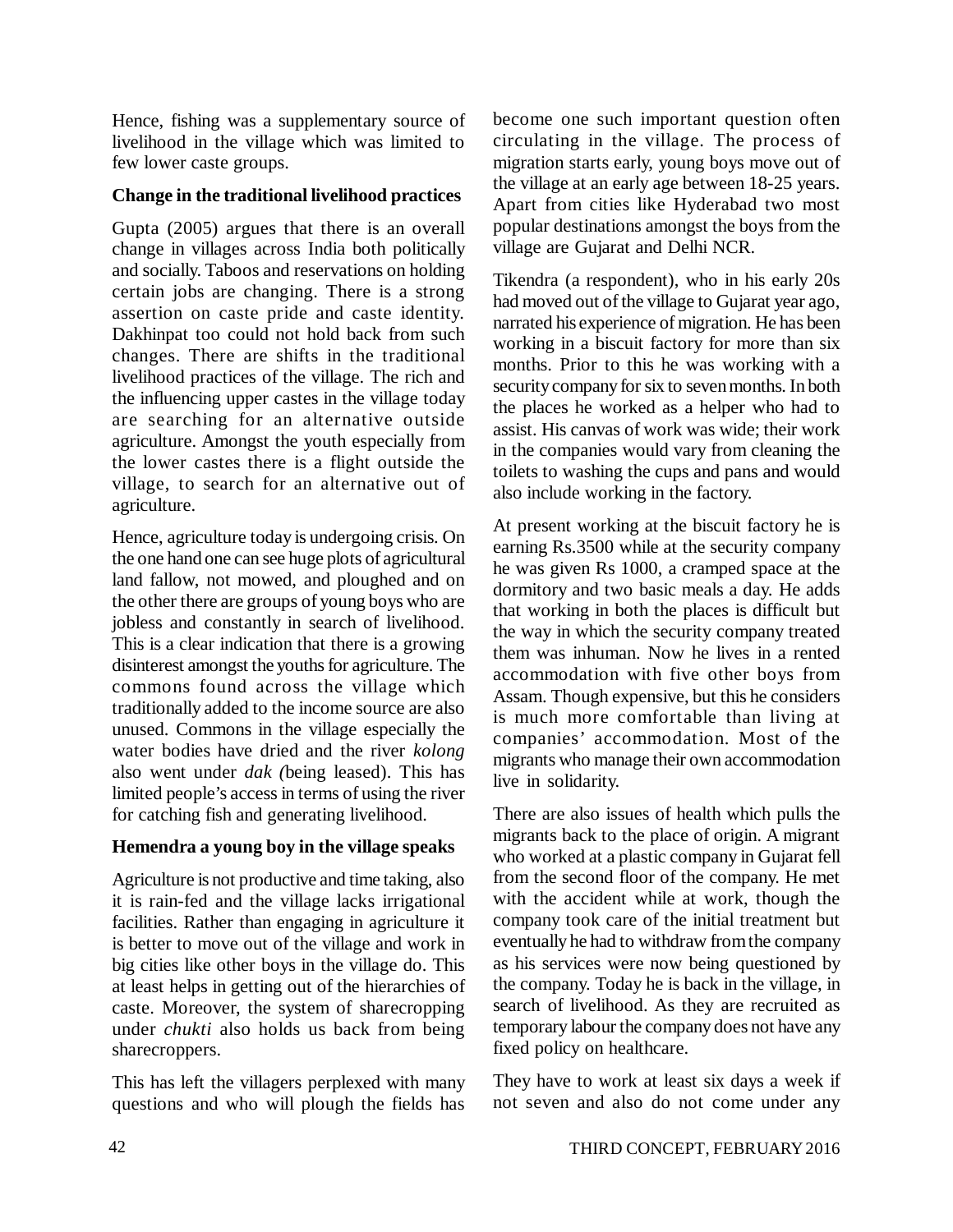additional benefits. The cost of living is so high that one cannot even think of taking their families to the cities. At the same time the earning is so less that it often becomes difficult to send some money back home. At home there is cycle of poverty. This cycle starts well before the process of migration actually begins. To initiate the process the migrant needs some money for tickets and other expenses for travel. His inability to make up for the expenses often forces him either to mortgage or sell land.

Hence, the shift from agriculture and the new source of livelihood could not generate any breather amongst villagers. Rather they are creating new cycles of poverty and insecurity.

## **Conclusion**

Thus, one can witness a visible shift in the agrarian economy *vis-à-vis* the livelihood practices in general and the village in particular. While such changes were pan Indian its impact varied across states. The post-independence reforms stirred the power relations across the villages which had its impact in Dakhinpat too. Fissures in erstwhile power equations to some extent were visible but did not help completely wither in the thick of hierarchies across the village.

The common spaces found across the village which traditionally added to the supplementary source of livelihood in the village also underwent change. The command over the resources went from the *satra* to the state. There are subtle ways in which the people were differentiated on caste lines. The assertions and split from *satra* indicate such subtlety of caste. While youths are no longer interested in agriculture they hardly have alternatives of livelihood. Thus, migration becomes an easy outlet.

Factors such as landlessness, lack of irrigational facility, and loss of erstwhile commons (mostly wetlands) have pushed the rural youths to take up various non-agricultural livelihood practices not only within the village but also outside the state of Assam. The large scale inter-state

outmigration of such youths has caught much attention in recent times. While the upper caste villagers continue to dominate in terms of landholding and access to other resources on account of their higher educational status and relationship with the wider social network, a small section of the lower castes has also in recent times emerged as relatively affluent land owners.

While land reform measures in postindependence Assam have led to a significant fall in the amount of upper caste land holdings, various constitutional provisions have endowed the lower castes with some political power in the village. However, this political power is seen to be confined to the hands of the emerging affluent section of the lower castes. Besides, one is yet to see this new found power permeating other spheres of society such as education in any worthwhile manner.

## **References**

- 1. Gulati, Leela. "Coping with Male Migration" in (Ed). Surendar S.Jodhka. *Village Society*. Orient Black Swan, 2012.
- 2. Gupta, Deepankar. "Wither the Indian Village Culture and Agriculture in 'Rural' India" in (Ed).Surendar S.Jodhka. *Village Society*. Orient Black Swan, 2012.
- 3. Jefforelot, Christophe.2003. *The Silent Revolution: The rise of the Low Castes in North Indian Politics.* Delhi: Permanent Black.
- 4. Jodhka, Suriender. 2002. 'Caste and Untouchability n Rural Punjab'. *Economic and Political Weekly* 37(19):1813-23, 11 May.
- 5. Karna, M.N. 2004. *Agrarian Structures and Land Reforms in Assam*, Regency Publication, New Delhi.
- 6. Thorner, Daniel. "Agrarian Structure" in (Ed). Dipankar Gupta. *Social Stratification*. Oxford University Press, 1991.

 $\rightarrow \rightarrow$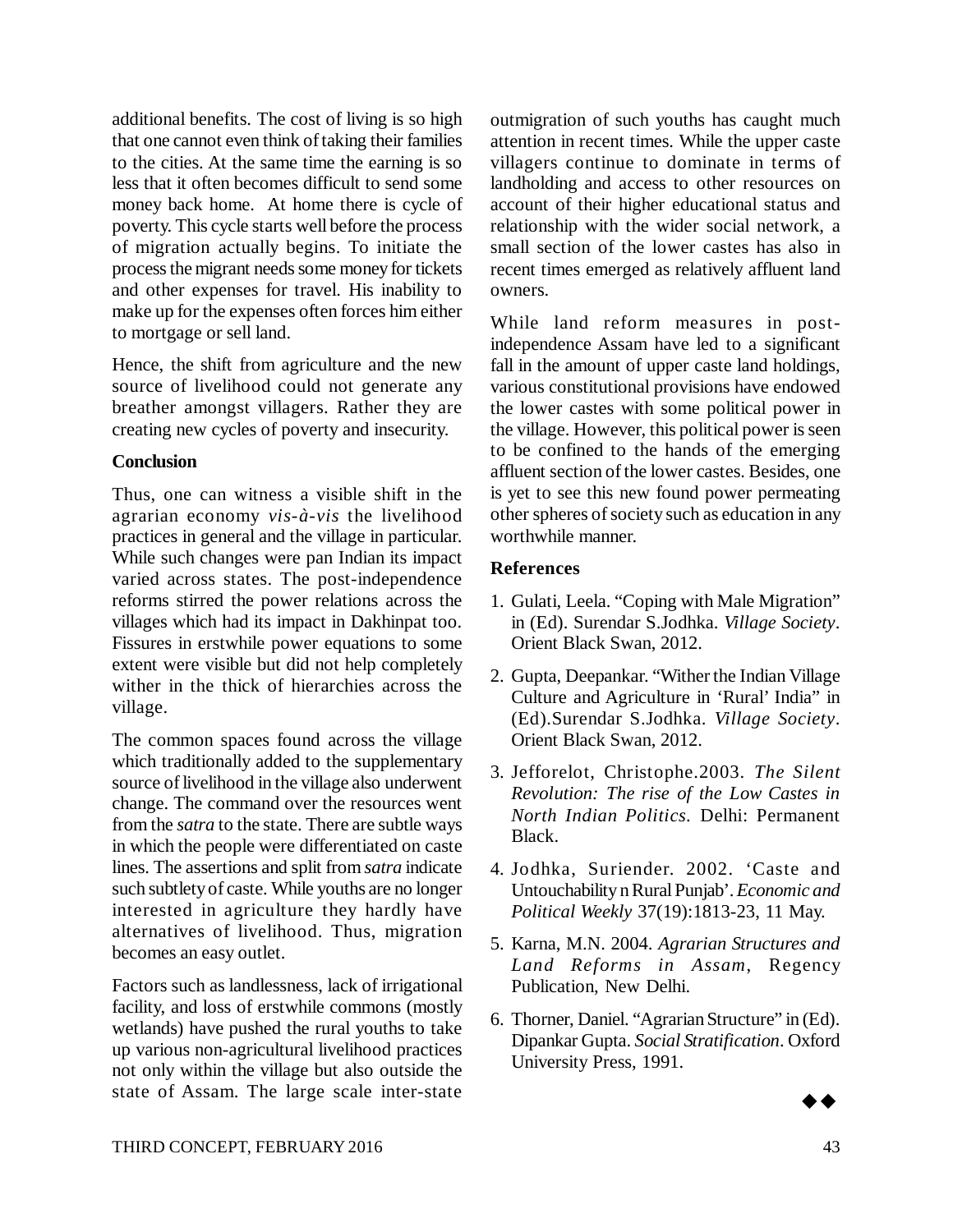# **Development of Health Sector in Karnataka**

Suresha R\* & Dr. M H Prahalladappa\*\*

[*While taking a brief look at health related services in Karnataka, this article offers a comparative appraisal of availability at the national level vis-à-vis state level and emphasizes on the need for enhancing its share of health expenditure in state GDP and improve public health infrastructure especially service infrastructure keeping rural areas and population in mind. It is also argued that such a move would not only reduce the regional disparity in service availability but also help to meet health status*. Ed.]

The field of health human resources (HRH)<br>deals with issues such as planning,<br>d e v e l o p m e,<br>performance, management, retention, he field of health human resources (HRH) deals with issues such as planning, d e v e l o p m e , information, and research on human resources for the healthcare sector. In recent years, raising awareness of the critical role of HRH in strengthening health system performance and improving population health outcomes has placed the health workforce high on the global health agenda.<sup>1</sup>

Health human resources or "health workforce" is defined as "all people engaged in actions whose primary intent is to enhance health", according to the World Health Organization's *World Health* Report 2006.<sup>2</sup> Human resources for health are identified as one of the core building blocks of a health system.

They include physicians, nurses, advanced practice registered nurses, dentists, allied health professions, community health workers, social health workers and other healthcare providers, as well as health management and support personnel, those who may not deliver services directly but are essential to effective health system functioning, including health services managers, medical records and health information technicians, health economists, health supply chain managers, medical secretaries, and

others. Thus the concept of Public Administration in the health department also is very important to study.

### **Meaning and Definition of the concept**

The concept of Human resources is the set of individuals who make up the workforce of an organization, department, business sector, or economy. Health infrastructure is an important indicator to understand the healthcare delivery provisions and mechanisms in a country. It also signifies the investments and priority accorded to creating the infrastructure in public and private sector. Health Infrastructure can be divided into two broad groups;

- a. Health Education Infrastructure- provides details of medical colleges, dental colleges, Ayush institutions etc.
- b. Health Service Infrastructure- includes details of allopathic hospitals, hospital beds, system of medicine and homeopathy hospitals, sub centres, PHCs, CHCs, etc.

### **Socio-Demographic profile of the Karnataka**

Karnataka is located in the west central region of the peninsular part of the country and lies between the  $11<sup>0</sup>$  30' and  $18<sup>0</sup>$  30' North latitudes and  $74<sup>0</sup>15'$  and  $78<sup>0</sup>30'$  East longitudes. Bangalore is the largest city and also the capital of the state. The state is bordered by the Arabian Sea and the Lakshadweep in west, Goa in northwest, Maharashtra in north, Andhra Pradesh in

<sup>\*</sup> Research Scholar, Dept of Pol. Sc., Kuvempu University, Shivmogga.

<sup>\*\*</sup> Chairman, Dept of Pol. Sc., Shayadri Arts College, Shivmogga.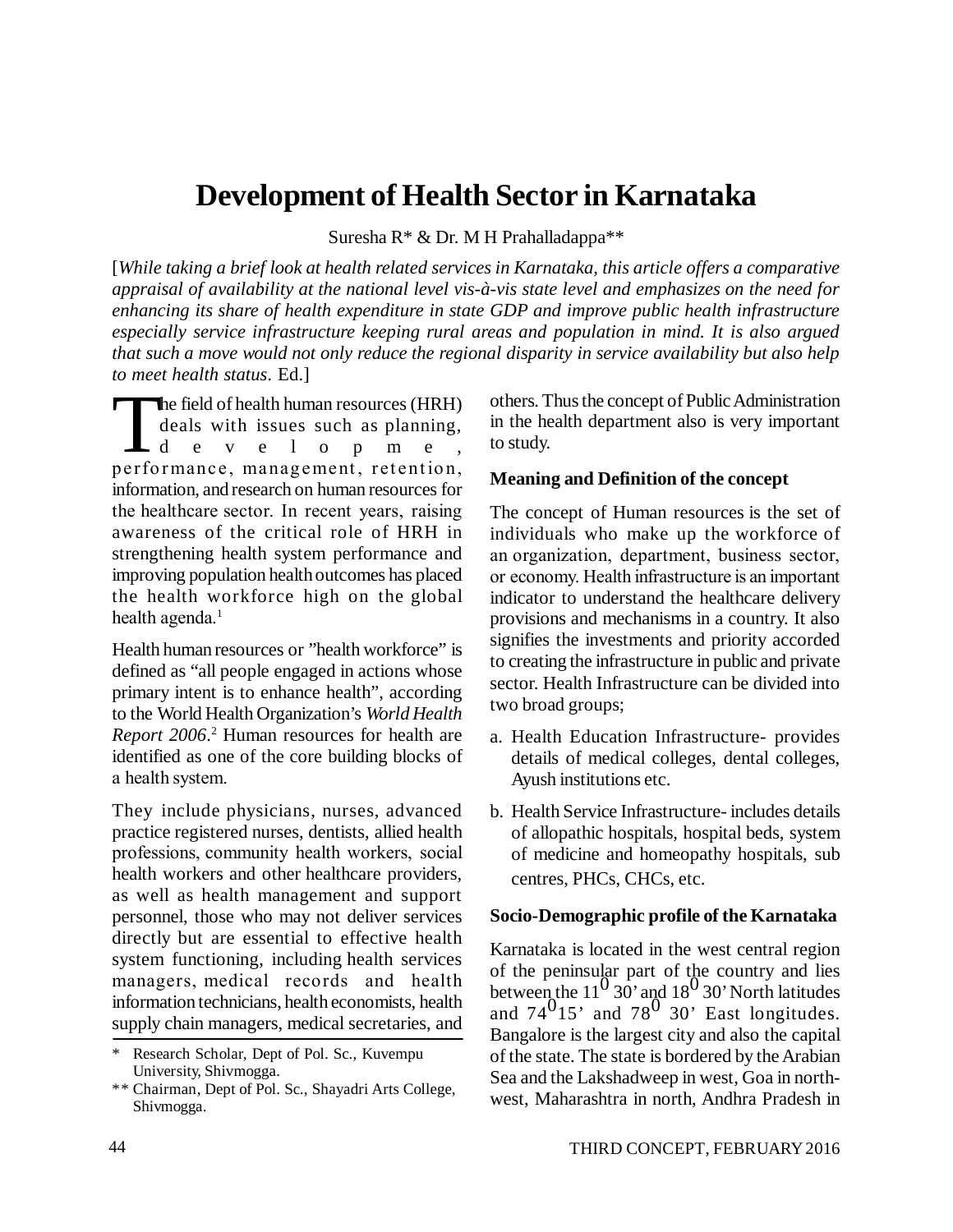east, Tamil Nadu in south east, and Kerala in south west. The state covers an area of 191,791sq.km, which makes it eighth largest state

of India accounting for 5.83 percent of the total geographical area of the country. It comprises four Revenue Divisions, 30 Districts, 176 Taluks, 347 Towns and 29,340 Inhabited Villages.

| Sl.no         | Items                                             | India  | Karnataka |
|---------------|---------------------------------------------------|--------|-----------|
|               | Total population (in crores)                      | 121    | 6.11      |
| $\mathcal{D}$ | Urban population to total population $(\%)$       | 31.15  | 38.57     |
| 3             | Decadal growth (%) of population                  | 17.64  | 15.67     |
|               | Density of population                             | 382    | 319       |
|               | Population Below Poverty Line (%)*                | 21.92  | 20.91     |
| 6             | SC & ST population to the total population $(\%)$ | 24.40  | 22.8      |
|               | Percapita Income at Current Prices (In. Rs)       | 53,331 | 59,975    |
| 8             | Literacy Rate (%)                                 | 74.0   | 75.60     |

**Table No 1: Socio- Demographic Profile of India and Karnataka (Census 2011)**

Note: \*Based on Tendulkar Methodology 2011 12.

Source: Census 2011, National Health Profile 2012 and Economic Survey of Karnataka 2012- 13.

The table no 1 shows that Karnataka state has a population of six crore, according to the 2011 census, accounting for 5 percent of the nation's population. The majority of people in the state reside in rural areas. Twenty three percent of total state population belongs to minority groups namely Scheduled Castes (SCs) and Scheduled Tribes (STs). The density of the population is 319 per sq.km as against the national average of 382 per sq.km. The decadal growth rate of population of the state is 16 percent which is lower than the national average of 18 percent. The state has a literacy rate of 75.60 %.

## **Administrative Setup of Karnataka's Health Sector**

The Medical Department in Karnataka came into existence early in the Mysore state in the year 1884 itself. The head of the department called Senior Surgeon looked after the administration of all the medical institutions of the state and was also the ex-officio Sanitary Commissioner. Later on, in 1929 in order to give greater

importance to public health, the medical department was separated from the sanitary department and the sanitary department was renamed Public Health Department. This set up existed till 1965.

In 1965, as per the Bhore Committee (1945) recommendations, a single line of command for both curative and preventive medicines was instituted and Department of Health and Family Welfare was formed by merging the Directorate of Public Health and the Directorate of Medical Services. Again in 1978, the department was bifurcated into two directorates Viz., the Directorate of Health and Family Welfare (DH & FW) and the Directorate of Medical Education.

In the year 1995, a separate department was created for Indian System of Medicine and renamed as Department of Ayurveda, Yoga & Naturopathy, Unani, Siddha and Homoeopathy (AYUSH) in 2003. Earlier it was under the health department. The AYUSH education, training and practices are generally regulated by the Central Council of Indian Medicine (CCIM), Government of India. Thus, at present the state has four departments under the Department of Health and Family Welfare (DH & FW):

i. The Directorate of Health and Family Welfare Services.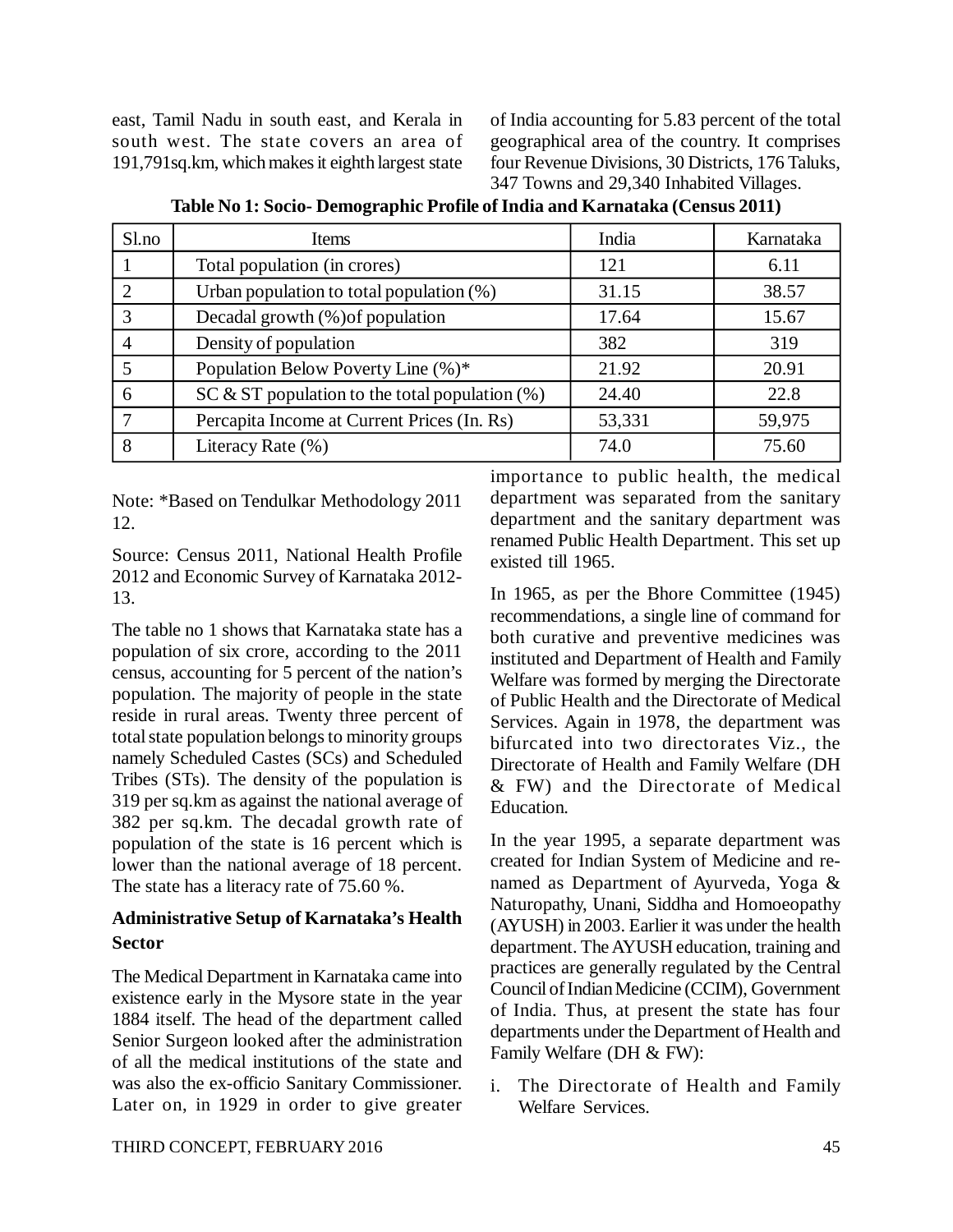- ii. The Directorate of Medical Education.
- iii. The Directorate of Indian System of Medicine and Homeopathy (ISM  $&$  H) or Department of AYUSH and
- iv. Drugs Control Department.

The Department of Health and Family Welfare Services implements various national and state health programs of public health importance and also provides comprehensive health care services to the people of the state through different health and medical institutions. The Health Secretariat is the official organ of the DH & FW department. The Head Office of the DH&FW is located in the state Head Quarters and the Director is the head of the department.

A separate state institute of Health and Family Welfare was created under Indian Population Programme (IPP) to modernize training activities of the department. At the divisional level 4 Deputy Directors are responsible to implement and monitor the health programmes. At the district level, District Health and Family Welfare Officers, and District Surgeons would take care of health and clinical requirements of districts. The District Health and Family Welfare Officer is the overall head of the district for all the health related activities of the district excluding District Hospital/Civil Hospital which is headed by the District Surgeon.

There are Taluk Health Officers in each revenue taluk, who are administratively responsible to implement the health programmes at taluk level. Medical colleges and medical institutions attached to medical colleges are monitored by the respective colleges and by the Director of Medical education. On the other hand, AYUSH institutions are separately monitored by the Director of AYUSH through Deputy Directors.

## **Trends in Public Health Expenditure**

Internationally defined health expenditure includes all expenditure or outlays for prevention, promotion, rehabilitation and care, population activities, medical relief programs whose specific objective is improving health for both individuals as well as population. Though, the total public health expenditure including medical and public health, and family welfare has increased in the state over the years (table no 2), the percentage share of it in state government expenditure, gross state domestic product, development expenditure and social sector expenditure has declined over the years.

| Table No 2: Trends in Public Health Expenditure and Selected Ratios for Karnataka from |
|----------------------------------------------------------------------------------------|
| 2000 to 2013 (in Rs lakh)                                                              |

| Year         | Medical<br>and public<br>Health | Family<br>Welfare | <b>Total Public</b><br>Health Exp-<br>enditure (PHE) | Total<br>State<br>Expen | <b>Gross State</b><br>Domestic<br>Product*** | Expenditure        | Development Service Sector<br>Expenditure |
|--------------|---------------------------------|-------------------|------------------------------------------------------|-------------------------|----------------------------------------------|--------------------|-------------------------------------------|
| 2000-01      | 83837                           | 16696             | 100533                                               | 1966369<br>(5.11)       | 7029500<br>(1.43)                            | 1241915<br>(8.09)  | 643061<br>(15.63)                         |
| 2001-02      | 86524                           | 22060             | 108584                                               | 2193762<br>(4.95)       | 7205400<br>(1.51)                            | 1388072<br>(7.82)  | 664111<br>(16.35)                         |
| 2002-03      | 83732                           | 16680             | 100412                                               | 2407402<br>(4.17)       | 7584100<br>(1.32)                            | 1408880<br>(7.13)  | 662154<br>(15.16)                         |
| $2003 - 04*$ | 86703                           | 20070             | 106773                                               | 3072263<br>(3.48)       | 8055000<br>(1.33)                            | 1605325<br>(6.65)  | 745260<br>(14.33)                         |
| 2004-05      | 86673                           | 17685             | 104358<br>(1.12)                                     | 9282279<br>(0.63)       | 16674700<br>(5.56)                           | 1877074<br>(12.71) | 820879                                    |
| 2005-06      | 101175                          | 13444             | 114619                                               | 13190978<br>(0.87)      | 19590400<br>(0.59)                           | 2245012<br>(5.11)  | 1000409<br>(11.46)                        |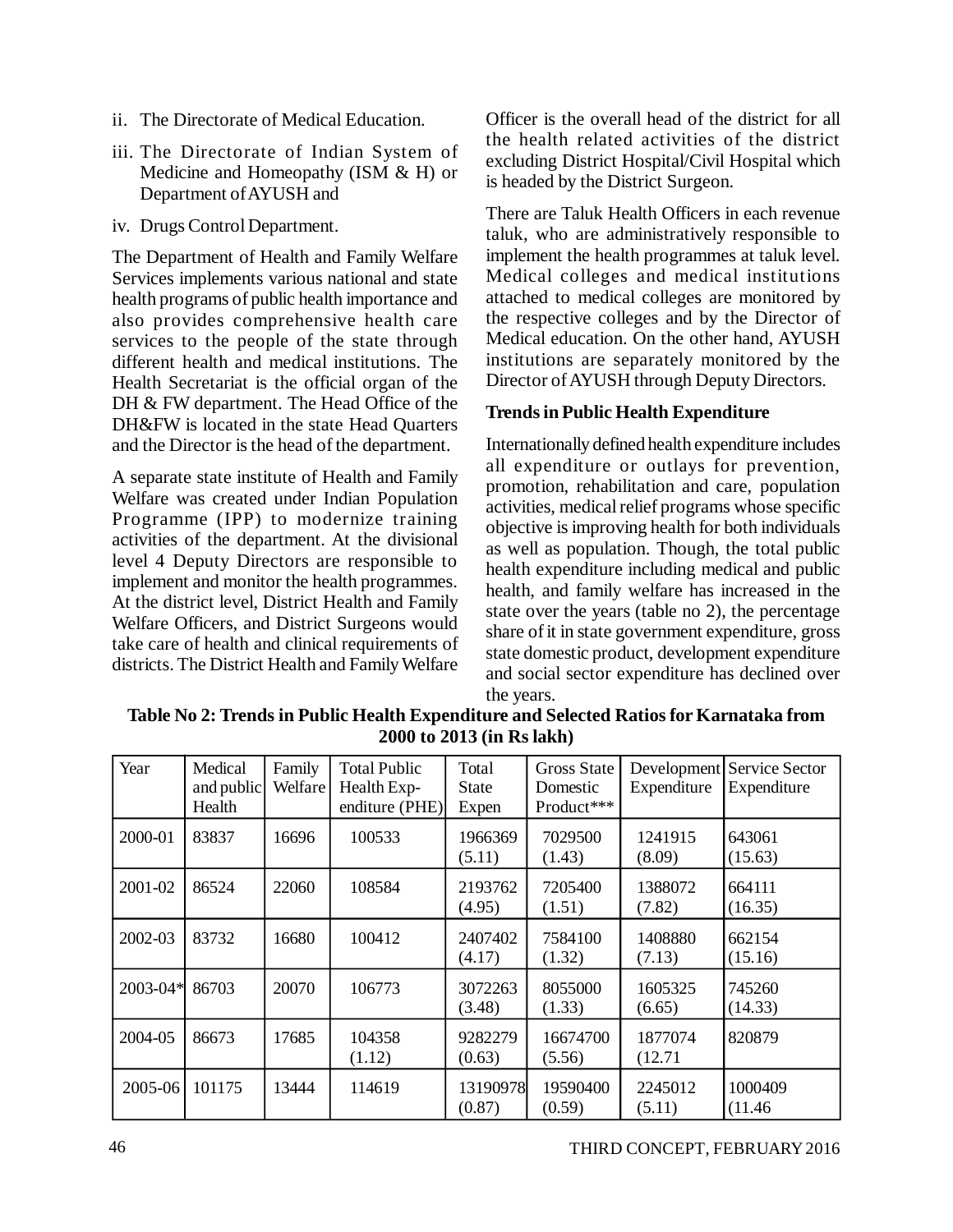| 2006-07      | 117899 | 17062 | 134961 | 18018461<br>(0.75) | 22723700<br>(0.59) | 2959858<br>(4.56) | 1222934<br>(11.04) |
|--------------|--------|-------|--------|--------------------|--------------------|-------------------|--------------------|
| 2007-08      | 162593 | 20625 | 183218 | 17138999<br>(1.07) | 27062900<br>(0.68) | 3288691<br>(5.57) | 1527135<br>(12.00) |
| 2008-09      | 180768 | 26567 | 207335 | 18776997<br>(1.10) | 31031200<br>(0.67) | 3640455<br>(5.70) | 1842815<br>(11.25) |
| 2009-10      | 194541 | 30273 | 224814 | 29345693<br>(0.77) | 33755900<br>(0.67) | 4394740<br>(5.12) | 2176952<br>(10.33) |
| 2010-11      | 248191 | 31461 | 279652 | 35806314<br>(0.78) | 41070300<br>(0.68) | 4988996<br>(5.61) | 2472452<br>(11.31) |
| 2011-12      | 295631 | 36886 | 332517 | 29382548<br>(1.13) | 45889400<br>(0.72) | 5920580<br>(5.62) | 2786694<br>(11.93) |
| $2012 - 13*$ | 364072 | 43806 | 407878 | 32449294<br>(1.26) | 52450200<br>(0.78) | 7202096<br>(5.66) | 3568799<br>(11.43) |

Note: Figures in parenthesis shows respective ratio of total health expenditure, \*Revised Estimates, \*\*at Current Prices. Expenditure includes both plan and non-plan expenditures in Revenue account and capital account.

Source: RBI database and Economic Survey of Karnataka (2012-2013).

### **Health Education Infrastructure in Karnataka**

The below table no 3 shows that, as on March 2012, 12 percent of medical colleges, 16 percent

of AYUSH colleges, 15 percent of dental colleges, 9 percent of B.Pharm colleges and 11 percent of nursing colleges are there in Karnataka state. Only 12 percent (except nursing colleges) of the colleges in the state are reported as managed by government. However, Karnataka ranked first in the number of medical colleges (43) and second in AYUSH colleges (79) after Maharashtra (116) in the country.

| <b>Table No 3: Medical Education Institutions in</b> |
|------------------------------------------------------|
| India and Karnataka as on 2012                       |

| Type of Institution                 | Karnataka | Govt.          | Aided     | Unaided   | India |
|-------------------------------------|-----------|----------------|-----------|-----------|-------|
| Medical college (MBBS)              | 43        | 17             | 0         | 26        | 356   |
| Ayurvedic Colleges (GCIM)           | 59        | $\overline{A}$ | 5         | 50        | 260   |
| Homeopathic Colleges (BHMS)         | 11        |                | 0         | 10        | 185   |
| Unani Colleges                      | 4         |                | $\theta$  | 3         | 41    |
| Naturopathy & Yogic Sciences (BNYS) | 5         |                |           | 4         | 14    |
| Dental Colleges (BDS)               | 44        |                | $\theta$  | 42        | 297   |
| Pharmacy Colleges (B.Pharm)         | 61        |                | $\theta$  | 60        | 686   |
| Nursing Colleges (B.Sc)             | 304       | <b>NA</b>      | <b>NA</b> | <b>NA</b> | 2670  |

Note: NA=Not Available, only Graduation colleges.

Source: Economic Survey of Karnataka 2012- 13 and Nation Health Profile 2012.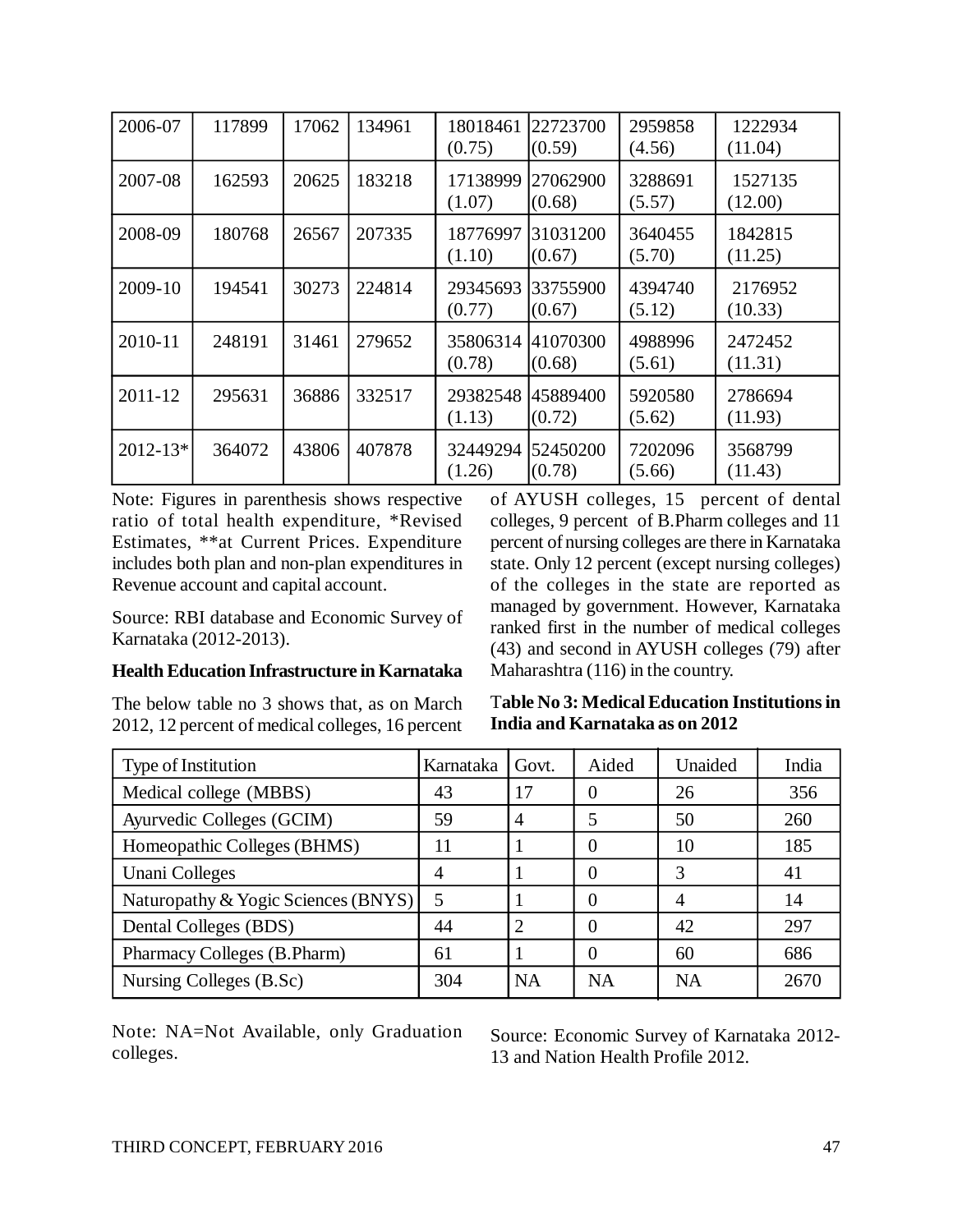

## **Public Health Service Infrastructure**

Table 3.10 clearly shows the pattern of public health service infrastructure in the states. The district hospitals are at the top of the public health system catering tertiary care to the entire district along with teaching hospitals. At the bottom level SCs and PHCs provide primary care to the people of rural areas and urban PHCs in urban areas.

## **Number of Government Hospitals and Beds in Rural and Urban Areas**

Rural and urban area wise distribution of government hospital and beds in the state is given. It shows that 55 percent of state hospitals are located in rural areas with 9,022 bed strength against 61.43 percent of rural population in the state and accounting for 2 percent of total rural hospitals of India. However, average population served per government hospital is higher for the state (1/76054) than for all-India (1/50689).

## **Plan-wise Growth of Public Health Centers**

It clearly indicates the increase in the number of health centres such as SCs, PHCs and CHCs over different five year plan period. The number of SCs functioning over the years revealed that at

the end of the sixth plan there were 4,964 SCs, which increased to 8,143 at the end of tenth plan. As on March, 2012, 8871 SCs were functioning in the state against 1,48,366 at India. Similar progress is observed in the number of PHCs which was 365 at the end of sixth plan and increased to 1,679 at the end of tenth plan and further rose to 2,310 as on March 2012. In accordance with the progress in the number of SCs and PHCs, the number of CHCs has also increased from 98 to 180 between sixth to eleventh plan periods.

## **Trends in Government Hospitals, Dispensaries and Beds per lakh Population in Karnataka**

The case of hospitals, dispensaries and beds per lakh population no such significant increase is observed in the state over the years. Moreover, the number of dispensaries has declined from 791 to 659, and slow growth is observed in the number of hospitals and beds per lakh population between 1970 and 2012.

Fig No 2: Trends in Government Hospitals, Dispensaries and Beds per lakh Population in Karnataka (1970 to 2012)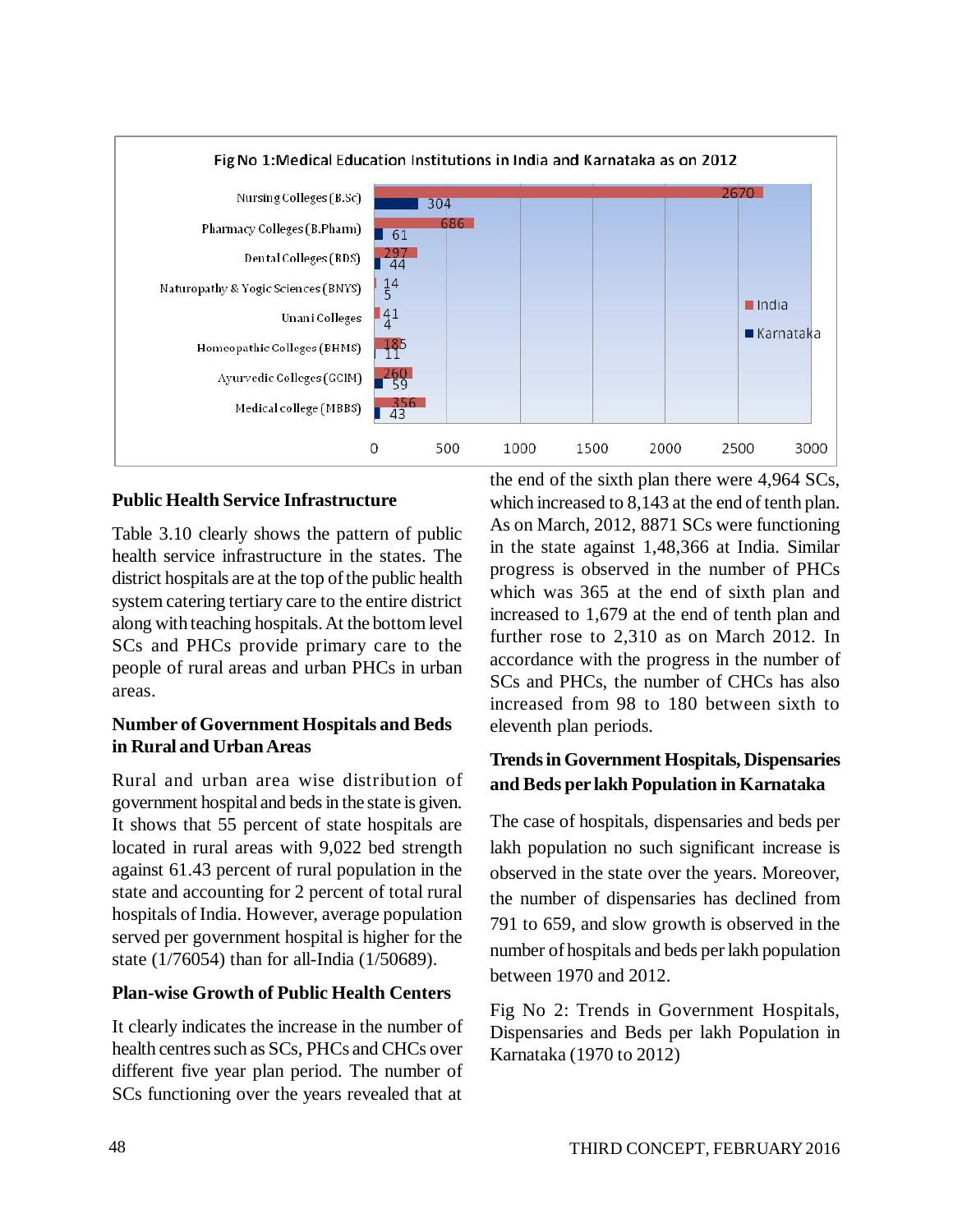

### **Human Resources in Health Sector of Karnataka**

Shows that Karnataka has shortfall in the health human resource except female health workers at SCs & PHCs and nursing staff at PHCs and CHCs. Also, it is observed that many posts in SCs, PHCs and CHCs are still vacant against sanction. The shortfall can be brought down if the vacant positions are filled by the government. Thus, health manpower in the state does not fulfill the norms under Indian Public Health Standards and there is shortage of health manpower in the state which may be an obstacle in health care access by the people.

#### **Conclusion**

It is clear from the available secondary data that, compared to national level, Karnataka has good health status. Also, gradual improvements are identified in health statistics in Karnataka state, but, a wide disparity is observed between rural and urban areas in the status of health indicators, and rural areas have lagged behind urban areas in all health indicators except sex ratio. The state public health infrastructure is found relatively better both in health education and service infrastructure, especially in primary care institutions. Karnataka ranked first in the number of medical colleges (MBBS), second in AYUSH colleges and in the number of PHCs in the country. Although, a short fall in SCs (192), CHCs (155) and slow growth in the number of government hospitals and beds per lakh population is observed. Rural and urban wise distribution of government hospital and hospital beds indicates disparity in the service distribution.

Thus, it is in need to increase its share of health expenditure in state GDP and improve public health infrastructure especially service infrastructure keeping rural areas and population in mind, this would not only reduce the regional disparity in service availability but also help to meet health status.

#### **References**

- 1. Grepin K, Savedoff WD. "10 Best Resources on ... health workers in developing countries." Health Policy and Planning, 2009; 24(6):479–482<http://heapol.oxfordjournals.org/> cgi/content/full/24/6/479
- 2. World Health Organization. The world health report 2006: working together for health, Geneva, 2006 – <http://www.who.int/whr/2006>World Health Organization. The world health report 2006: working together for health, Geneva, 2006 – http://www.who.int/whr/2006
- 3. Census 2011, National Health Profile 2012 and Economic Survey of Karnataka 2012-13.
- 4. RBI database and Economic Survey of Karnataka (2012-2013).
- 5. Economic Survey of Karnataka 2012-13 and Nation Health Profile 2012.
- 6. National Health Profile 2012.
- 7. RHS bulletin 2012, Statistics Division, MoHFW, GoI, p 44-46.
- 8. Karnataka at Glance 2012
- 9. RHS Bulletin, March 2012, MoHFW, GOI.

#### THIRD CONCEPT, FEBRUARY 2016 49

 $\rightarrow \rightarrow$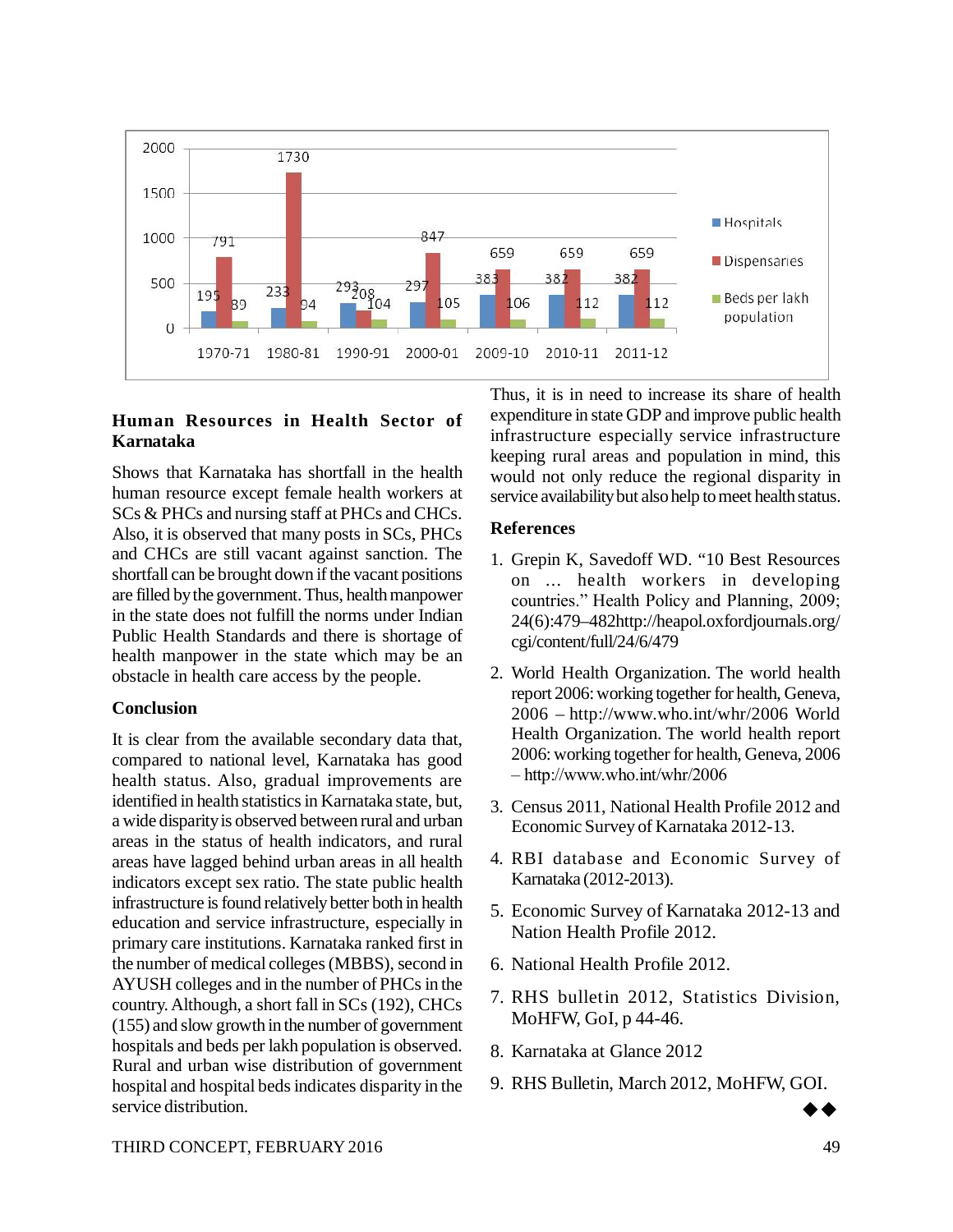# **Work Participation of Weaker Sections in Karnataka**

Dr. Mukund M.Mundarg\*

[*The agricultural labourers belonging to weaker sections are living under grinding poverty. The labour market is not easily accessible for them and they are not really free to sell their labour. Their work is largely bounded by institution be it social, economic or traditional. The most important among these is the segmented labour market. In spite of continuous migration from rural areas, these are over-crowding on the supply side of labour. There is always downward pressure on wages in the rural areas and more job seekers than available wage rate remain suppressed.]*

**K** eeping these issues in view, this study endeavors to undertake a comprehensive investigation into the quantitative and qualitative aspects of work participation of weaker  $\sum$  eeping these issues in view, this study endeavors to undertake a comprehensive investigation into the quantitative and sections in Karnataka. The main objectives of the study are as follows: to analyse the work participation rates in weaker sections in the districts of Karnataka, and to find out the determinants of work participation rates in Karnataka across the districts.

### **Methodology**

The focus of the study has been on work participation of weaker sections in Karnataka in the last two decades. An attempt has been made to deal with issues, problems and prospects related to work participation of weaker sections across the district in Karnataka State. The study is based on secondary data, review of literature including policy documents and earlier empirical research and reports on work participation of weaker sections that were collected for the period from 2001 to 2011 census with a time interval of ten years base.

The study has followed Per Capita Income and Net Domestic Product on the basis of two criteria, which are: developed and backward district of the state as a whole, the Table No.1 gives detailed information about selected district in Net Domestic Product (NDP) and Per Capita Income (PCI).

#### Table No.1

NDP and PCI in selected district (as per 1993-94)

| <b>Districts</b>   | <b>NDP</b> | Percentage          | <b>PCI</b> |
|--------------------|------------|---------------------|------------|
|                    |            | Developed districts |            |
| <b>Bangalore U</b> | 1366790    | 22.26               | 20.728     |
| D. Kannada         | 353643     | 5.76                | 18.488     |
| Kodagu             | 96494      | 1.57                | 17.505     |
| <b>Bangalore R</b> | 275463     | 4.48                | 14.515     |
| Chikmagalur        | 140459     | 2.28                | 12.198     |

| <b>Backward districts</b> |        |      |       |  |  |  |
|---------------------------|--------|------|-------|--|--|--|
| <b>Bidar</b>              | 105017 | 1.71 | 6.920 |  |  |  |
| Raichur                   | 115736 | 1.88 | 6.946 |  |  |  |
| Gulbarga                  | 246493 | 4.01 | 7.803 |  |  |  |
| <b>Bijapur</b>            | 151821 | 2.47 | 8.303 |  |  |  |
| Kolar                     | 221040 | 3.60 | 8.665 |  |  |  |

Source: Handbook of Karnataka 2005.

District-Wise Work Participation Rate of Weaker Sections:

The study concentrates on analyzing the changes in work participation rate among weaker sections in different districts. The detailed information on different district of Karnataka has been given here so as to draw the correct picture of the distribution of workers among weaker sections in different district, including the changes over the period of time in Karnataka, during the 2001 and 2011 census.

#### Table No.2

Main and Marginal Worker among Weaker Section

Asst Prof of Commerce, Rani Chanamma University, Bijapur.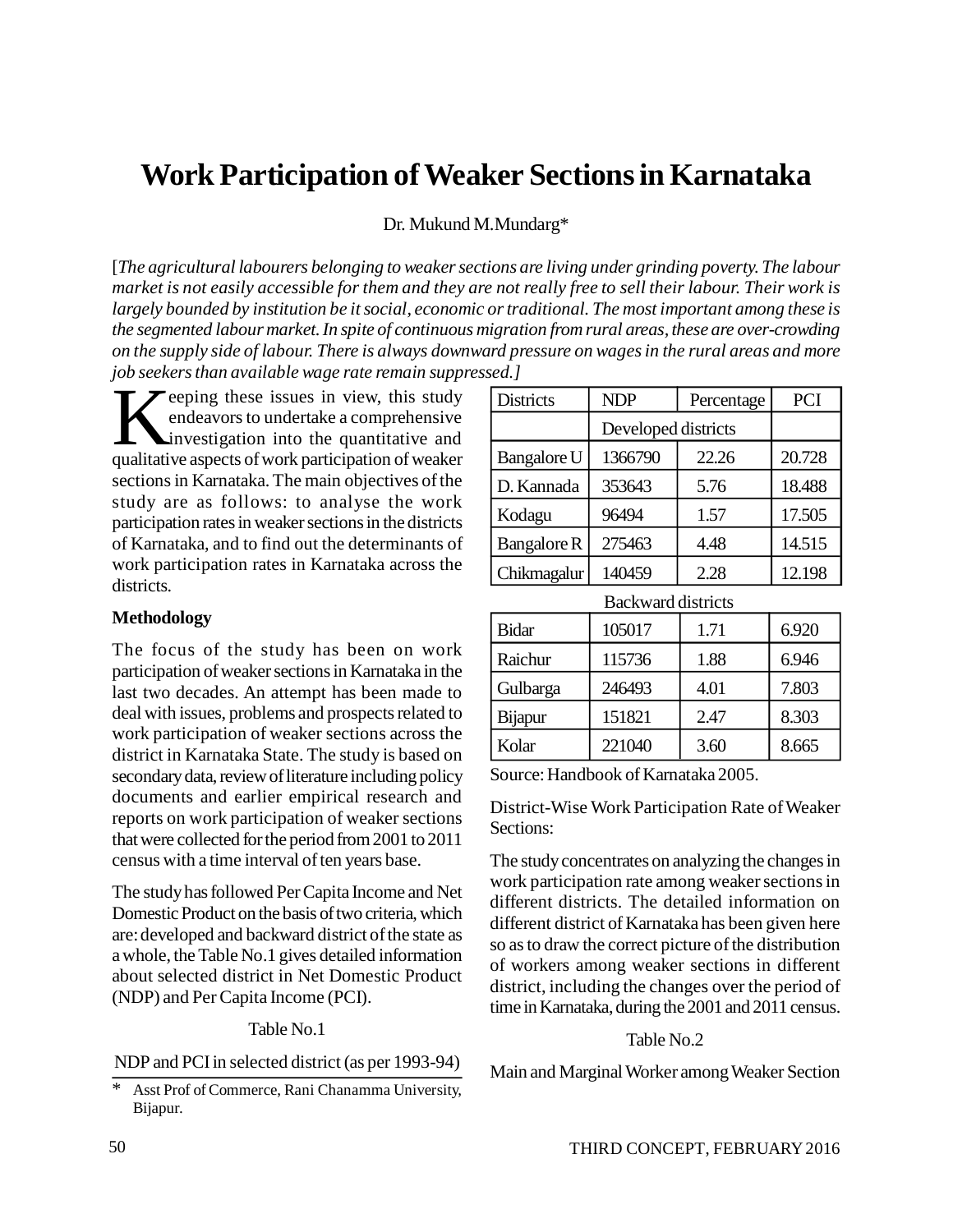| <b>Districts</b>   | 2001 |          |       | 2011  |          |       |
|--------------------|------|----------|-------|-------|----------|-------|
|                    | Main | Marginal | Total | Main  | Marginal | Total |
| <b>Bangalore U</b> | 7.82 | 1.82     | 7.40  | Na    | Na       | Na    |
| D. Kannada         | 2.77 | 1.54     | 2.68  | 2.67  | 1.55     | 2.59  |
| Kodagu             | 0.99 | 0.35     | 0.95  | 0.95  | 0.38     | 0.91  |
| <b>Bangalore R</b> | 4.18 | 7.11     | 4.40  | 12.22 | 8.53     | 11.96 |
| Chikmagalur        | 3.01 | 3.14     | 3.02  | 2.89  | 2.79     | 2.88  |
| <b>Bidar</b>       | 3.54 | 2.87     | 3.49  | 3.74  | 2.89     | 3.68  |
| Raichur            | 5.86 | 3.30     | 5.67  | 6.02  | 3.27     | 5.83  |
| Gulbarga           | 8.69 | 6.91     | 8.56  | 8.59  | 5.50     | 8.37  |
| Bijapur            | 6.59 | 6.40     | 6.58  | 6.76  | 5.68     | 6.68  |
| Kolar              | 7.97 | 8.03     | 7.98  | 7.90  | 8.00     | 7.91  |

Source: Census of Karnataka and India

Table No 2. brings out the percentage share of workers in different district of Karnataka working population with 7.40 per cent but the lowest percentage of workers among weaker sections were from Kodagu district with 0.95 per cent. The districts like Gulbarga (8.56 per cent) and Bijapur (6.58 per cent) were the other districts which produced the highest percentage of workers within the weaker sections. The same can be seen even in 2011 projected periods with slight variation.

## **Gender-Wise Work Participation Rate in Weaker Sections:**

The gender-wise distribution of workers in different districts varies from one district to another; even it changes for different decades.

| <b>Districts</b>   | 2001 |        |       | 2011  |           |       |
|--------------------|------|--------|-------|-------|-----------|-------|
|                    | Male | Female | Total | Male  | Female    | Total |
| Bangalore U        | 9.28 | 4.61   | 7.40  | Na    | <b>Na</b> | Na    |
| D. Kannada         | 2.42 | 3.06   | 2.68  | 2.39  | 2.888     | 2.59  |
| Kodagu             | 0.87 | 1.05   | 0.95  | 0.84  | 1.01      | 0.91  |
| <b>Bangalore R</b> | 4.59 | 4.12   | 4.40  | 14.16 | 8.8       | 11.96 |
| Chikmagalur        | 2.89 | 3.21   | 3.02  | 2.79  | 3.02      | 2.88  |
| <b>Bidar</b>       | 3.21 | 3.91   | 3.49  | 3.38  | 4.12      | 3.68  |
| Raichur            | 5.33 | 6.19   | 5.67  | 5.48  | 6.33      | 5.83  |
| Gulbarga           | 7.98 | 9.42   | 8.56  | 7.85  | 9.10      | 8.37  |
| <b>Bijapur</b>     | 6.21 | 7.12   | 6.58  | 6.29  | 7.05      | 6.68  |
| Kolar              | 7.98 | 7.98   | 7.98  | 7.82  | 8.07      | 7.91  |

| Table No.3                                                    |
|---------------------------------------------------------------|
| <b>Gender-Wise Work Participation Rate in Weaker Sections</b> |

## Source: Census of Karnataka and India

According to the 2001 census, the male workers were found to be 9.28 percent in Bangalore Urban district, which was higher from other districts of the state. The district of Gulbarga and Kolar both (7.28 per cent) were placed at hieratically second. But for the same period, as female workers' participation was concerned it was just opposite; for instance, Gulbarga district which was in the second place for male workers secured the first place in producing female workers among weaker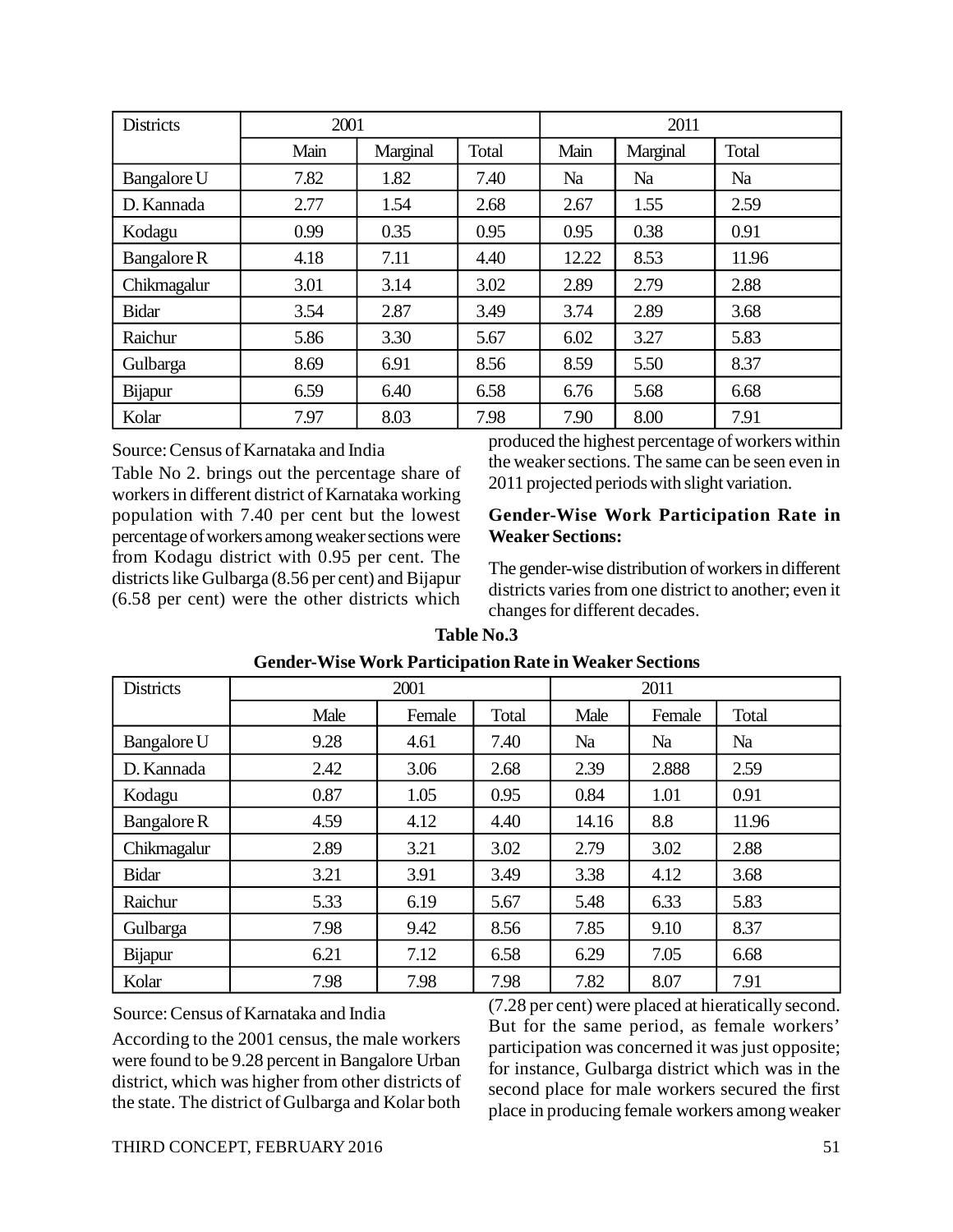sections. The other district, which followed second place in producing female workers, was Kolar (7.98 percent). Even for both 2001 and 2011 census periods, only Gulbarga and Kolar districts were able to maintain the same participation of male and female workers.

## **Occupational Structure and Change of Workers**

To know the occupational structure and change of workers in different districts of Karnataka, the number of main workers among weaker sections has been calculated for major categories.

The occupational structure and changes of workers in different districts of Karnataka. According to the 2001 census report, Bidar district had the highest percentage of agricultural labourers with 68.1 percent, and the next was Bijapur district with 63.1 percent during the year 2001. This pattern is true even in next decades also. As far as cultivators are concerned the rural Bangalore shared the highest percentage with 37.3 percent in 2001, 15.5 percent in 2011 census period in the decreasing order. A majority of other workers was concentrated in Bangalore Urban (77.3 percent) district during 2001 and followed by Kodagu (71.8 percent) district for the same projection period 2001. The same could be seen given in 2011 projected periods with slight variations.

The decadal growth rate of the workers among weaker sections in all the periods and districts of Karnataka was positive. The highest percentage growth of workers occurred during the decade 2001 as compared to 2011 projected period.

### **Major Findings**

Analysis of work participation across districts indicate, five important observations:

- The concentration of weaker sections is increasing among agricultural labourers and at the same time their participation rates in other economic activities are either constant or declining. This is a phenomenon almost across the districts.
- This is sharply visible in the northern Karnataka as against southern Karnataka districts.
- As a consequence of these trends the density of poor is on increase in northern Karnataka and among the weaker sections.
- The cultivators belonging to weaker sections are probably losing their land base and that may have a long term detrimental effect on their economic status.
- Lastly, the opportunities in the other volitions are also limited despite reservation polices

#### **Suggestions**

A few suggestions are proposed below for the improvement of work participation of the workers from weaker sections, which in turn will contribute towards their aggregate welfare:

- For the development of any village, town and city, it is essential to provide infrastructural facilities like transport and other communication **facilities**
- Instead of giving temporary relief and immovable assets, surplus land may be distributed to the landless from government land or CPRs. Necessary infrastructure may be assured to facilitate some production, until such families have to be protected and are cared under safety net.
- Under the state special component programme, the sustainable agricultural and livestock schemes like sheep rearing, trade and business and dairy development have to be encouraged. These will generate employment as well as income.
- Special skill development programmes be taken up for the employed youth from weaker sections.
- It is a well-known fact that employment exchange do not work in the interest of the weaker sections. It would be better to review the working of these institutions and revamp the procedures. If these are computerized, the transaction cost can be reduced significantly.

### **Conclusion**

The agricultural labourers in Karnataka belonging to weaker sections are living under grinding poverty. The labour market is not easily accessible for them and they are not really able to sell their labour. Their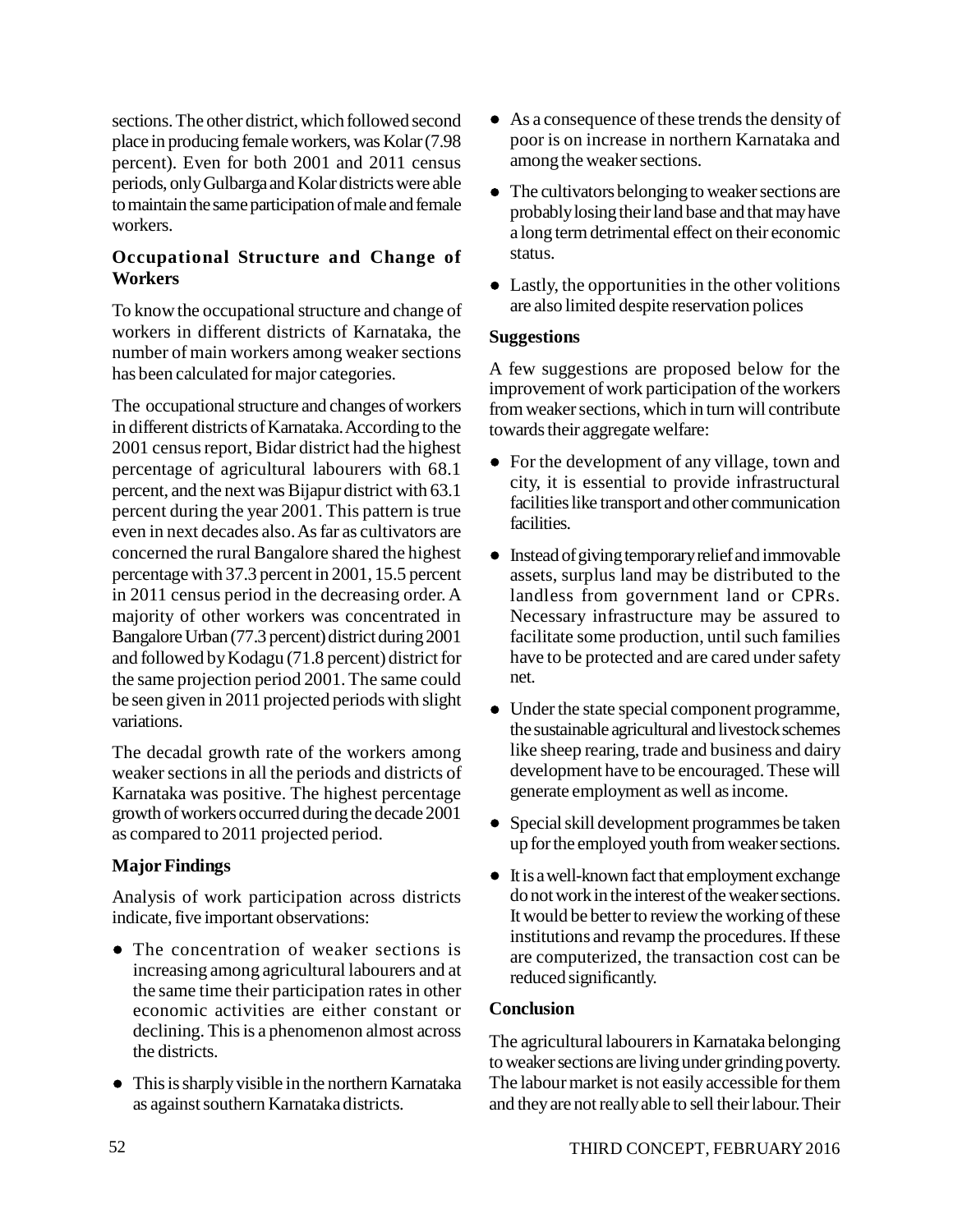work is largely bounded by institutions be it social, economic or traditional.

Government of India has adopted some policies towards improving their conditions in terms of providing employment. But these policies could achieve limited success. In rural areas there is heavy dependency on agriculture; hence, agro-based low cost and labour-intensive manufacturing units should be setup to make a very effective strategy for productive use of underemployed rural labour. The programmes to promote efficiency of agricultural labour should be envisioned. The development of labour skill and technical efficiency should be provoked in the agro-based industries.

## **Reference**

- 1. S. Omprakash : *Development of the Weaker Sections: Problems, Policies and Issues*. New Delhi: Uppal Publishing House, 1989.
- 2. B.M. Verma: *Welfare Measures for Weaker Sections*. Devika Publications Delhi 1996.
- 3. Seetharamu. M: *Citizen Participation in Rural Development.* Mittal Publication, New Delhi, 1990.
- 4. Gupta S.P., Dutta K.L. and Padam Singh: *Poverty Among the Weaker Sections: A Regional Study in Regional Dimensions of India's Economic Development*. State Planning Institute, Government of Uttar Pradesh, Lucknow, 1983.
- 5. Kamble, N.D.: *Bonded Labour in India*, Uppal Publishing House New Delhi, 1982.
- 6. A. R. Patel: "Irrigation Schemes and Small Farmers", *Kurukshetra*. Vol – XXXI. No-21. March-1983.
- 7. Raj Gopal: "Agricultural Labour in Tribal Areas", *Kurukshetra.*Vol-XXXIV. No-4. January-1986.
- 8. J. L. Bhardwas & C.S. Mishra: "Rising Trends in Wage rates of Agricultural Labour: A study", *Kurukshetra.* Vol-XXXIV. No-4. January-1986.
- 9. Angsuman Basu: "Peoples Participation Essential for Rural Development", *Kurukshetra,* Vol-XXXVIII, No-6. March-1989.
- 10.Laxman, C.P.: "Wiping Tears from Every Eye of the Rural Poor", *Yojana*, Vol-31 No.24 January 15, 1988.
- 11. Sharma,K.L "Castes and Class: Factors Affecting Mobility, among the Scheduled Castes", *The Journal of Sociological Studies*, Vol.2, 1983.
- 12.Chakrabary. G and P K Ghosh: *Human Development Profile of Scheduled Castes and Tribes in Rural India,* National Council of Applied Economic Research, New Delhi, Report No 4. 2000.
- 13.*Report of the Working Group on Block Level Planning*: New Delhi: Planning Commission, Government of India, 1987.
- *14.Directorate of census operations*, Karnataka. 2001 & 2011.

**To our Contributors.....................**

**& Original articles are welcome.**

- **& Only Original copy of the manuscript, neatly typed in double-space should be sent. Please do not send carbon, cyclo-or photo-copies.**
- **& Please check up grammatical & typographical mistakes before sending. Editor will not be responsible for these lapses.**
- **& Editor reserves the right to reject/ modify / edit an article without assigning any reason.**

 $\rightarrow \rightarrow$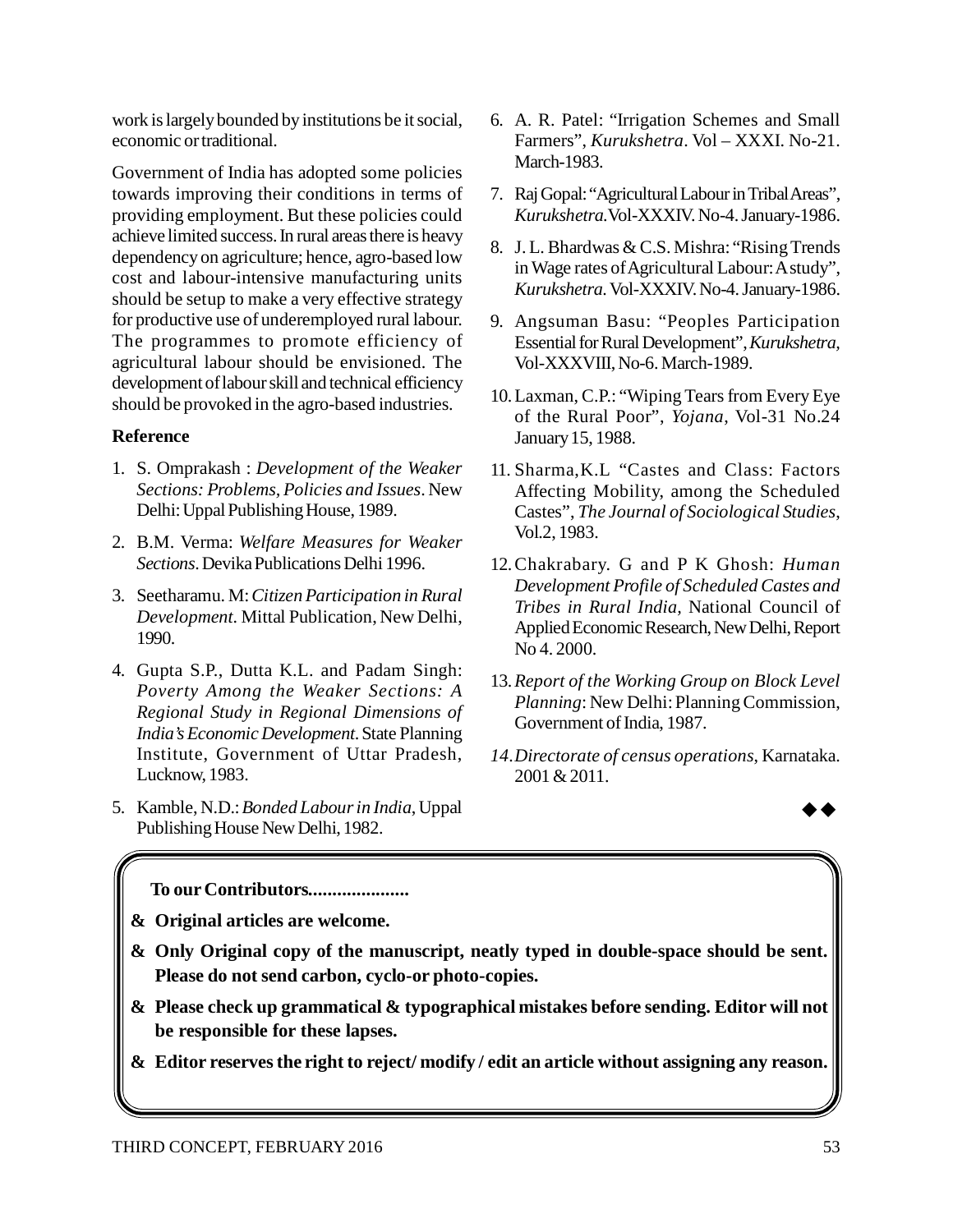# **Utilization of Cooperative Banks**

Chandrakant H \* & Dr. B.Siddappa\*\*

[*Cooperation is much older than mankind. Formation of social groups is the outcome of reflexive cooperation, whereas the life of ants, bees, wasp, lion etc, provides the best example of instinctive cooperation. The practice of instinctive cooperation has contributed to the development of human race more than any other factor. Right from the hunting age up-to-the- present day, the progress and development of human beings, in all spheres – social, economic, religious and political – is marked by a sense of thinking, working and living together.]*

The importance of cooperative credit system<br>in India is reflected from its dominant share<br>in the total institutional credit for<br>agriculture. During the Eighth Plan period, he importance of cooperative credit system in India is reflected from its dominant share  $\mathsf{L}$  in the total institutional credit for Cooperatives accounted for 62 percent of agriculture credit disbursed, 34 percent of fertilizer supplied, 62 percent of the sugar produced and 58 percent of handloom production in the country. The cooperative credit structure has evolved principally into two arms, viz., production credit (short term) and investment credit (long-term).

The short-term credit structure has, at its base, primary cooperatives of all kinds, primary agricultural credit societies, Farmers' Service Cooperative Societies including Large-sized Adivasi Multi-purpose Societies in Tribal Areas (LAMPS). These primary societies are affiliated to District Central Cooperative banks at the district level, which are in turn affiliated to Apex Cooperatives at the State level. The state land development bank at state level and primary land development banks at the district/taluk level are providing long-term credit.

Mahatma Gandhi frequently pointed out, "Gram swaraj is the pathway to puma swaraj". Gandhian idea on marrying brain and brawn in order to achieve rural regeneration is very important one and to achieve that goal cooperatives are best suited. Because cooperatives in our country are

the largest and the widest spread network of institutions among the 3rd sector alternatives, over 5,00,000 cooperatives with membership coverage of about 220 million is a strong presence. In terms of geographical spread, cooperatives are the only institutions that have access to all the villages of the country with their long history; they have intruded into all walks of life.

Institutional credit is very much important to any economic sector in general and the agriculture in particular. Credit enables the farmers to purchase fertilizers, seeds and pesticides etc. for raising and harvesting the agricultural commodities. Institutional credit got importance due to the farmers' meager owned funds that act as limiting factor to finance their agricultural operations.

Proper utilization of credit is intended to generate resources; the resources so generated by the borrowers through the application of credit should not drain off without being productively utilized. Such regenerated resources should flow back to the banking system not only towards the repayment of credit but also as deposits, which in turn reaffirms the financial soundness of the banks. All institutional agencies which are giving credit to the farming community insist on the end use of credit for which it is provided.

It is often said that if the loan borrowed is properly utilized, it will repay itself. On the other hand, if they use it for unproductive purposes, it

*<sup>\*</sup>* Research Scholar, Dept of Economics, Gulbarga University, Kalaburagi.

<sup>\*\*</sup> Prof., S.P. & J.M.B. College, Shorapur Dist. Yadgir.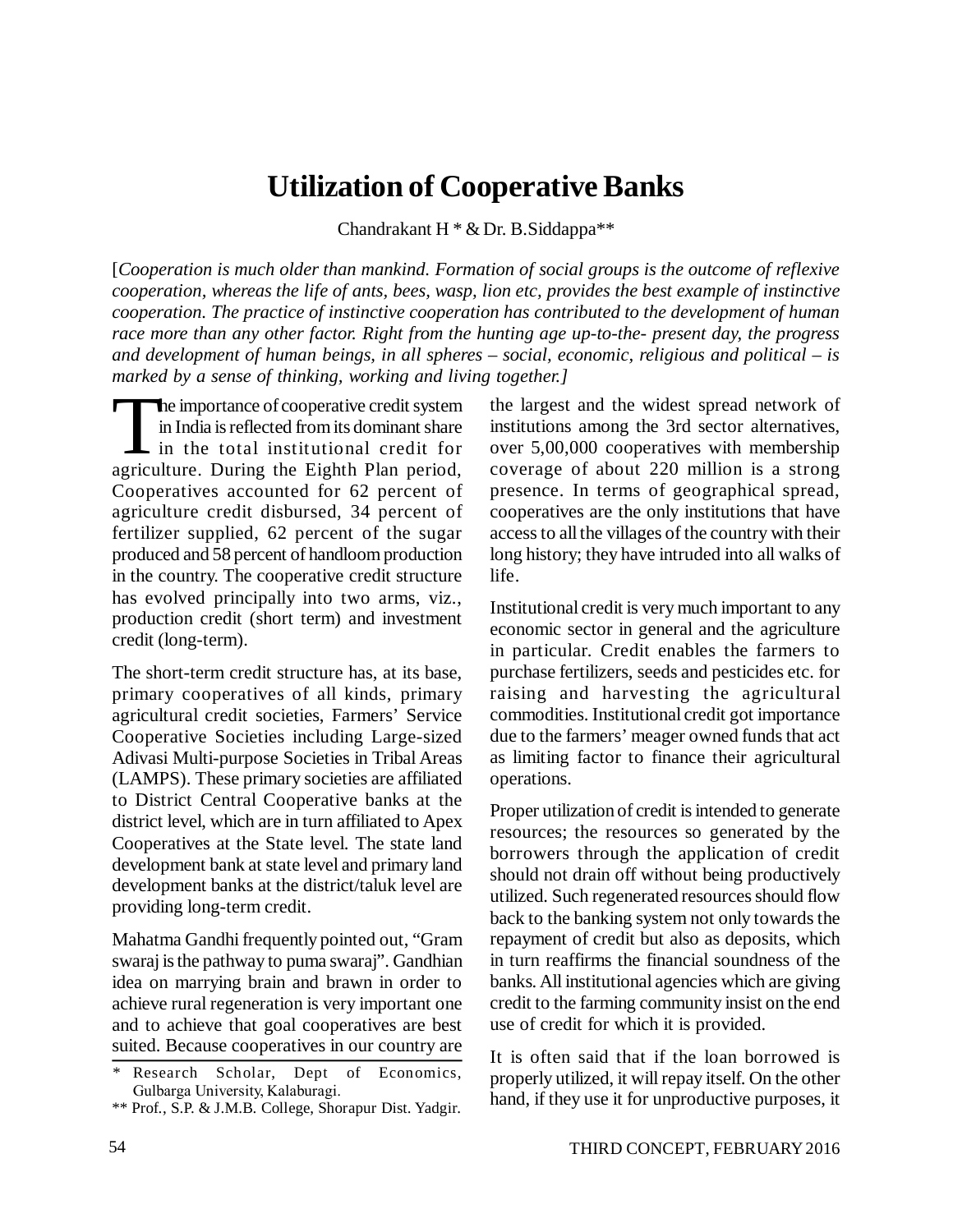will not only result in poor agricultural production but also adversely affect the repaying capacity of the farmers. Further, it results in aggravation of overdue problem. Besides this, the diversion of credit leads to inflationary pressure that badly affects the standard of living of the masses. It is in this context end use of credit assumes significance on which the economic well-being of the banks and the farmers largely depends.

## **Objectives of the study**

- 1. To know the utilization of cooperative banks.
- 2. To assess the extent of utilization of cooperative banks.

### **Scope of the study**

The study is confined to Gulbarga district since the banks' operations are confined to Gulbarga district only. Therefore, the present study makes an attempt to probe the utilization of Gulbarga District Central Cooperative Bank (DCCB).

### **Utilization of Credit Co-operative Bank**

The utilization pattern of loan for productive as well as non-productive purposes by the loanee farmers, as discerned from the survey, reveals that the loanee farmers in the areas with more irrigational facilities use the loan for the productive purposes. However, the utilization pattern of loan is not consistent among various categories of farmers for variation is observed in different categories of farmers.

It is very clear that most of the loans were used by the large farmers for productive proposes and in case of marginal farmers, the medium and small farmers, the loan was also utilized respectively for productive purposes. It shows that the farmers with larger size of land holdings are more cautious about the proper utilization of loan for productive purposes. On the other hand, it is observed that some percentage of the loan amount was diverted by all the categories of farmers for non-productive activities. This diversion is not uniform among different categories of farmers.

The study reveals that more number of the farmers utilized total credit disbursed for productive purposes in the less irrigational facilities area. This utilization is varied among the different categories of farmers. It is evident from the analysis of this survey that the small and medium farmers have utilized the credit for agricultural purposes and the marginal and large farmers used relatively less amount of agricultural credit for productive purposes.

The present study also observed that the loan was not properly utilized by some farmers. The diversion of loan is more as compared to the more irrigational facilities area. The reasons for diversion in marginal farmers category is that they had to look after their basic minimum needs out of their meager resources which in turn were insufficient. Whereas in case of large farmers the reason is quite different that they willfully wrongly utilized the credit in anticipation of loan waiver schemes by the Governments.

This phenomenon had been common between the decades of 1980 and 2010. Unscientific pricing system and natural calamities have also contributed substantially in this direction.

#### **Reasons for improper utilization of credit**

The survey was also made to ascertain the reasons for improper utilization of loan sanctioned by the credit cooperative bank and the findings are as follow:

- Illiteracy and lack of proper training, marketing, transportation facilities and technology.
- Credit to the poor is counterproductive as it imposes the burden of loans on the poor who have no repaying capacity.
- Social needs sometimes are so pressing that any loan will be diverted from production to requirements.
- Severe poverty and medical expenses has crippling effect on the mind and aspirations of the poor and this shackles the poor to lower levels of living.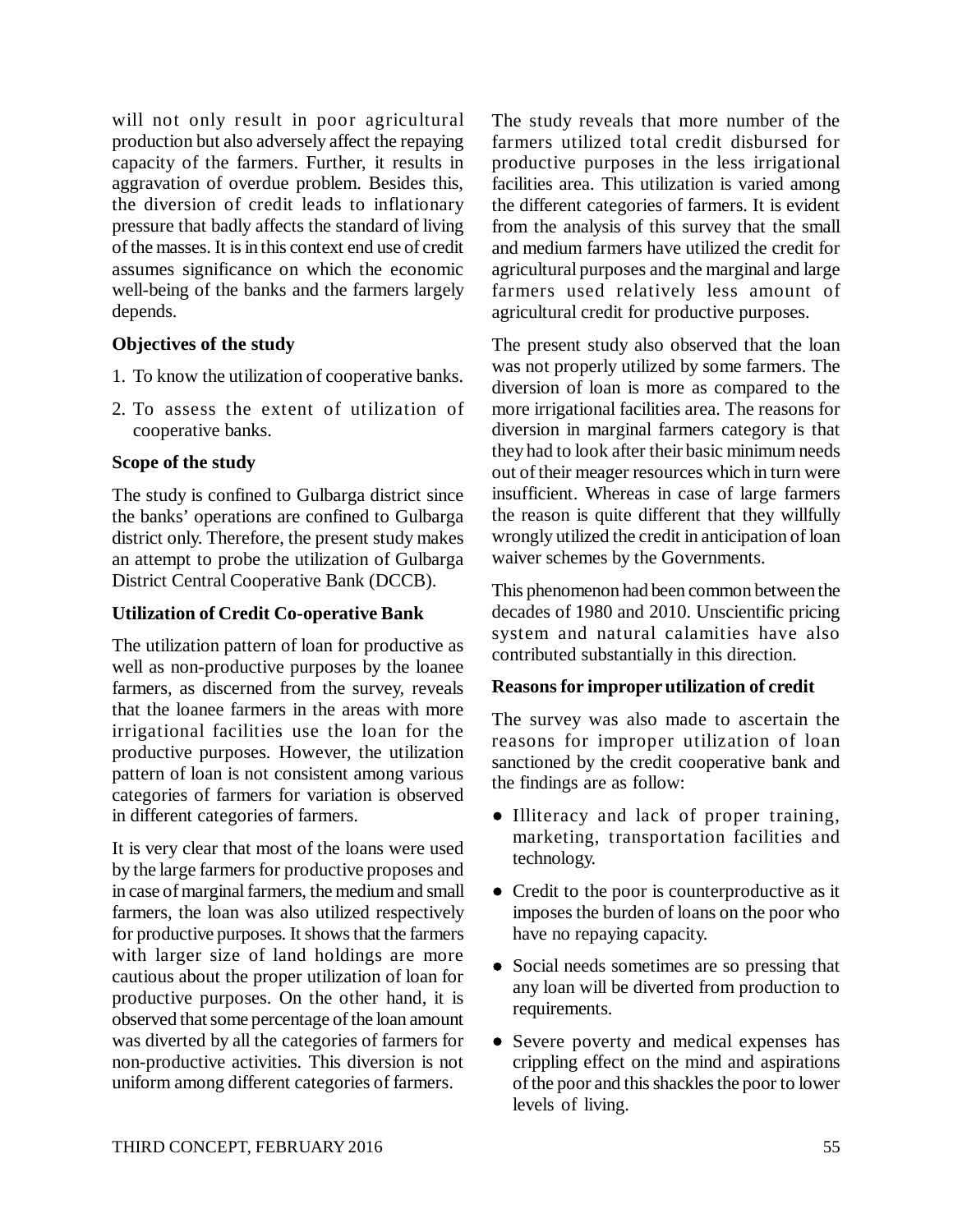- The rural power-structure is too powerful and entrenched to allow such a credit programme for poverty alleviation to succeed.
- By encouraging the poor to take up independent professions, a shortage in wage labour will be created. This results in higher wages, increasing the cost of agricultural production.
- Success of credit programmes depends on wider national economic policy issues. If the terms of trade for food and cash crops between rural and urban areas are based against the rural poor, credit programmes will have limited impact.

Apart from these reasons, the irregular and scanty rainfall, inadequacy of credit, increased consumption requirements and willful defaulting attitude of the farming community have contributing a lot in improper utilization of productive cooperative credit in both the areas.

## **Suggestions**

The present study places forward some suggestions, which are as follow:

- 1. The cooperative bank should formulate a prospective plan for effective implementation of the objectives and also evaluate the performance.
- 2. Wider campaign and publicity with a view to show the benevolent effects of cooperative movement should be launched.
- 3. There should be provision of credit for the consumption purposes in order to reduce the misdirection of funds for unproductive purposes.
- 4. The entire productive credit is disbursed in one lump sum at a single point of time. But it should go all along with the agricultural operations as and when they are carried on by the farmers. Hence, it is advisable to have a programme of phased disbursement of agricultural credit.
- 5. Inputs like fertilizers, pesticides, seeds etc should be made available to the farmers through marketing federation.
- 6. The government should not encourage loan waiver scheme. In some cases, strictly on a selective basis, the government can waive the loan of the farmers out of its exchequer and immediate reimbursement has to be made to the bank and in no way the bank should be made to bear the burden of such a social welfare programme.
- 7. New credit to the existing farmers is to be given on the basis of past repayment behavior and potential improvement in the loan repaying capacity of the borrowing families before sanctioning the loan.
- 8. Essential steps should be taken to ensure speedy and timely disbursement of loans prior to the commencement of agricultural operations.

## **Conclusion**

The analysis reveals that the Gulbarga district central cooperative bank has made good efforts to include the farming community consisting of almost all categories irrespective of their size of land holdings in growth process. Still the farmers in less irrigational-facility areas have utilized significant amount of funds for unproductive purposes.

### **References**

- 1. Desai S.S.M., *Rural Banking in India*, Bombay: Himalaya Publishing House, 1993.
- 2. Kannapiran.P., "performance of NDCC Bank Ltd.", *Cooperative Rev*., 2010, 47(4): 308- 316.
- 3. Dr. S. Thamilarasan, "Repayment performance of farmer Borrowers", *Indian cooperative review*, Jan 2010, Vol.47, No.3: 208.
- 4. S.B.Verma, et.al (2006), *Rural credit and cooperative development*", Deep and Deep publications, New Delhi: 192.
- 5. Co-operative Banks Dairy 2003.
- 6. 87th Annual Report of the Gulbarga and Yadgir District Co-operative Bank Ltd.Gulbarga.

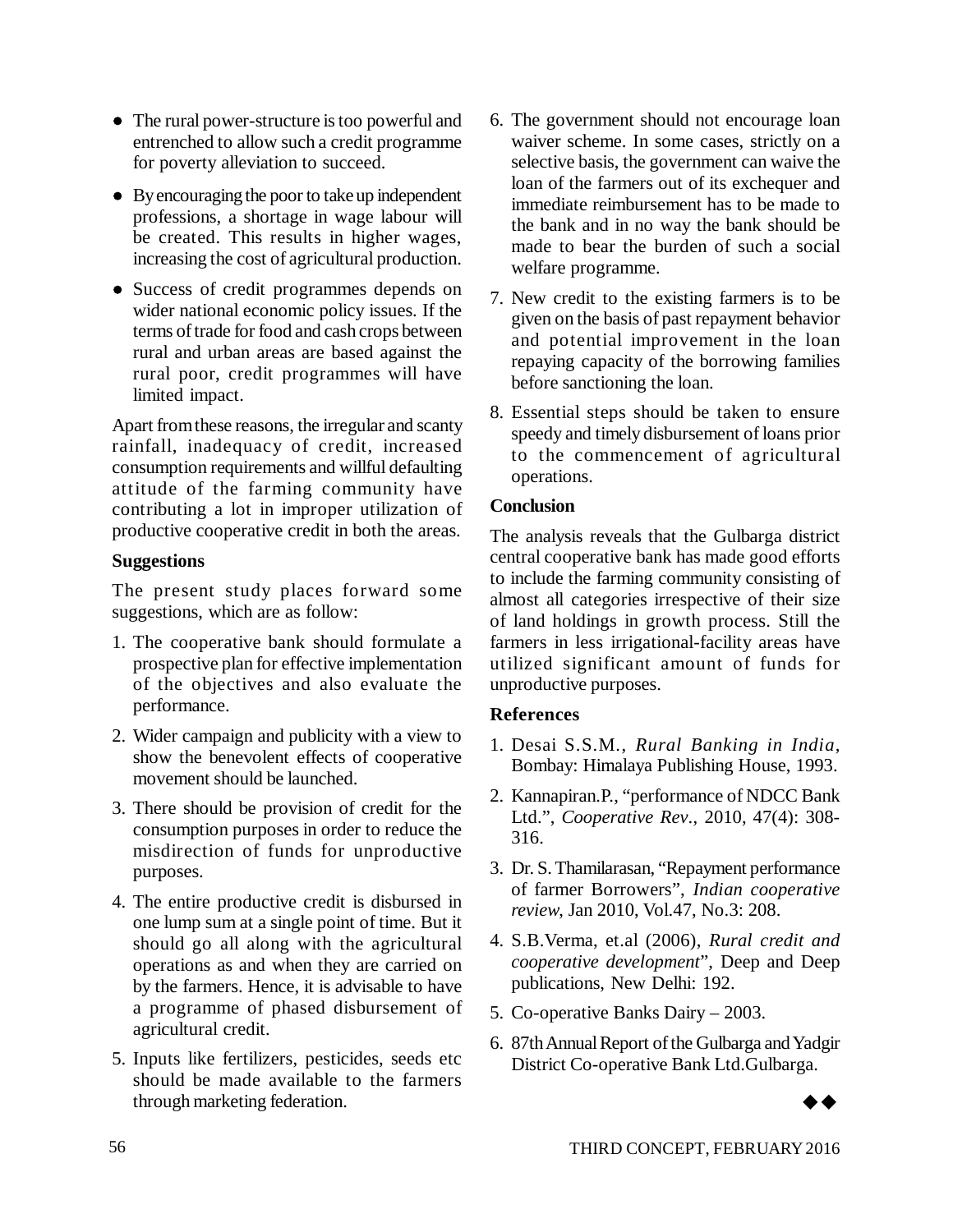# **Saansad Adrash Gram Yojana: An Appraisal**

Naveed A. Lone\*

*[Prime Minister of India Narendra Modi launched the ambitious "Saansad Adrash Gram Yojana (SAGY) on 11th October, 2014, the birth anniversary of Jaya Prakash Aryan. The Government intends to translate the concept of Gram Swaraj into reality through the Saansad Adrash Gram Yojana. Under SAGY, the members of parliament will lead, guide and take the responsibility of developing the physical and institutional infrastructure in three villages by 2019 of which first village will be developed by 2016. Inspired by the principles and values of Mahatma Gandhi, the project places equal stress on nurturing values of national pride, patriotism, community spirit, self-confidence and on developing infrastructure.]*

The government is arguing that the holistic approach in development sense makes the project unique and transformative. The emphasis of SAGY is on integrated development he government is arguing that the holistic approach in development sense makes the project unique and transformative. The of selected villages in areas such as agriculture, health, education, sanitation, environment etc. In addition to these so-called ritual indicators of development-cum-inclusive policies of government, the SAGY aims at inculcating certain values, i.e. people's participation, agenda of equality, dignity of women, social justice, spirit of community services, cleanliness, ecofriendliness, maintaining ecological balances, peace, harmony, self-reliance, mutual cooperation, self-governance, accountability in public life, what and what not, so that they may get transformed into models for others.

Ensuring universal access to education facilities, adult literacy, e-literacy is also among important goals of SAGY. In addition to education, these villages will have quality health care. The outcomes will include 100 percent immunization, 100 percent institutional delivery, reduced infant mortality rate (IMR), maternal mortality rate (MMR) and reduction in malnutrition in children, etc.

Under the SAGY programme Lok Sabha MPs will pick up the villages from their constituency while the Rajya Sabha MP's would choose villages in the states they represent. The numbers of Gram Panchayats in India are about 26, 500. The Lok Sabha has 543 MPs and Rajya Sabha has 250, including 12 nominated members. If each MP adopts three villages, the scheme will be able to develop 2379 Gram Panchayats over the next five years.

The villages would be selected according to the basic unit for Gram Panchayat which comprises a population of 3,000-5000 in plain areas and 1000-3000 in hilly, tribal and difficult regions. The MP would take liberty to choose the suitable for Adarsh Gram other than their village or that of his/her partner. The constituency fund, MPLADS, would be available to fill the critical financing gaps.

A separate, national web monitoring system will be put in place for the scheme covering all aspects and components. However, the rural development minister would be the head of a committee and ministers will also be appointed for planning the programme and implementation. The Rural Development Ministry of Government of India will put in place a specially designed capacity building programme for government functionaries at different levels including Gram Panchayats. The planning process in each village will be a participatory exercise coordinated by the District

<sup>\*</sup> Doctoral Fellow, Babasaheb Bhimrao Ambedkar University, Lucknow.